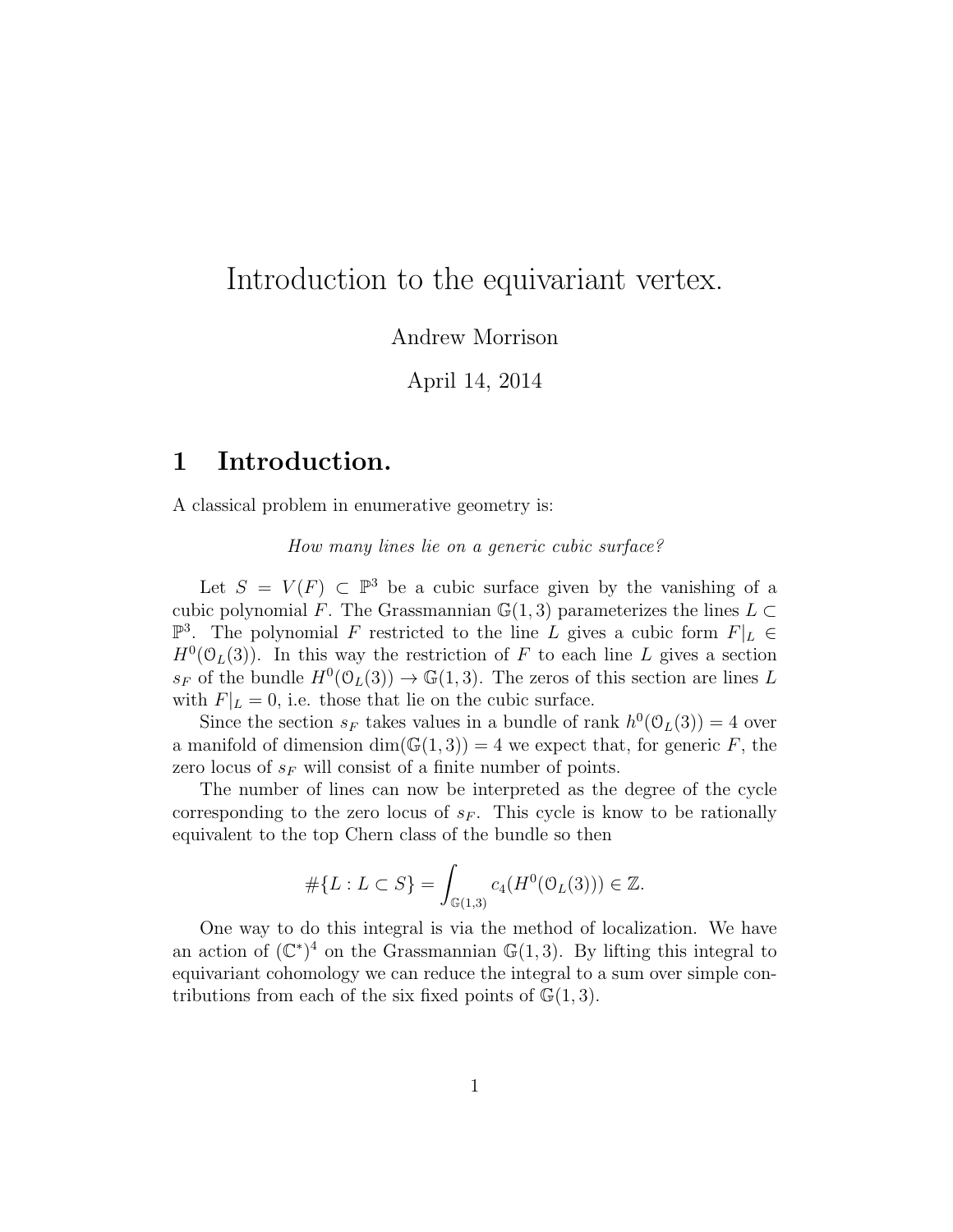Equivariant cohomology can be defined as follows  $[1]$ . Let X be a smooth manifold with the action of a Lie group G. Let  $EG \rightarrow BG$  be the classifying space of G-torsors. The space  $X_G = X \times_G EG$  is defined to be the quotient of  $X \times EG$  by G given by  $(x, v) \sim (x \cdot g^{-1}, g \cdot v)$ . The equivariant cohomology is then given by  $H^*_G(X) := H^*(X_G)$ . Likewise given a G-equivariant vector bundle  $V \to X$  on X we can define the equivariant Chern classes by  $c_i^G(V) :=$  $c_i(V_G) \in H^*_G(X)$  where  $V_G = V \times_G EG$ . Just as in ordinary cohomology other models exist realizing this theory [2],[6].

For example, consider the case when  $X = *$  is a point and  $G = T_r :=$  $(\mathbb{C}^*)^r$ . The classifying space of  $T_r$  is given by  $(\mathbb{C}^{\infty} - \{0\})^r$  →  $(\mathbb{C}^{\mathbb{P}^{\infty}})^r$ . So  $*_G = (\mathbb{CP}^{\infty})^r$  and  $H^*_{T_r}(*) = \mathbb{Z}[s_1,\ldots,s_r]$ . A G-equivariant line bundle  $L \to *$ is a one dimensional  $T_r$  representation L of the form  $t \cdot v = t_1^{a_1} \cdots t_r^{a_r} \cdot v$ . Hence the line bundle  $L_G$  on  $(\mathbb{CP}^\infty)^r$  is given by the quotient of the action

$$
t \cdot (x, v) = (x_1 t_0^{-1}, \dots, x_r t_r^{-1}, t_1^{a_1} \cdots t_r^{a_r} v)
$$

so that  $L_G = \mathcal{O}(-a_1) \boxtimes \cdots \boxtimes \mathcal{O}(-a_r)$  and  $c_1^G(L) = -(a_1s_1 + a_2s_2 + \cdots + a_r s_r)$ .

Let  $i_X : X \to X_G$  be the inclusion map of X in a fiber of  $X_G$ . The pull back  $i_X^*$  gives a map from equivariant cohomology to ordinary cohomology. In particular we have a Cartesian square:

$$
X \rightarrow p.t. \n\downarrow \qquad \downarrow \nX_G \rightarrow p.t._G
$$

so that when  $X$  is proper we can do ordinary integrals in equivaraint cohomology

$$
i_{p.t.}^* \int_{X_G} P(c_1^G(V), \dots, c_r^G(V)) = \int_X P(c_1(V), \dots, c_r(V)) \in \mathbb{Z}
$$

since  $i_{p.t.}^* \circ \int_{X_G} = \int_X \circ i_X^*$ . In equivariant cohomology such integrals often become much simpler after the following famous localization theorem:

**Theorem 1.** (Atiyah and Bott [1]) Let  $(X, H)$  be a complex projective manif old with  $T_r$ -action. Let  $i_j : Z_j \to X$  be the inclusion of the smooth fixed point locus  $Z_i$  with  $N_i$  its normal bundle. Then there is an isomorphism

$$
H_{T_r}^*(X) \otimes \mathbb{C}(s_1,\ldots,s_r) \to \bigoplus_j H_{T_r}^*(Z_j) \otimes \mathbb{C}(s_1,\ldots,s_r)
$$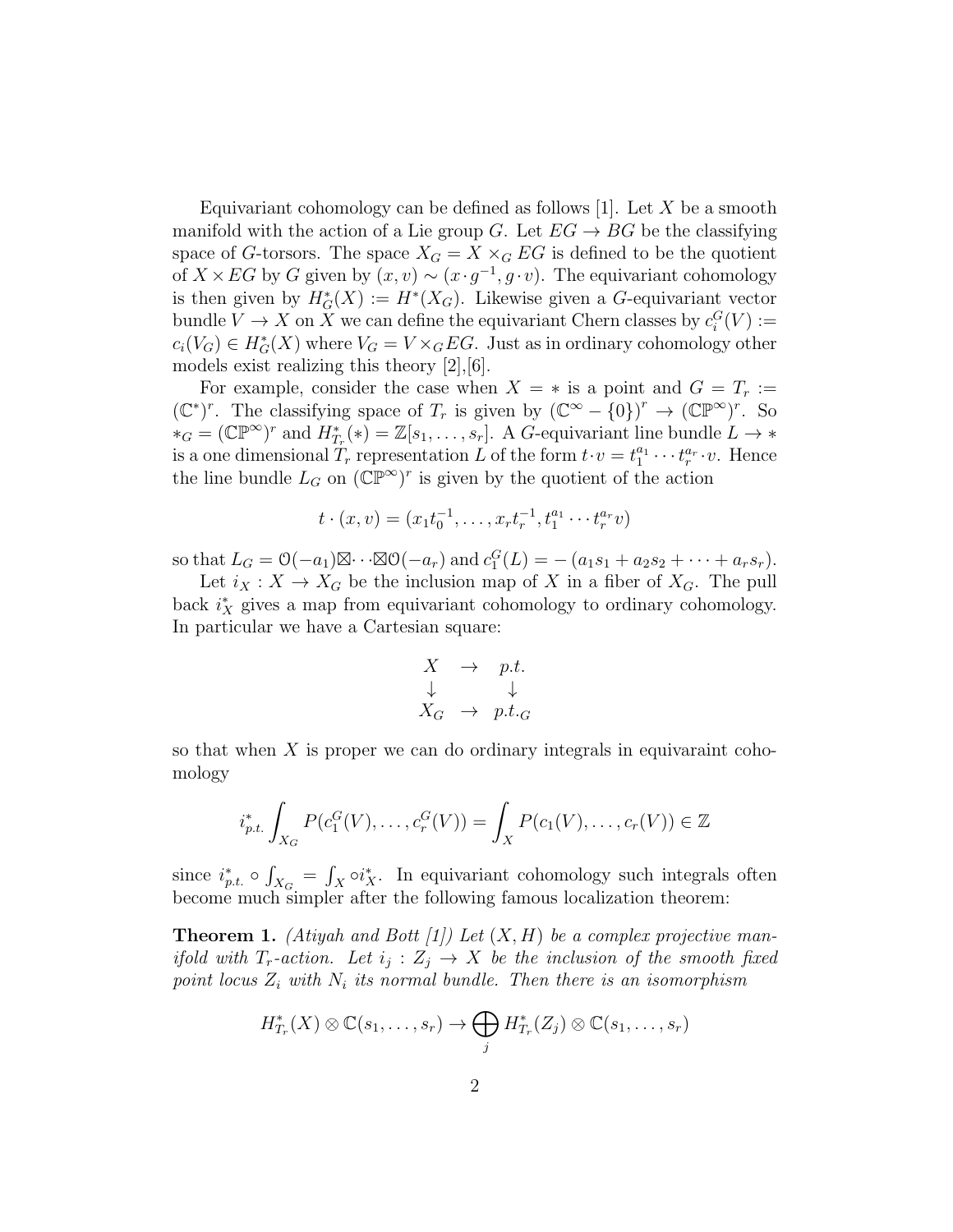given by the invertability of the Euler classes of the normal bundles,

$$
\alpha \mapsto \sum_j \frac{i_j^*(\alpha)}{c_{top}^{T_r}(N_j)}.
$$

Applying this we will get a simple count for the number of lines on the cubic surface. Let  $T_4$  act on  $\mathbb{P}^3$  via  $t \cdot [x_0, ..., x_3] = [t_0^{-1}x_0, ..., t_3^{-1}x_3]$  for which we have four fixed points  $p_0, \ldots, p_3$ . We can lift this to an action on the Grassmannian of lines on  $\mathbb{P}^3$ . The fixed lines  $L_{i,j}$  are those passing through two of the fixed points  $p_i, p_j$ . Now we apply the method of localization

$$
\int_{\mathbb{G}(1,3)} c_4(H^0(\mathbb{O}_L(3))) = \int_{\mathbb{G}(1,3)_{T_4}} c_4^{T_4}(H^0(\mathbb{O}_L(3))) = \sum_{0 \le i < j \le 3} \frac{c_4^{T_4}(H^0(\mathbb{O}_{L_{i,j}}(3)))}{c_4^{T_4}(T\mathbb{G}(1,3)_{L_{i,j}})}.
$$

The first equality coming from considering the integral in equivariant cohomology and the second from the localization theorem. It suffices to compute the  $T_4$  representations, at each fixed point  $L_{i,j}$ , of the vector spaces  $H^0(\mathcal{O}_{L_{i,j}}(3))$  and  $T\mathbb{G}(1,3)_{L_{i,j}}$  to get the Chern roots and finish the calculation.

Let us consider the situation at the fixed point  $L_{0,1}$ . The vector space  $H^0(\mathcal{O}_{L_{0,1}}(3))$  splits into one dimensional representations with characters  $t_0^3$ ,  $t_0^2 t_1, t_0 t_1^2, t_1^3$  while  $T\mathbb{G}(1, 3)_{L_{0,1}} = \text{Hom}(\mathbb{C}^2_{0,1}, \mathbb{C}^4/\mathbb{C}^2_{0,1})$  has  $T_4$  characters  $t_0 t_2^{-1}$ ,  $t_0 t_3^{-1}, t_1 t_2^{-1}, t_1 t_3^{-1}$ . By identical calculations at the other fixed points we have

$$
#{L: L \subset S} = \sum_{0 \le i < j \le 3} \frac{\prod_{a=0}^{3} (as_i + (3-a)s_j)}{\prod_{\substack{a \in \{i,j\} \\ b \notin \{i,j\}}} (s_a - s_b)} = 27.
$$

The goal of these notes is to explain a formalism for counting curves on a toric threefold X. These numbers will be given as integrals over moduli spaces parameterizing such curves. By using the three dimensional torus action on X these numbers can be computed by the method of localization described above. The equivariant vertex can be understood as a system of formal power series expressing all the virtual counts of curves in terms of a finite amount of topological data on X.

### 2 Curves on threefolds.

In this section we describe three alternative ways to parameterize curves lying in a non-singular projective threefold X.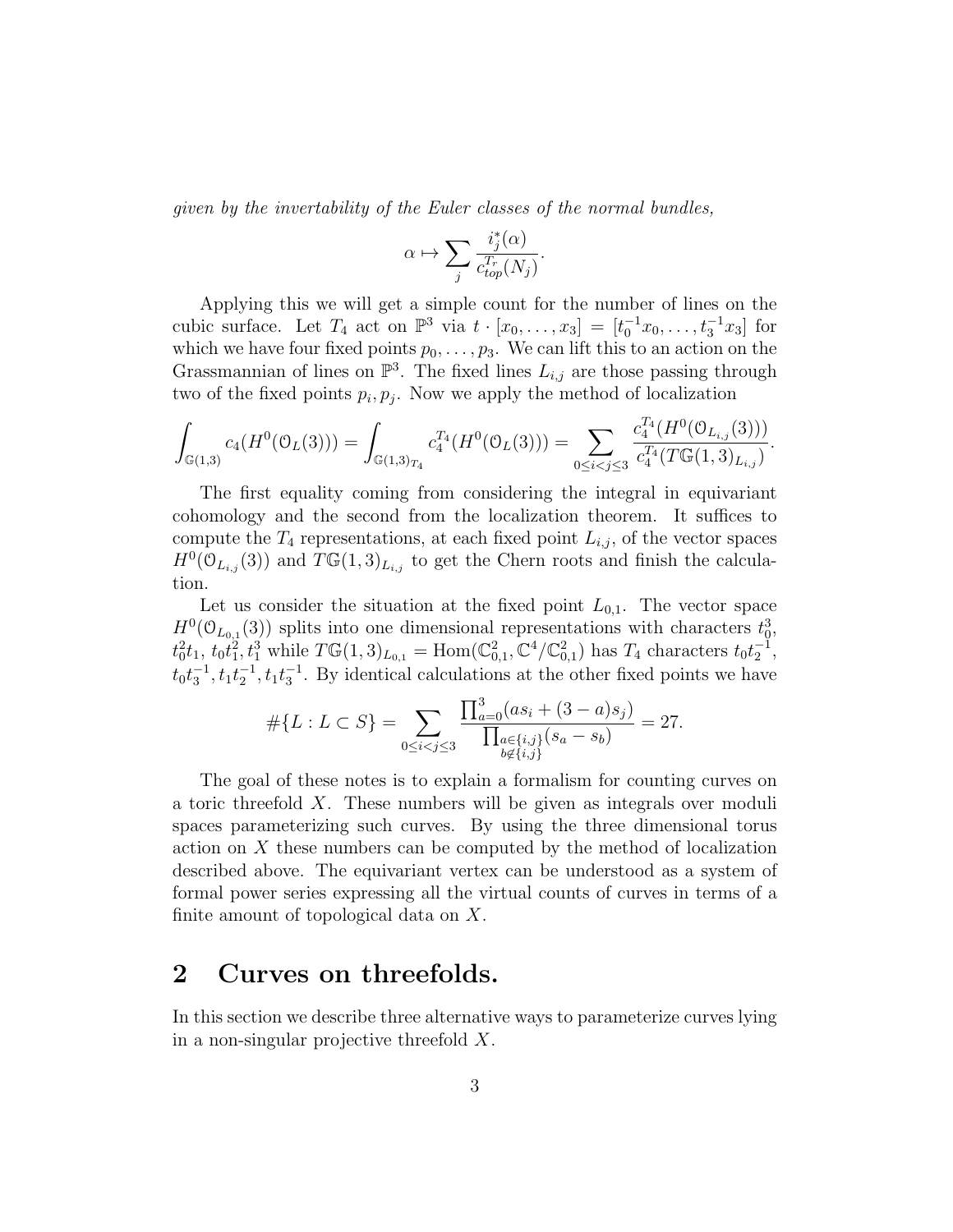Stable Maps. The first method is to parametrize curves by maps of abstract curves into X. A map  $[f, C, p_1 \ldots, p_n]$  consist of a regular map  $f: C \rightarrow$ X from a connected nodal curve C with  $p_1, \ldots, p_n$  distinct smooth points on the curve  $p_i \in C$ . An isomorphism between two maps  $[f, C, p_1, \ldots, p_n]$  and  $[f', C', p'_1, \ldots, p'_n]$  is an isomorphism of the underlying curves  $\tau : C \to C'$ with  $\tau(p_i) = p'_i$  and  $f = f' \circ \tau$ . A map with finitely many automorphisms is called stable. The functor parameterizing flat families of stable maps is represented by a Deligne-Mumford stack  $\overline{\mathcal{M}}_{q,n}(X,\beta)$  with projective coarse space  $\overline{M}_{g,n}(X,\beta)$  [10]. Here  $g=h^1(\mathcal{O}_C)$ ,  $\beta=f_*[C]\in H_2(X,\mathbb{Z})$ , and  $n\in\mathbb{Z}$ , are the genus, degree and number of marked points.

The moduli space  $\overline{\mathcal{M}}_{g,n}(X,\beta)$  has a universal curve  $\pi_{n+1} : \overline{\mathcal{M}}_{g,n+1}(X,\beta) \to$  $\mathcal{M}_{g,n}(X,\beta)$  given by forgetting the last marked point and stabilizing the curve as necessary. Also we have natural line bundles  $L_i \to \mathcal{M}_{g,n+1}(X,\beta)$  with fibers given by the cotangent line  $TC_{p_i}^*$  at the marked point  $p_i \in C$ .

Ideal Sheaves. The second method is to parametrize curves by their associated ideal sheaves  $\mathcal{I}_C \subset \mathcal{O}_X$ . Abstractly an ideal sheaf of a curve on X is equal to a rank one torsion free sheaf  $\mathcal E$  equipped with a trivialization  $\phi$ : det( $\mathcal{E}$ ) =  $\mathcal{O}_X$ . The double dual of such an object is a reflexive sheaf with trivial determinant and hence equal to  $\mathcal{O}_X$ . The sheaf  $\mathcal E$  is then realized as an ideal sheaf via the inclusion

$$
0 \to \mathcal{E} \to \mathcal{E}^{\vee \vee} = \mathcal{O}_X.
$$

Then one must show that flat families of such ideal sheaves  $\mathcal{I}_C$  are equivalent to flat families of embedded subschemes  $C = \text{Spec}_{\mathcal{O}_X}(\mathcal{O}_X/\mathcal{I}_C)$ . Hence the moduli space of ideal sheaves of curves in  $X$  actually equals the projective Hilbert scheme Hilb<sup>P</sup>(X) of subschemes of X with Hilbert polynomial  $P(k)$  =  $kH \cdot \beta + n$  where  $\beta = c_2(\mathbb{J}_C)$  and  $n = \chi(\mathbb{J}_C)$  [8].

There is a universal ideal sheaf over  $I_n(X, \beta) \times X$  given by the flat family  $\mathbb{I} \to I_n(X,\beta) \times X$ .

**Stable Pairs.** The third method of parameterizing curves is to consider pairs consisting of sheaves F supported on a curve with a section  $s : \mathcal{O}_X \to F$ . Such a pair is stable if the sheaf  $F$  is pure and the section  $s$  has a zero dimensional cokernel. In particular the support of the sheaf must be a Cohen-Macaulay curve. The stable pairs can be realized as the stable objects in a G.I.T. quotient and as such we have a fine projective moduli space  $P_n(X,\beta)$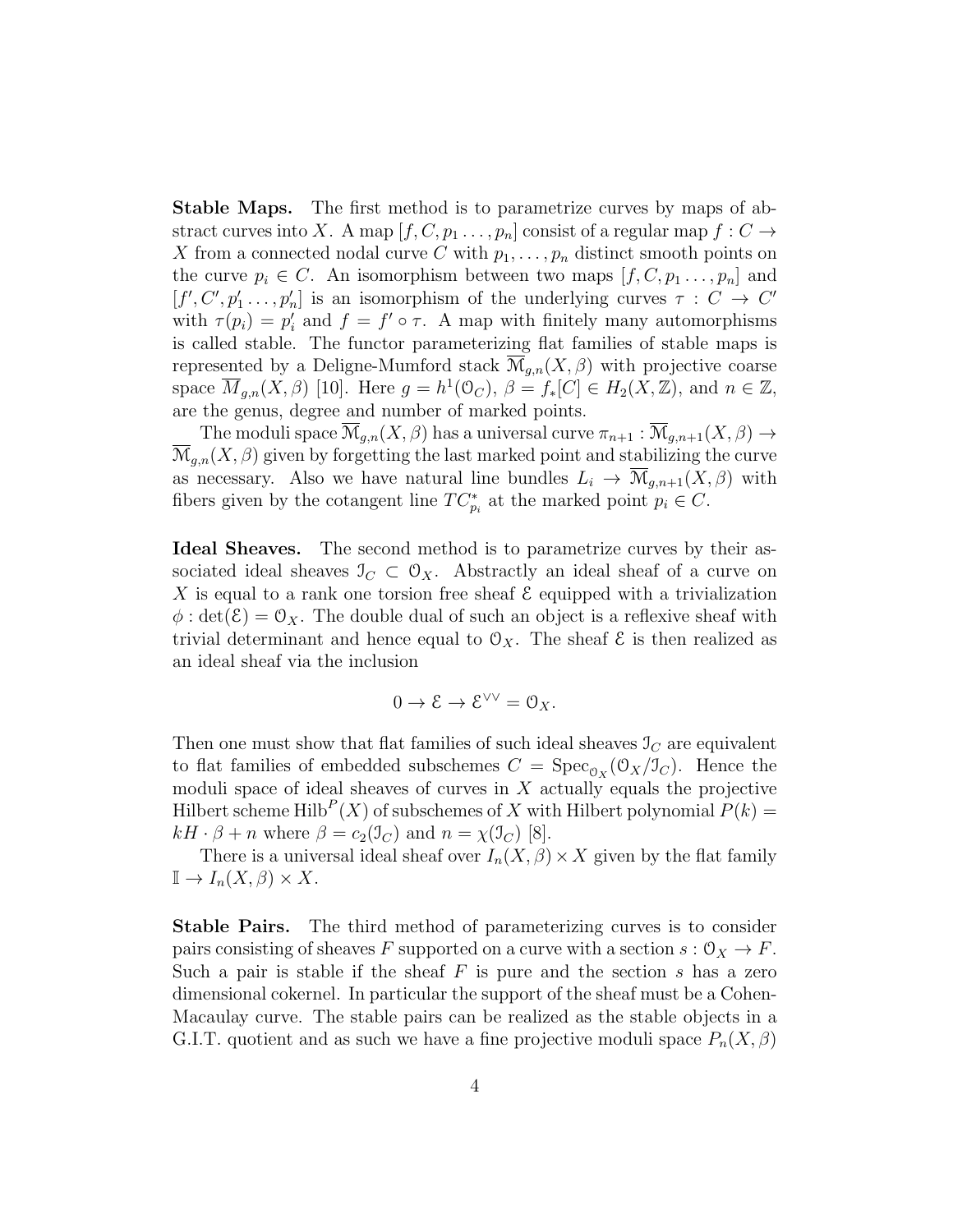parameterizing flat families of stable pairs with  $\chi(F(k)) = kH \cdot \beta + n$  for  $k \gg 0$  where  $[supp(F)] = \beta \in H_2(X, \mathbb{Z})$  and  $n = \chi(F)$  [22].

There is a universal stable pair over  $P_n(X, \beta) \times X$  given by the flat family  $\mathbb{I}^{\bullet} = \{s : \mathcal{O} \to \mathbb{F}\} \to P_n(X, \beta) \times X.$ 

Considering a stable pair  $I^{\bullet} = [s : \mathcal{O}_X \to F]$  as a complex in the derived category it can be shown that no two distinct stable pairs are quasiisomorphic [19]. In this way  $P_n(X, \beta)$  can be considered as parameterizing complexes in the derived category satisfying a certain stability condition. Likewise  $I_n(X, \beta)$  can be considered as parameterizing complexes  $I^{\bullet} = [1: \mathbb{O}_X \rightarrow \mathbb{O}_C]$  satisfying another such stability condition. In this way ideal sheaves and stable pairs are naturally two parts of the same story in  $D^{b}(X)$  [24], [26].

Twisted cubic curves. We consider how each of the three examples above compactify the space of twisted cubic curves in  $\mathbb{P}^3$ . A twisted cubic curve in  $\mathbb{P}^3$  is given by the image of a degree three map  $\mathbb{P}^1 \to \mathbb{P}^3$  such as

$$
[x:y] \mapsto [x^3:x^2y:xy^2:y^3].
$$

Firstly the space of stable maps  $\overline{\mathcal{M}}_{0,0}(\mathbb{P}^3,3)$  provides a compactification of the space of such curves. A generic element, representing a smooth curve C, is given by the associated degree three stable map  $f : \mathbb{P}^1 \to C \subset \mathbb{P}^3$ . To see some of the behavior at the boundary consider the family of curves  $C_t$ given by the stable maps

$$
f_t : [x : y] \mapsto [x^3 : x^2y - x^3 : y^3 - xy^2 : t \cdot y^3].
$$

In the limit as  $t \to 0$  the image curve tends to  $C_0$  a rational planar cubic curve with one node. The associated stable map  $f_0: \mathbb{P}^1 \to C_0 \subset \mathbb{P}^3$  is given by the normalization of  $C_0$ . In fact  $\overline{\mathcal{M}}_{0,0}(\mathbb{P}^3,3)$  is smooth and projective. Its dimension is 12 given by the sixteen choices of coordinates in the degree three map, minus one for rescaling in projective coordinates, minus three for reparameterization of the domain  $\mathbb{P}^1$ . Its Poincare polynomial  $P(\overline{\mathcal{M}}_{0,0}(\mathbb{P}^3,3),t)$ was computed in [23] and equals

$$
1+2t^2+6t^4+10t^6+17t^8+20t^{10}+24t^{12}+20t^{14}+17t^{16}+10t^{18}+6t^{20}+2t^{22}+t^{24}.
$$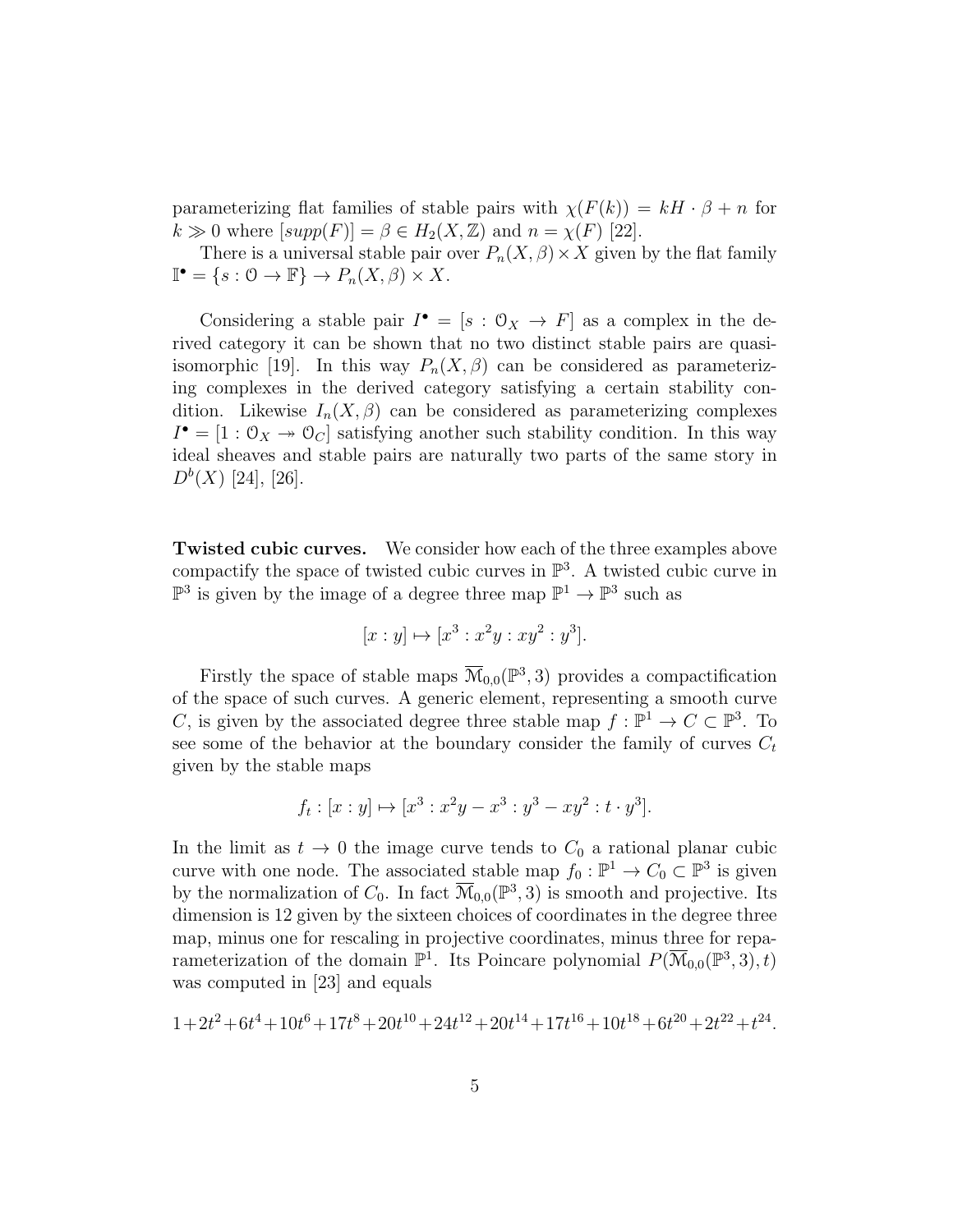Unfortunately this simple example of a stable maps space is unrepresentative of the higher genus case where more complications arise. For example  $\overline{\mathcal{M}}_{1,0}(\mathbb{P}^3,3)$  has multiple components one coming from maps  $f: E \to C \subset \mathbb{P}^3$ of genus one curves to a planar cubic curve  $C$  and another from maps  $f: E \cup \mathbb{P}^1 \to C_3 \subset \mathbb{P}^3$  coming from maps of a nodal curve of genus one to a twisted cubic curve that contract the elliptic curve.

Secondly we consider the moduli space of ideal sheaves as a compactification of the space of twisted cubic curves. These curves have Hilbert polynomial  $P(k) = 3k + 1$ . Now the flat family of curves  $C_t$  are described by a family of ideals  $I_t < \mathbb{C}[X, Y, Z, W]$  given by three quadrics,

$$
(tX(W - Z) - W^2, XW - (W - tX)(X + Y), tW(X + Y) - (W - tX)^2).
$$

The associated one dimensional scheme now degenerates to a rational cubic curve in the plane with one node and an embedded point at the node given by the ideal

$$
I_0 = (W^2, WY, WZ, XZ^2 - Y^3 - XY^2) < \mathbb{C}[X, Y, Z, W].
$$

These boundary points form a smooth divisor on the 12 dimensional component parameterizing the twisted cubic curves [21]. However such curves can deform in another way as the embedded point is now free to move as a zero dimensional subscheme of  $\mathbb{P}^3$  while the nodal cubic can deform to a general planar cubic curve. The choice of a plane, an embedded planar cubic curve, and the location of the embedded point produces a second component of dimension  $15 = 3 + 9 + 3$ . Even though  $I_1(\mathbb{P}^3, 3)$  is singular the main 12 dimensional component parameterizing the twisted cubic curves  $I_1(\mathbb{P}^3,3)^m$  is smooth and birational to  $\overline{\mathcal{M}}_{0,0}(\mathbb{P}^3,3)$ . This component has Poincare polynomial  $P(I_1(\mathbb{P}^3,3)^m,t)$  equal to [7],

$$
1+2t^2+6t^4+10t^6+16t^8+19t^{10}+22t^{12}+19t^{14}+16t^{16}+10t^{18}+6t^{20}+2t^{22}+t^{24}.
$$

Finally the third compactifcation of the space of twisted cubics is given by the space of stable pairs  $P_1(\mathbb{P}^3,3)$ . Over the locus of twisted cubic curves the space of stable pairs is isomorphic to the space of ideal sheaves, the pairs being represented by the complexes  $1 : \mathcal{O}_{\mathbb{P}^3} \to \mathcal{O}_C$ . However in the limit of the family  $C_t$  specializing to  $C_0$  the limiting stable pair is given by the canonical section

$$
\mathcal{O}_{\mathbb{P}^3} \to f_{0*}\mathcal{O}_{\mathbb{P}^1}
$$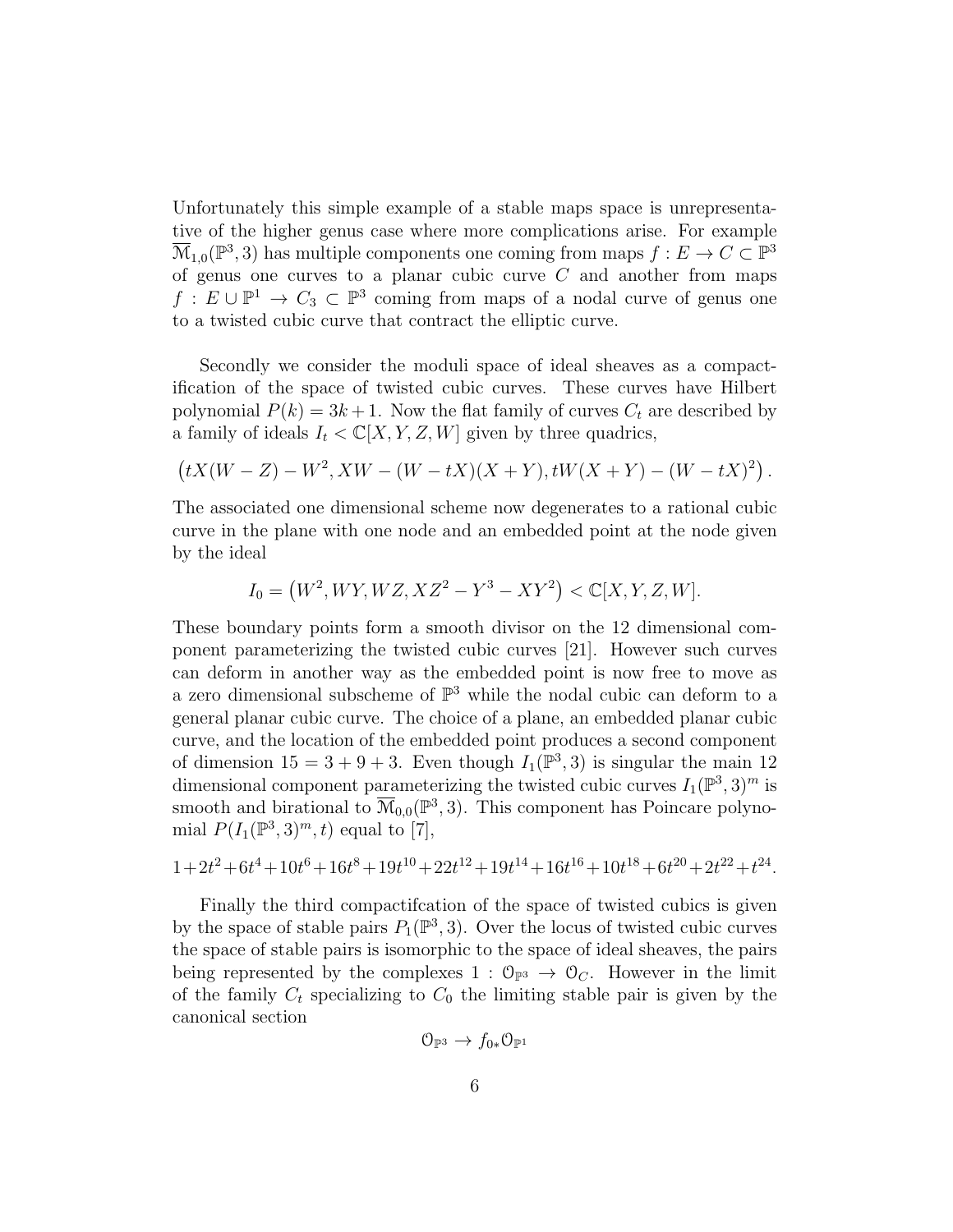with cokernel supported at the node  $p$ . Like ideal sheaves the pairs lie on the boundary of the 12 dimensional component parameterizing the twisted cubic curves and can deform in another way. In particular the above pair can now deform to  $\mathcal{O}_{\mathbb{P}^3} \to \mathcal{O}_E(p')$  where E is a plannar cubic containing the point p'. The choice of a plane, an embedded cubic curve, and a divisor on the curve gives a second component of  $P_1(\mathbb{P}^3,3)$  of dimension  $13 = 3 + 9 + 1$ .

In fact the main example of a stable pair is given by a Cohen–Macaulay curve C with a divisor D and the canonical section  $s_D : \mathcal{O}_X \to \mathcal{O}_X(D)$  so that the space of stable pairs differs from the space of ideal sheaves in that floating points are constrained to lie on the curve.

### 3 Virtual fundamental classes.

In the introduction we saw how to make a count of curves by integrating Chern classes over a moduli space of lines in  $\mathbb{P}^3$ . However in the previous section we saw that the various compact moduli spaces parameterizing twisted cubic curves in  $\mathbb{P}^3$  are not smooth and have components of different dimensions. Intersection theory on these singular spaces in not well behaved. In particular, we cannot apply the method of localization to compute the degree of a cycle. Moreover evaluating tautological classes against the fundamental class will not necessarily produce deformation invariants of the threefold X.

We explain the construction of a virtual fundamental class replacing the badly behaved fundamental class by using the additional data of a perfect obstruction theory. Then integrals against the virtual fundamental class will give deformation invariant (virtual) counts of curves on X.

Physics sketch picture. In quantum field theory one studies collections of fields F. At a given point on the worldsheet each field has a kinetic energy density  $K$  and a potential energy density  $V$  measuring how strong the field is at that point in space and time. The Lagrangian density is the difference  $L = K - V$  and the action is the function

$$
S : \mathcal{F} \rightarrow \mathbb{R}
$$
  

$$
: \phi \mapsto \int L(\phi).
$$

where we integrate the Lagrangian density over the worldsheet. The dimension of the field theory is the dimension of the worldsheet. For example a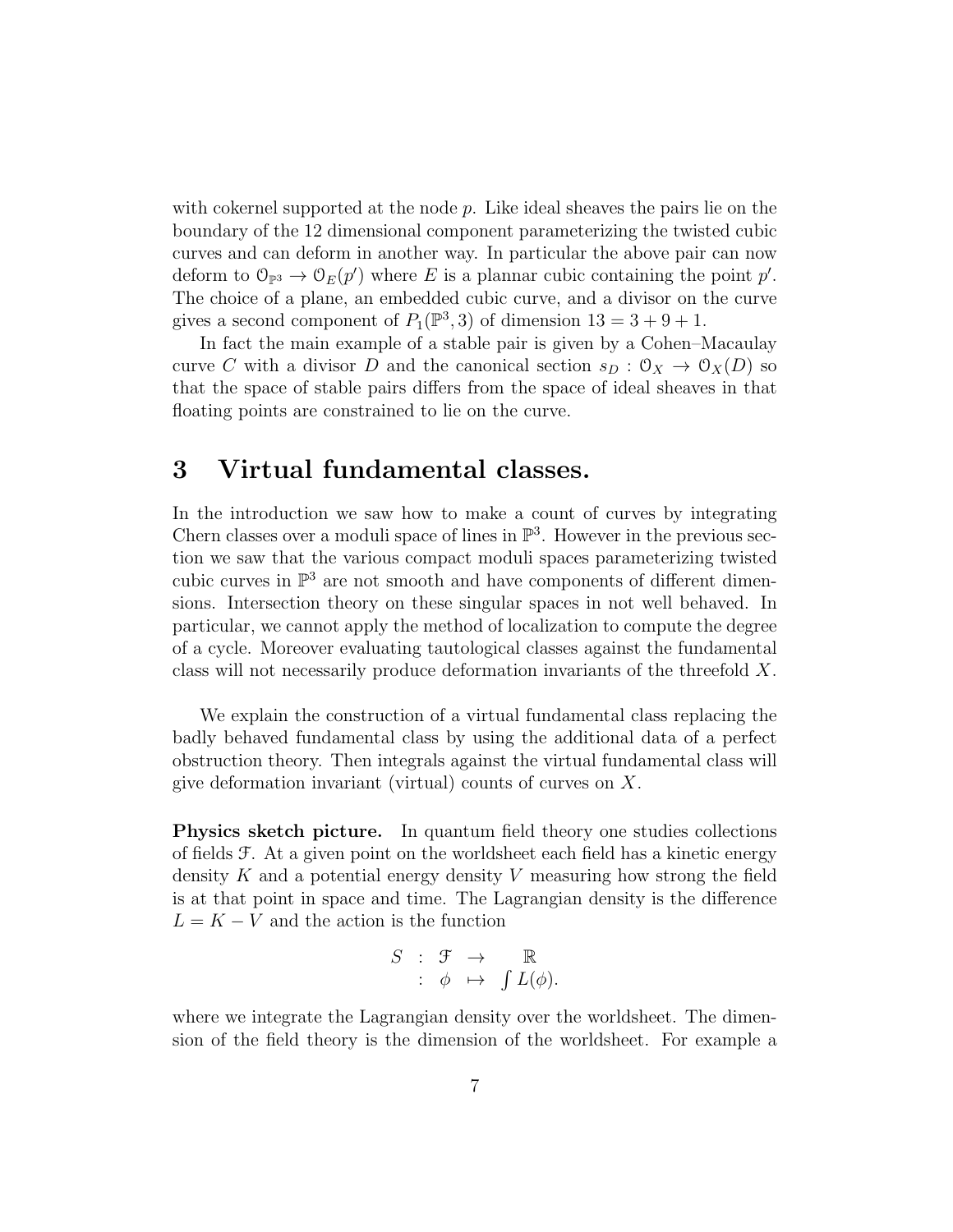particle moving in some manifold has a one dimensional world sheet, given by the timeline parmeterizing its path. Another example is that of gauge fields on  $\mathbb{R}^{1,3}$  given by the value of a connection at each point on the four dimensional worldsheet.

In quantum theory the observable quantities such as position and momentum are non-deterministic. Correlation functions give a measure of the expected values of observable quantities  $\mathcal{O}: \mathcal{F} \to \mathbb{R}$ , such as the energy density  $K$  at a point on the worldsheet,

$$
\langle \mathcal{O}_1 \cdots \mathcal{O}_r \rangle = \int_{\mathcal{F}} \mathcal{O}_1(\phi) \cdots \mathcal{O}_r(\phi) e^{-S(\phi)} d\mu_{\mathcal{F}}.
$$

The space of fields is usually infinite dimensional and the measure  $d\mu<sub>F</sub>$  rarely has a mathematical definition. However in the presence of a good definition the fields contributing most to the integral should be those minimizing the action functional  $\delta S = 0$ , these are the Euler-Lagrange equations of motion. The leading order contribution to these correlation functions should equal an integral over a neighborhood of

$$
\mathcal{M} = \{ \delta S = 0 \} \subset \mathcal{F}.
$$

Certain correlation functions that are invariant under rescaling and deformations of the action S can even be computed exactly in terms of such integrals over a neighborhood of M.

We can consider the moduli space of stable maps as coming from a twisted non-linear sigma model [28, Chap. 16.4]. Let  $\mathcal{F} = C^{\infty} \text{Maps}(\Sigma_g, X)$  be the space of  $C^{\infty}$ -maps  $\phi : \Sigma_g \to X$  from a genus g Riemann surface to a symplectic manifold  $(X, \omega)$ , together with some fermionic fields we will ignore. The action functional is given by

$$
S(\phi) = 2 \int_{\Sigma_g} \partial_{\bar{z}} \phi \partial_z \bar{\phi} dz d\bar{z} + \int_{\Sigma_g} \phi^* \omega + \text{ fermionic bit}...
$$

If we let  $\partial_{\bar{z}}: \mathcal{F} \to \mathcal{E}$  be the section of the vector bundle with fibers  $\Gamma(\Omega_{\Sigma_g}^{0,1}(\phi^*TX))$ then the fields minimizing the action are

$$
\{\phi : \partial_{\bar{z}}(\phi) = 0\} \subset \mathcal{F}
$$

so the space of holomorphic maps is realized as the vanishing of a section of a vector bundle on the space of all maps.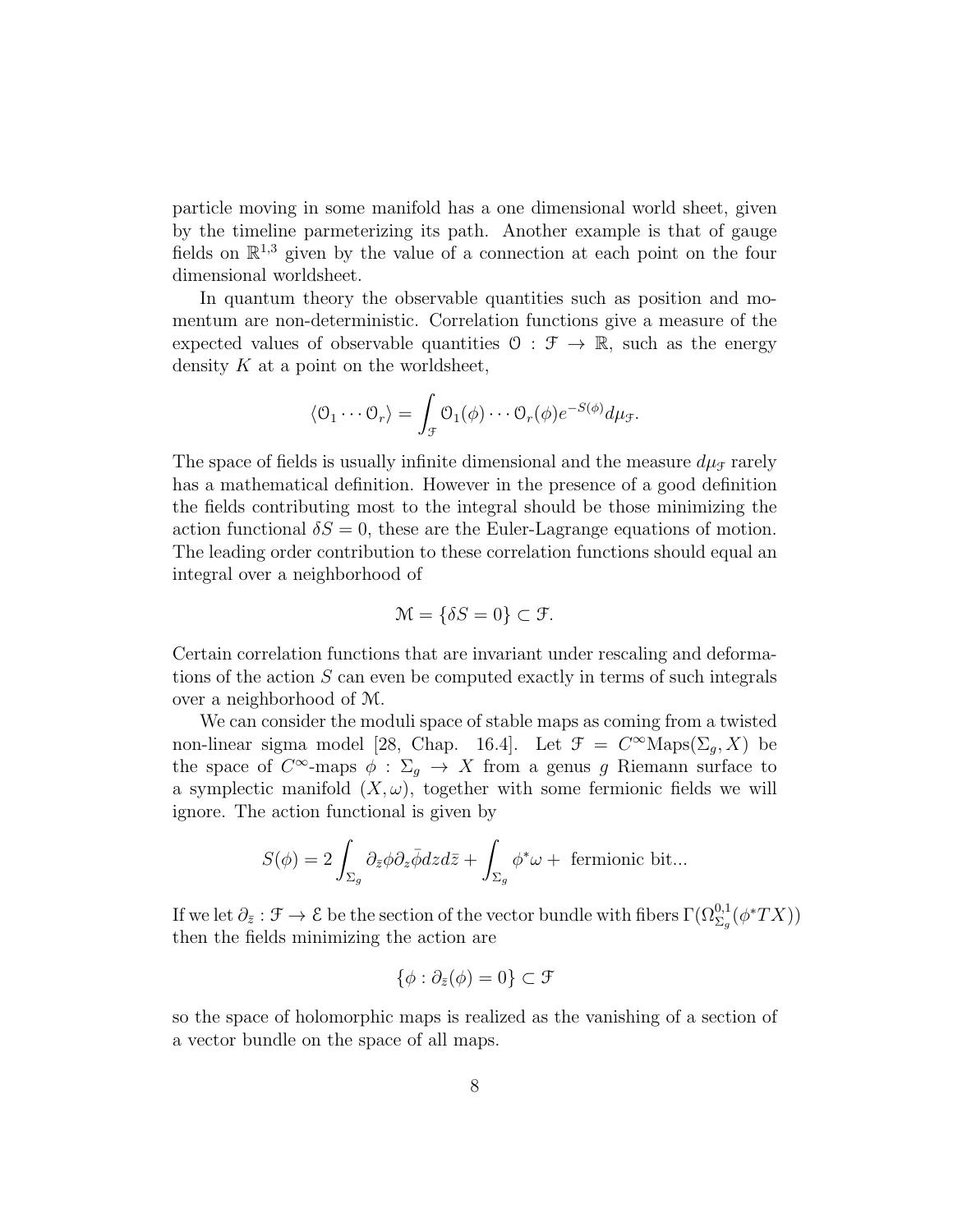Secondly we can consider the space of ideal sheaves as coming from a holomorphic Chern–Simons theory. Let  $X$  be a Calabi–Yau threefold with non-vanishing section  $\theta \in \Omega^{3,0}(X)$  and vector bundle  $E \to X$ . The space of fields  $\mathcal{F} = \Omega^{0,1}(\text{ad}(E))$  is given by the space of half connections on E. The action is given by a holomorphic version of the Chern–Simons function [28, Chap. 38]

$$
S(\phi) = \frac{1}{4\pi^2} \int_X \text{tr}\left(\frac{1}{2}\bar{\partial}_{A_0}\phi \wedge \phi + \frac{1}{3}\phi \wedge \phi \wedge \phi\right) \wedge \theta.
$$

If we let  $F^{0,2} : \mathcal{F} \to \Omega^{0,2}(\text{ad}(E))$  be the curvature map then the fields minimizing the action are

$$
\{\phi: F^{0,2}(\phi) = 0\} \subset \mathcal{F}
$$

so the space of holomorphic bundles is realized as the vanishing of a section of a vector bundle on the space of all half connections.

The virtual fundamental class of the moduli space  $[\mathcal{M}]^{vir} \in H_*(\mathcal{M})$  is recovered from the extra information of an (infinitesimal) embedding of our moduli space in some bigger space of all fields. In special situations correlation functions like those above can be computed by integrating cohomology classes against this virtual class so that

$$
\langle \mathcal{O}_1 \cdots \mathcal{O}_r \rangle := \sum_i e^{-a_i} \int_{[\mathbb{M}]^{vir}} \alpha_1 \cup \cdots \cup \alpha_r
$$

where  $\mathcal{M}_i$  is the component of  $\mathcal M$  on which S has minimum value  $a_i$ .

Basic toy model. In this subsection let us assume that our moduli space M is given as the zero locus of a section  $F: A \to E$  of a finite dimensional vector bundle  $\pi : E \to A$  over a smooth manifold A,

$$
\mathcal{M} = \{a : F(a) = 0\} \subset A.
$$

We should expect that the dimension of M equals  $ed = \dim(A) - \text{rank}(E)$ . Indeed in the simplest case when the graph of F Graph( $F : A \rightarrow E$ ) is transverse to the zero section then the space M will be a smooth manifold of the expected dimension and we define

$$
[\mathcal{M}]^{vir} := [\{F = 0\}] \in A_{ed}(\mathcal{M}).
$$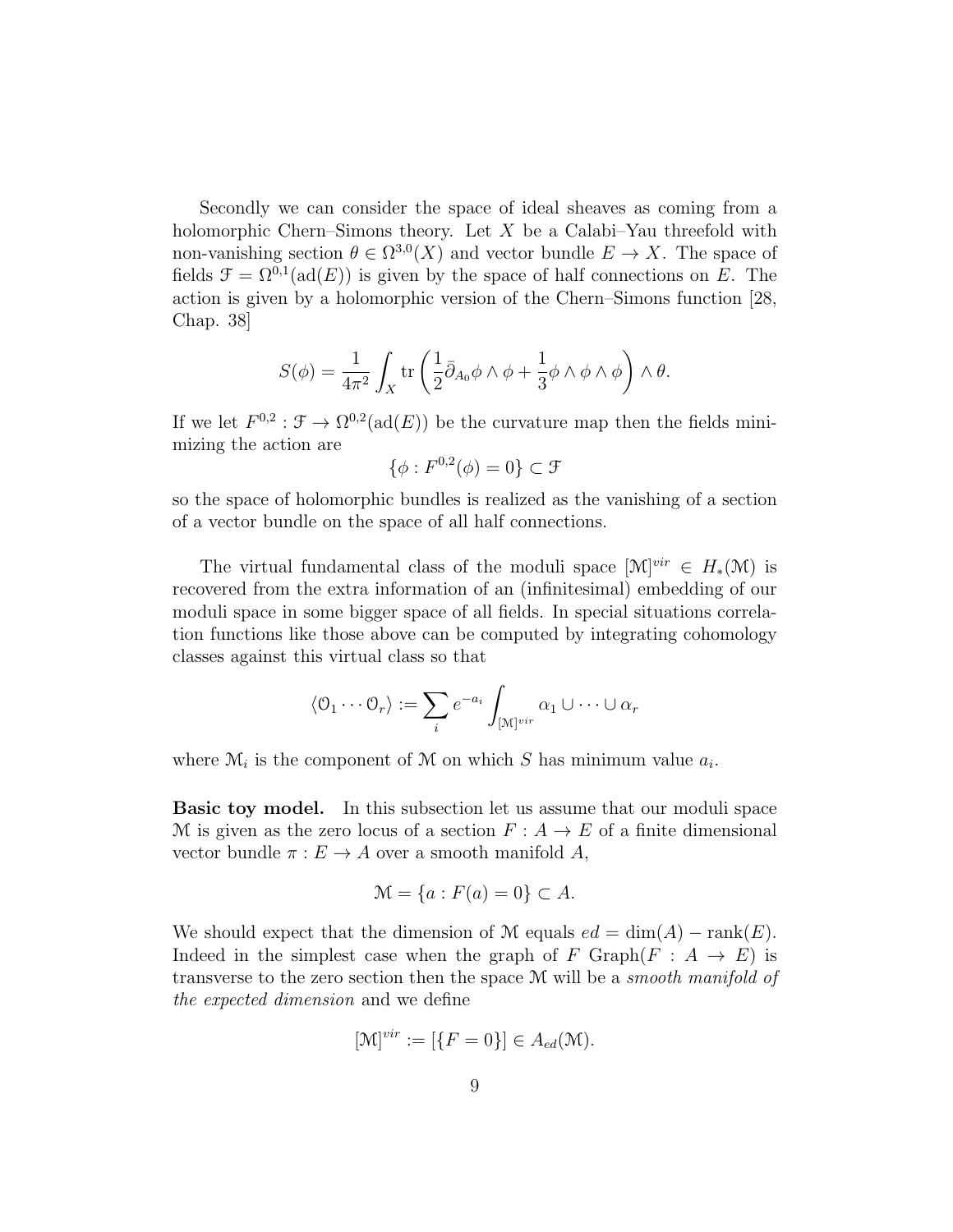The next slightly harder case is when  $E = E' \oplus E''$  and the section F takes values in the sub bundle E' with  $\mathrm{Graph}(F : A \to E')$  transverse to the zero section. Then the space M will be a *smooth manifold not of the expected dimension* having dimension equal to  $dim(A) - rank(E')$  instead. This may be resolved by deforming the section F to  $F_{\epsilon} = (F, \epsilon)$  where  $\epsilon$  is a section of  $E''$  whose graph is transverse to the zero section. Then  $F_{\epsilon}$  is transverse with  ${F_{\epsilon}=0} \subset \mathcal{M}$  and we define a class of the expected dimension

$$
[\mathcal{M}]^{vir} := [\{F_{\epsilon} = 0\}] \in A_{ed}(\mathcal{M}).
$$

This locus is given by a smooth space cut out from M by a transverse section of E'' so  $c_{top}(E'') = [\{\epsilon = 0\}]$  and we have that  $[\mathcal{M}]^{vir} = c_{top}(E'') \cdot [M]$ . This definition subsumes the previous case.

Finally we need to have a definition that works even when the graph of  $F$  cannot be made transverse. In this case the space  $\mathcal M$  may for example be singular and not of the expected dimension. The general such definition comes from the intersection product developed by Fulton and MacPherson [9]. Our moduli space M is given as the scheme theoretic intersection



The definition involves replacing the graph of F with the normal cone  $C_{A/M}$ . If  $\mathcal{M} \subset A$  is defined by the sheaf of ideals  $\mathcal{I}_{\mathcal{M}} \subset \mathcal{O}_A$  then the normal cone  $C_{A/\mathcal{M}}$  equals Spec  $\left(\bigoplus_{i\geq 0} \mathfrak{I}_{\mathcal{M}}^{i}/\mathfrak{I}_{\mathcal{M}}^{i+1}\right)$  $\mathcal{M}_{\mathcal{M}}^{i+1}$ . It is a cone in E with zero section M taking the role of a tubular neighborhood of  $M$  inside  $\mathrm{Graph}(F)$ . We are now in the situation



The map  $\pi$  here is flat and the associated pullback induces a Thom isomorphism  $\pi^*: A_k(A) \to A_{k+r}(E)$  via  $\pi^*([Z]) = [E|_Z]$ . In particular  $[C_{A/M}] =$  $\sum_i n_i [E|_{Z_i}]$  the refined intersection of the graph of F with the zero section of E is defined to be  $0^!([C_{A/\mathcal{M}}]) = \sum_i n_i [Z_i] \in A_{ed}(\mathcal{M})$ . This gives the general definition of the virtual fundamental class in the basic toy model

$$
[\mathcal{M}]^{vir} = 0_E^!([C_{A/\mathcal{M}}]) \in A_{ed}(\mathcal{M}).
$$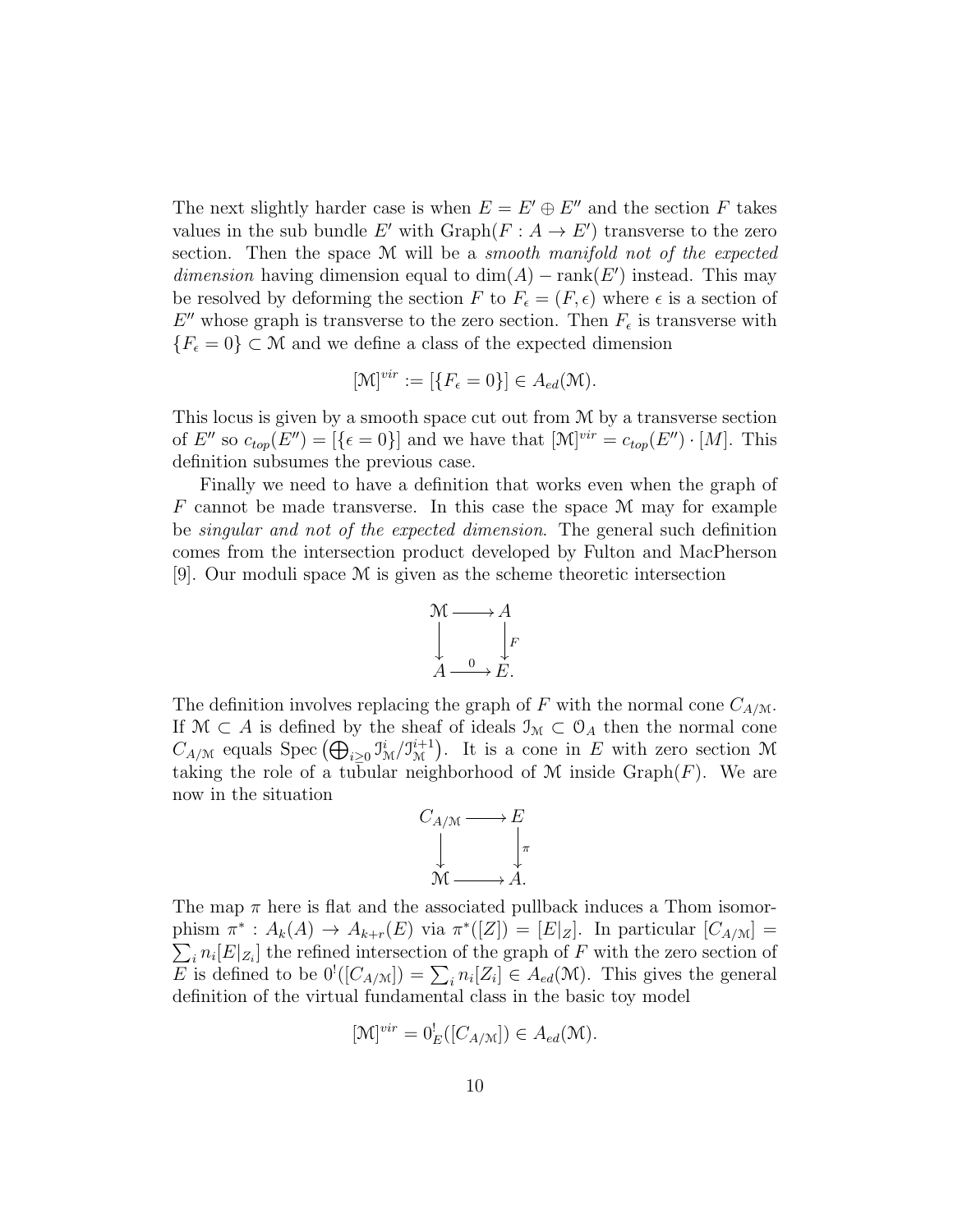Deformation Theory. In the last section we assumed we had the additional information of a finite dimensional vector bundle with a section cutting out the moduli space. Generally this is not given and instead we only have an (infinitesimal) neighborhood of our moduli space in the space of all fields. This infinitesimal structure will be given in our cases by a perfect obstruction theory.

A deformation functor is a covariant functor [8, Chap. 6] from the category of Artin local rings to the category of sets

$$
D: (Art/k) \to (Sets).
$$

The example that will interest us is the functor given by  $h_R(A) = \text{Hom}(R, A)$ where  $R = \mathcal{O}_{\mathcal{M},p}$  is the complete local ring of a moduli space M at a point p. By the moduli theoretic definition of M we have that  $h_{\hat{O}_{M,p}}(A)$  is equal to the set of flat families of objects over  $Spec(A)$  with reduced fiber given by  $p \in \mathcal{M}$ , i.e. the infinitesimal deformations of  $p \in \mathcal{M}$  over  $Spec(A)$ .

Every Artin local ring can be built from the ground field  $k$  by a sequence of small extensions

$$
0 \to M \to B \to A \to 0
$$

where  $M \cdot m_B = 0$ , i.e. the B module structure on M is induced by its structure as a  $k = B/m_B$  vector space. A map between two small extensions is given by a map of the short exact sequences considered as chain complexes.

Every Artin local ring can be produced from a series of such small extensions starting from the ground field  $k$ . So breaking up deformations into a sequence of these small extensions the basic question in deformation theory is: Given an infinitesimal deformation over  $Spec(A)$  in how many ways can this be extended to an infinitesimal deformation over  $Spec(B)$ ?

Indeed sometimes it is not possible to extend. A deformation functor D is said to have a tangent-obstruction theory if there exist finite dimensional vector spaces  $T_1, T_2$  and maps ob such that for each small extensions  $0 \rightarrow$  $M \to B \to A \to 0$  we have an exact sequence of sets

$$
T_1 \otimes_k M \longrightarrow D(B) \longrightarrow D(A) \xrightarrow{\quad \text{ob}} T_2 \otimes_k M.
$$

These sequences are required to be functorial with respect to the maps of small extensions in the natural way. Moreover for the simple extension  $0 \rightarrow$  $\epsilon k \to k[\epsilon]/(\epsilon^2) \to k \to 0$  this sequence has to be exact on the left.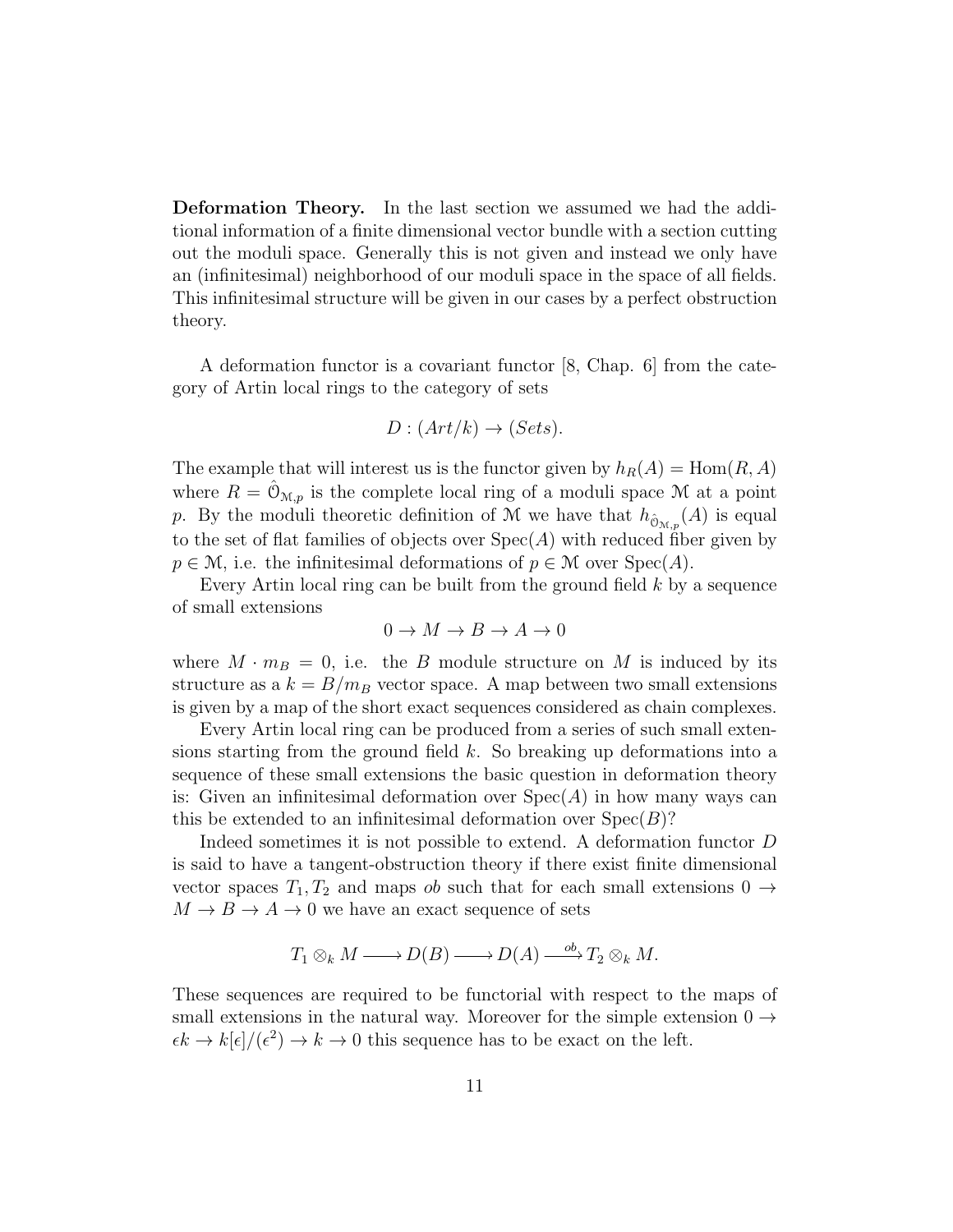In summary this means that an infinitesimal deformation  $\alpha \in D(A)$  extends to one in  $D(B)$  if and only if  $ob(\alpha) = 0$ . In this case the collection of all such extension are contained in  $T_1 \otimes_k M$ .

The vector space  $T_1$  is uniquely determined. For example in the case of the functor  $D = h_{\hat{O}_{M,p}}$  we have  $D(k) = p$  and  $D(k[\epsilon]/(\epsilon^2)) = T \mathcal{M}_p$  and  $T_1$ equals the tangent space of  $M$  at  $p$ . However the obstruction space is not unique. For example we can take a trivial modification  $T_2' = T_2 \oplus k$  and  $ob' = (ob, 0)$  to get another theory.

A canonical tangent-obstruction theory can be constructed for the local rings  $\hat{\mathcal{O}}_{\mathcal{M},p}$  using the cotangent complex  $L^{\bullet}_{\mathcal{M}} \in D^b(\mathcal{M})$  which has the fundamental property that given a small extension as above and an infinitesimal deformation  $f : \text{Spec}(A) \to \mathcal{M}$  of  $p \in \mathcal{M}$  there exists a tangent space  $T_1 = h^0(f^*L_{\mathcal{M}}^{\bullet\vee})$ , and an obstruction space  $T_2 = h^1(f^*L_{\mathcal{M}}^{\bullet\vee})$  with obstruction class  $ob(B \to A, f) \in T_2 \otimes M$  whose vanishing ensures the existence to an extension of the infinitesimal deformation of p over  $Spec(A)$  to one over  $Spec(B).$ 

Given an embedding of  $M$  in a smooth manifold  $\tilde{A}$  via the sheaf of ideals I the cotangent complex can be represented by a complex

$$
L^{\bullet}_{\mathcal{M}} = \{ \cdots \longrightarrow \mathbf{I}/\mathbf{I}^2 \xrightarrow{d} \Omega_A |_{\mathcal{M}} \} \in D^b(\mathcal{M})
$$

concentrated in degrees  $\dots$ ,  $-1$ , 0. In particular in a neighborhood of a point  $p \in \mathcal{M}$  where M is a local complete intersection we have  $L^{\bullet}_{\mathcal{M}} = \mathbb{L}^{\bullet}_{\mathcal{M}} :=$  $\{ \mathcal{I}/\mathcal{I}^2 \longrightarrow \Omega_A |_{\mathcal{M}} \}$  equals the truncated cotangent complex. If moreover M is smooth then  $\mathbb{L}^{\bullet}_{\mathcal{M}} = \Omega_{\mathcal{M}}$  so that  $h^1(f^*L^{\bullet\vee}_{\mathcal{M}}) = 0$  and hence all infinitesimal deformations can be extended [8, Theorem 6.1.19].

While this obstruction theory is canonical as mentioned above it is not unique. In fact the virtual fundamental class will be constructed from the data of a perfect obstruction theory on M [4]. A perfect obstruction theory on M consists of a two term complex of vector bundles  $E^{\bullet} = [E^{-1} \to E^{0}] \in$  $D^b(\mathcal{M})$  together with a map  $\phi: E^{\bullet} \to \mathbb{L}^{\bullet}_{\mathcal{M}}$  to the truncated cotangent complex such that  $h^{\bullet}(\phi)$  is isomorphism in degree 0 and is surjective in degree -1. A prefect obstruction theory in particular gives, for a small extension as above, a tangent-obstruction theory with tangent space  $T_1 = h^0(f^*E^{\bullet \vee})$ , and an obstruction space  $T_2 = h^1(f^*E^{\bullet \vee})$  with obstruction class  $ob(B \to A, f) \in$  $T_2 \otimes M$  [4, Theorem, 4.5]. The perfectness of the tangent-obstruction theory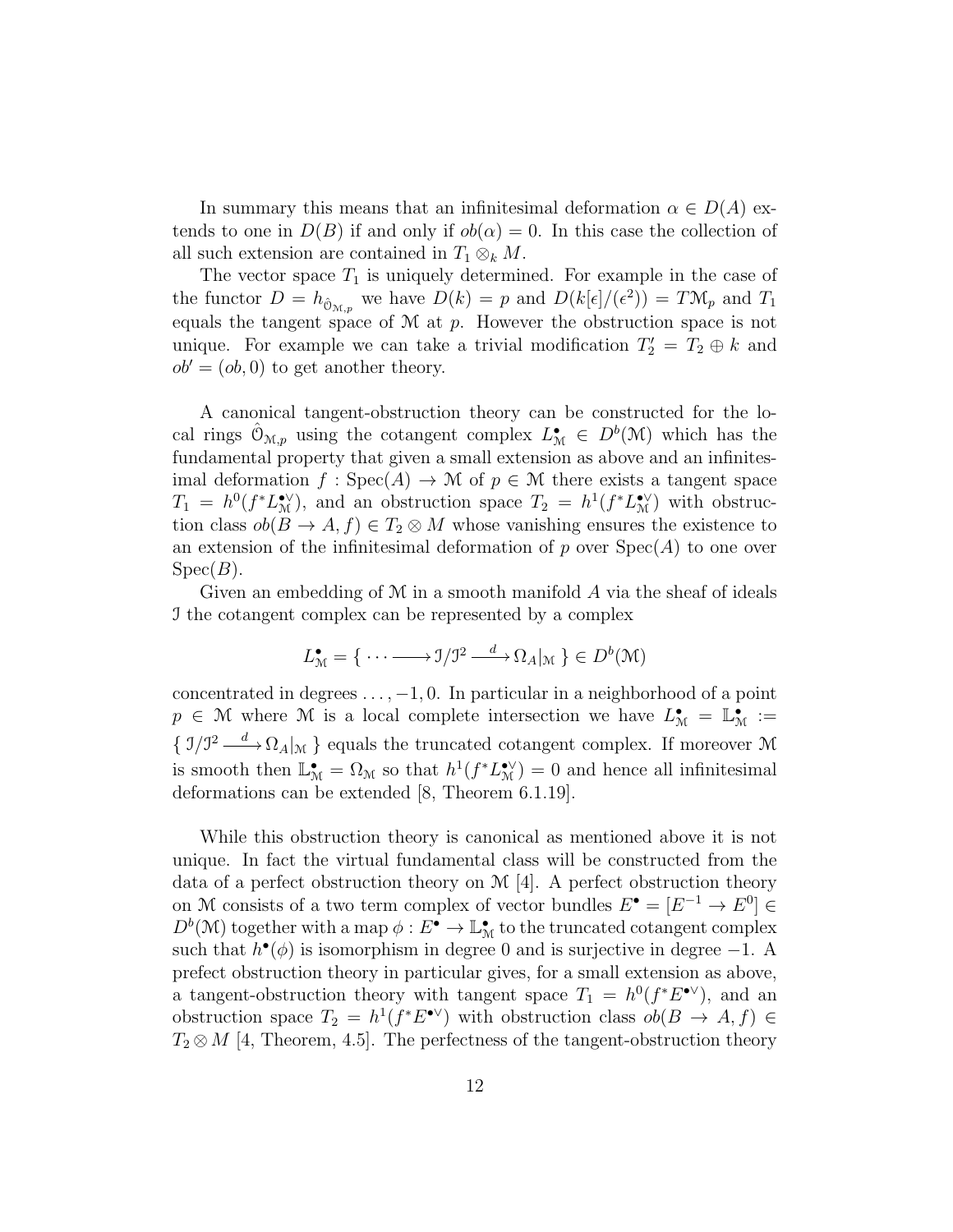now implies that  $\dim(T_1) - \dim(T_2) = \text{rk}(E^0) - \text{rk}(E^{-1})$  is constant over all of M so the dimension of the obstruction space jumps in the same way as that of the tangent space.

The basic example of such a perfect obstruction theory is given by our toy model considered earlier. If  $F : A \to E$  is a section of a vector bundle with  $\mathcal{M} = \{F = 0\}$  then the linearization of this section produces a perfect obstruction theory on M

$$
\{E^\vee|_{\mathcal{M}} \xrightarrow{dF^\vee} \Omega_A|_{\mathcal{M}}\}
$$

$$
\downarrow_{F^\vee}^{\downarrow F^\vee} \qquad \qquad \parallel
$$

$$
\{ \mathcal{I}/\mathcal{I}^2|_{\mathcal{M}} \xrightarrow{d} \Omega_A|_{\mathcal{M}} \}.
$$

From this local data on M we can construct a virtual fundamental class.

General definition. Let us assume we have some embedding of our moduli space  $M$  in some smooth manifold (or DM stack)  $\ddot{A}$  given by a sheaf of ideals I and a perfect obstruction theory given by a map of complexes

$$
\phi: E \to \mathbb{L}_{\mathcal{M}}.
$$

Taking the cone of this morphism gives an exact sequence of sheaves

$$
E^{-1}\xrightarrow{(-d_E,-\phi^{-1})^t} E^0\oplus \mathbb{J}/\mathbb{J}^2\xrightarrow{(-\phi^0,d_{\mathbb{L}_{\mathcal{M}}})}\Omega_A|_{\mathbb{M}}\xrightarrow{\qquad} 0\;.
$$

Given a sheaf  $\mathcal F$  define the cone  $C(\mathcal F) = \text{Spec}_{\mathcal O_M}(\bigoplus_{n\geq 0}Sym^n \mathcal F)$ . For example if F is the sheaf of sections of a vector bundle  $\overline{F}$  then  $C(\mathcal{F}) = F^{\vee}$ . Applying this to the exact sequence above we have cones



The image of the  $(E^0)^{\vee} \times_M C_{A|M}$  defines a cone  $C^{vir}$  in the vector bundle  $(E^{-1})^{\vee}$ . Using this local model of the moduli space the virtual fundamental class can be defined [25, c.f. Section 5.3] as before as a refined intersection

$$
[\mathcal{M}]^{vir} := 0^!_{(E^{-1})^{\vee}}([C^{vir}]) \in A_{ed}(\mathcal{M})
$$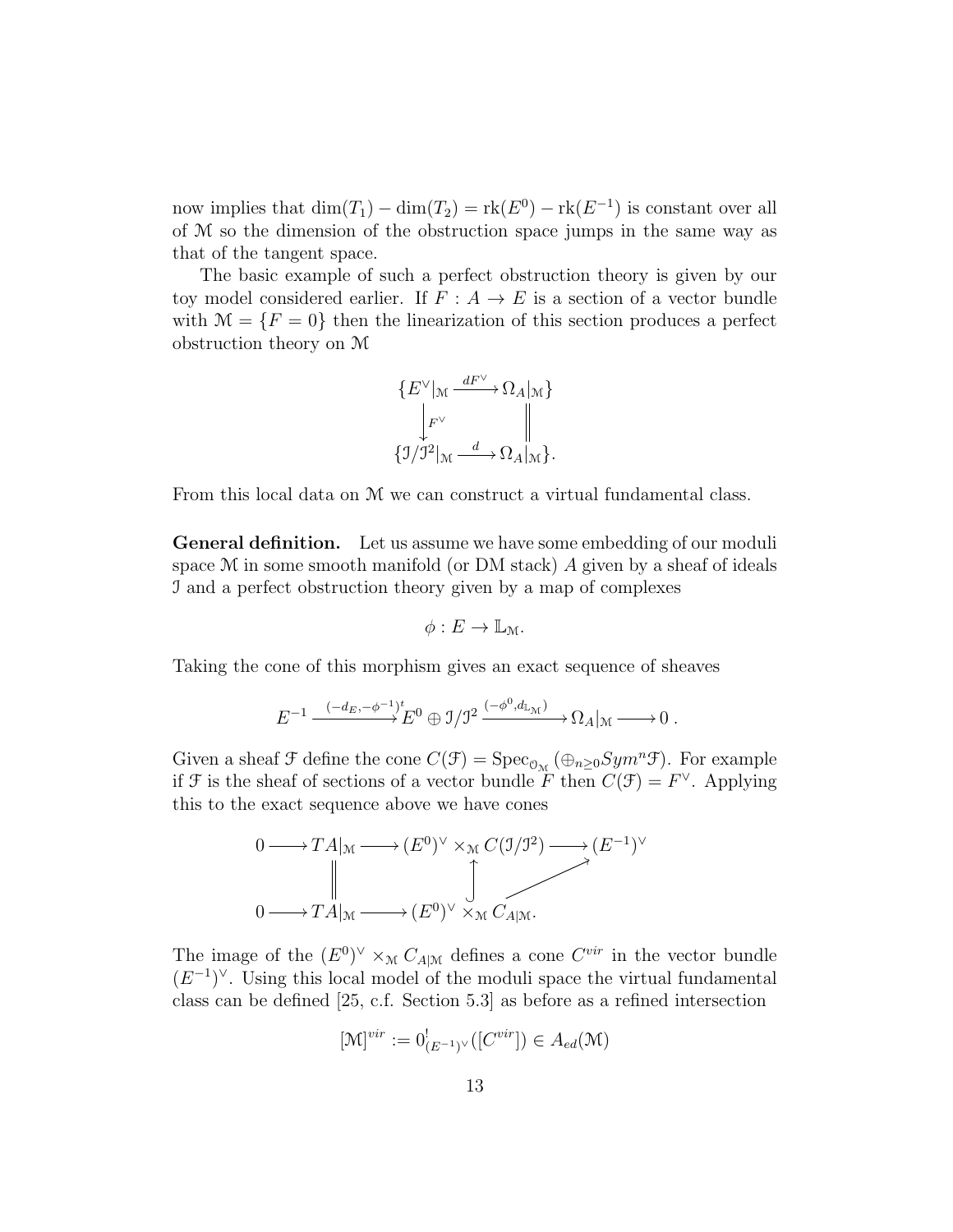where here the expected dimension equals

$$
ed = \text{rk}(E^0) - \text{rk}(E^{-1}) \in \mathbb{Z}.
$$

To see that this definition is independent of all choices made one can work with stacks [4]. The intrinsic normal cone  $\mathfrak{C}_{\mathfrak{M}}$  is a zero dimension cone stack over M defined without reference to any embedding of M. Then given a perfect obstruction theory we have a smooth vector bundle stack  $\mathfrak{E} = h^1/h^0(E^{\vee})$ over M and an embedding of  $\mathfrak{C}_M$  in  $\mathfrak{E}$ . Then the virtual fundamental class equals the intersection of  $\mathfrak{C}_M$  with the zero section of  $\mathfrak{C}$  using the intersection theory of cycles on Artin stacks [13]. This construction also removes the need for the global resolution by vector bundles assumed here.

Maps, Ideals, Pairs. Here is a quick description of the perfect obstruction theories on the spaces of stable maps, ideal sheaves, and stable pairs used to construct the virtual fundamental class. We also do a calculation of their expected dimensions.

The perfect obstruction theory on  $\overline{\mathcal{M}}_{q,n}(X,\beta)$  can be found in [3]. A stable map  $f: C \to X$  can be deformed in two directions either by deforming the complex structure on the curve  $C$  or by fixing the curve and deforming the map f. The second obstruction theory is a relative obstruction theory over the moduli stack of (prestable) curves via the forgetful map

$$
p: \overline{\mathcal{M}}_{g,n}(X,\beta) \to \mathfrak{M}_{g,n}.
$$

This gives an exact triangle of cotangent complexes on  $\overline{\mathcal{M}}_{g,n}(X,\beta)$ 

$$
p^* L_{\mathfrak{M}_{g,n}} \to L_{\overline{\mathcal{M}}_{g,n}(X,\beta)} \to L_p \to p^* L_{\mathfrak{M}_{g,n}}[1].
$$

The cotangent complex  $p^*L_{\mathfrak{M}_{g,n}}$  has a relsolution by vector bundles A in degrees 0, 1 since  $\mathfrak{M}_{g,n}$  is an Artin stack. The perfect obstruction theory coming from deforming the map is given by

$$
R\pi_*(f^*TX)^\vee \to L_p
$$

where  $\pi : \mathcal{C} \to \overline{\mathcal{M}}_{q,n}(X,\beta)$  is the projection map from the universal curve and  $f: \mathcal{C} \to X$  is the map from the universal curve into X. This obstruction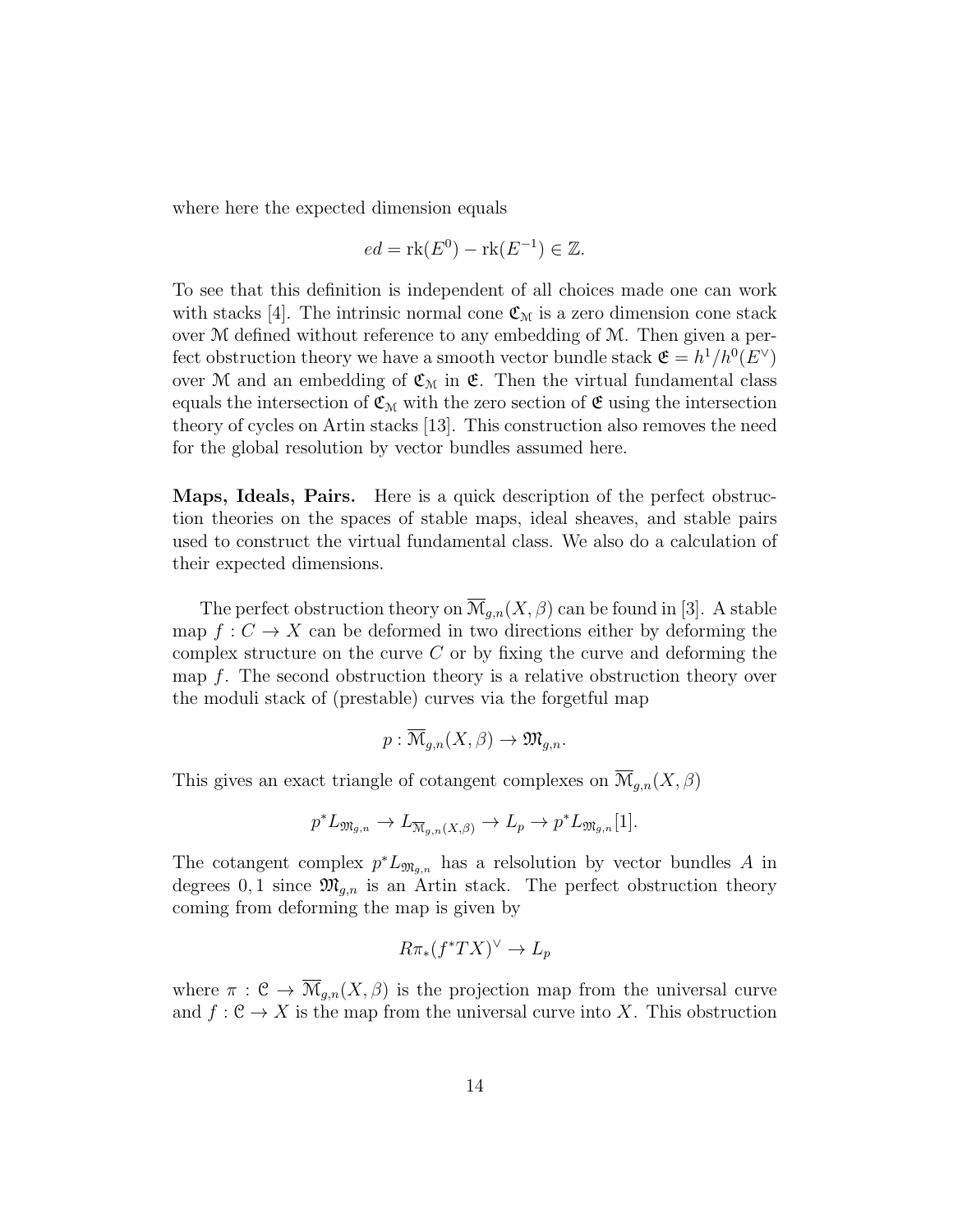theory has a resolution B with a natural boundary homomorphism  $B \to A[1]$ . The cone over this map  $E[1]$  fits into a map of exact triangles

$$
B \longrightarrow A[1] \longrightarrow E[1] \longrightarrow B[1]
$$
  

$$
\downarrow \qquad \qquad \downarrow \qquad \qquad \downarrow
$$
  

$$
L_p \longrightarrow p^* L_{\mathfrak{M}_{g,n}}[1] \longrightarrow L_{\overline{\mathfrak{M}}_{g,n}(X,\beta)}[1] \longrightarrow L_p[1].
$$

The complex E is supported in degrees  $-1, 0, +1$ . By the stability condition the co-homology of  $E$  vanishes in degree 1 and so it is derived equivalent to a complex in degrees −1, 0. To compute the expected dimension at a point  $x \in \overline{\mathcal{M}}_{g,n}(X,\beta)$  we take the cohomology of the above triangle of obstruction theories

$$
0 \longrightarrow H^{-1}(p^*L_{\mathfrak{M}_{g,n}}) \longrightarrow
$$

$$
H^0(C, f^*TX) \longrightarrow T_1\overline{\mathcal{M}}_{g,n}(X, \beta)(x) \longrightarrow H^0(p^*L_{\mathfrak{M}_{g,n}}) \longrightarrow
$$

$$
H^1(C, f^*TX) \longrightarrow T_2\overline{\mathcal{M}}_{g,n}(X,\beta)(x) \longrightarrow 0
$$

The deformation theory of algebraic curves gives

$$
h^{0}(p^{*}L_{\mathcal{M}_{g,n}}) - h^{-1}(p^{*}L_{\mathcal{M}_{g,n}}) = 3g - 3 + n
$$

and the Riemann-Roch theorem for curves gives

$$
h^{0}(f^{*}(TX)) - h^{1}(f^{*}(TX)) = \text{rank}(TX)\chi(\mathfrak{O}_{C}) + \int_{\beta} c_{1}(TX).
$$

So for this perfect obstruction theory the expected dimension of  $\overline{\mathcal{M}}_{g,n}(X,\beta)$ equals

$$
\int_{\beta} c_1(X) + (\dim(X) - 3)(1 - g) + n
$$

in particular on a threefold  $X$  the expected dimension is independent of the genus.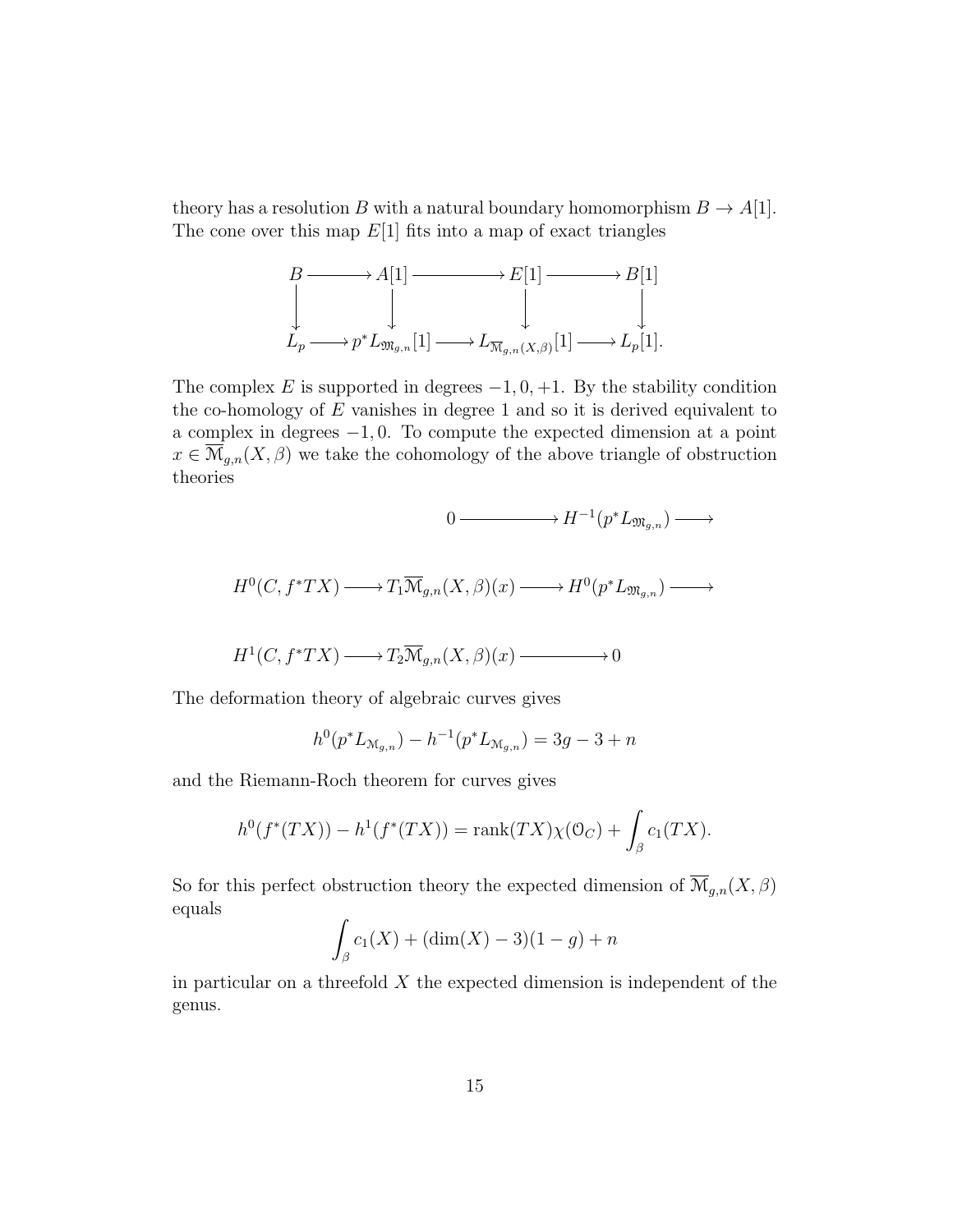In the case of ideal sheaves of subschemes embedded in a threefold  $X$ we have the universal ideal sheaf  $\mathbb{I} \to I_n(X,\beta) \times X$  and projection  $\pi$ :  $I_n(X,\beta) \times X \to X$ . There is a natural obstruction theory coming from deformations of subschemes  $\mathcal{O}_C = \mathcal{O}_X/\mathcal{I}_C$  given by  $R\pi_* RHom(\mathbb{I}, \mathcal{O}/\mathbb{I})$ , with tangent-obstruction spaces at  $I \in I_n(X,\beta)$  given by  $\text{Hom}(I,\mathcal{O}_X/I)$  and  $\text{Ext}^1(I, \mathcal{O}_X/I)$ . However the dimension  $\text{hom}(I, \mathcal{O}_X/I) - \text{ext}^1(I, \mathcal{O}_X/I)$  is not constant over  $I_n(X, \beta)$  and this obstruction theory is not perfect. A perfect obstruction theory comes from the model discussed in our section on the physics motivation and holomorphic Chern-Simons theory [27] [14]. There we considered ideal sheaves as holomorphic vector bundles. Deformations of such sheaves have a perfect obstruction theory given by  $R\pi_*RHom(\mathbb{I},\mathbb{I})_0$ here the groups are traceless as we have sheaves of fixed determinant. The tangent and obstruction spaces at  $I \in I_n(X, \beta)$  are then given by  $\text{Ext}^1(I, I)_0$ and  $Ext^2(I, I)_0$ . Then for the collection of ideals in  $I_n(X, \beta)$  with  $ch(I)$  $(1,0,-\beta,-n) \in H^*(X,\mathbb{Z})$  the expected dimension of  $I_n(X,\beta)$  can be computed via Hirzebruch–Riemann–Roch

$$
ext^{1}(I, I)_{0} - ext^{2}(I, I)_{0} = \chi(\mathcal{O}_{X}, \mathcal{O}_{X}) - \chi(I, I) = \int_{\beta} c_{1}(X)
$$

in particular the expected dimension of  $I_n(X, \beta)$  is not dependent on n.

The case of stable pairs is identical to that of ideal sheaves. Considering the stable pair  $I^{\bullet} = [s : 0_X \to F]$  in the derived category of stable sheaves [19] [14] a perfect obstrution theory comes from  $R\pi_* RHom(\mathbb{I}^\bullet, \mathbb{I}^\bullet)$  where  $\mathbb{I}^\bullet \to$  $P_n(X, \beta) \times X$  is the universal stable pair and  $\pi : P_n(X, \beta) \times X \to X$  is the projection map. The tangent-obstruction spaces at  $I^{\bullet} \in P_n(X, \beta)$  are then given by  $\text{Ext}^1(I^{\bullet}, I^{\bullet})_0$  and  $\text{Ext}^2(I^{\bullet}, I^{\bullet})_0$  and the expected dimension also equals  $\int_{\beta} c_1(X)$ .

## 4 Corresponding virtual counts.

Calabi–Yau Threefolds. Let  $X$  be a non-singular projective threefold with trivial canonical bundle  $K_X = \mathcal{O}_X$ . Let  $\overline{\mathcal{M}}'_c$  $\mathcal{L}_{g,0}(X,\beta)$  be the moduli space of stable maps with possibly disconnected domain curve and no contracted components. Since  $c_1(X) = 0$ , the following moduli spaces all have expected dimension zero

$$
\overline{\mathcal{M}}'_{g,0}(X,\beta), I_n(X,\beta), P_n(X,\beta).
$$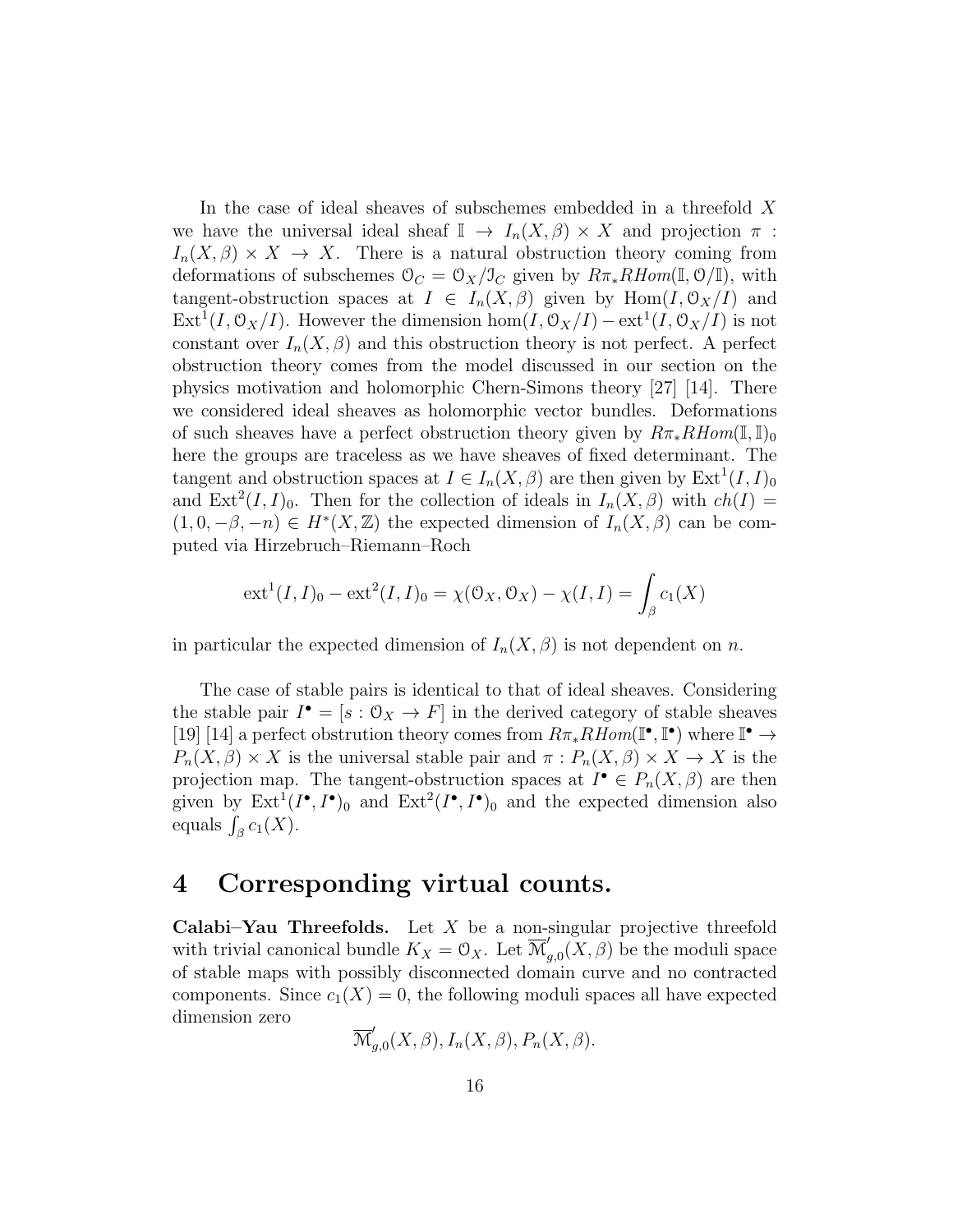We expect that each such moduli space contains a finite number of curves equal to

$$
N_{\beta}^{GW}(g) := \int_{[\overline{\mathcal{M}}'_{g,0}(X,\beta)]^{vir}} 1, N_{\beta}^{DT}(n) := \int_{[I_n(X,\beta)]^{vir}} 1, N_{\beta}^{PT}(n) := \int_{[P_n(X,\beta)]^{vir}} 1.
$$

These are the Gromov–Witten, Donaldson–Thomas, Pandharipande–Thomas invariants of X. Note that since  $\overline{\mathcal{M}}'_{g,n}(X,\beta)$  is a DM stack the numbers  $N_\beta^{GW}(g)$  may lie in Q whereas  $N_\beta^{DT}(n)$ ,  $N_\beta^{PT}(n) \in \mathbb{Z}$ . Following our discussion of the physics we can consider these numbers as summands in the correlation function. Let

$$
Z_{\beta}^{GW}(u) \quad := \quad \sum_{g \in \mathbb{Z}} N_{\beta}^{GW}(g) u^{2g-2},
$$

$$
Z_{\beta}^{DT}(q) \quad := \quad \sum_{n \in \mathbb{Z}} N_{\beta}^{DT}(n) q^{n},
$$

$$
Z_{\beta}^{PT}(q) \quad := \quad \sum_{n \in \mathbb{Z}} N_{\beta}^{PT}(n) q^{n}.
$$

It is a theorem that

$$
Z_{\beta}^{DT}(q) = Z_{\beta}^{PT}(q) \cdot M(-q)^{\chi(X)}
$$

where  $M(q) = \prod_{n \geq 1} (1 - q^n)^{-n}$  is the generating series for the number of plane partitions. This is proven by considering DT and PT as theories counting stable objects in the derived category for two different choices of stability and then applying wall crossing formulas [5]. There it is also shown that the series  $Z_{\beta}^{PT}(q)$  is the Laurent expansion of a rational function in q.

It is then further conjectured [15] (and proven in many cases [18]) that

$$
Z_{\beta}^{GW}(u) = Z^{PT}(q)
$$

under the change of variables  $q = -e^{iu}$ . The rationality of  $Z_{\beta}^{PT}(q)$  puts strong conditions on the invariants  $N_{\beta}^{GW}(g)$ . By letting

$$
F^{GW} = \log \left( 1 + \sum_{\beta \neq 0} Z_{\beta}^{GW}(u) v^{\beta} \right)
$$

we can define BPS counts  $n_{\beta}^{BPS}(g) \in \mathbb{Q}$  via

$$
F^{GW} = \sum_{g \ge 0} \sum_{\beta \ne 0} n_{\beta}^{BPS}(g) u^{2g-2} \sum_{d>0} \frac{1}{d} \left( \frac{\sin(du/2)}{u/2} \right)^{2g-2} v^{d\beta}.
$$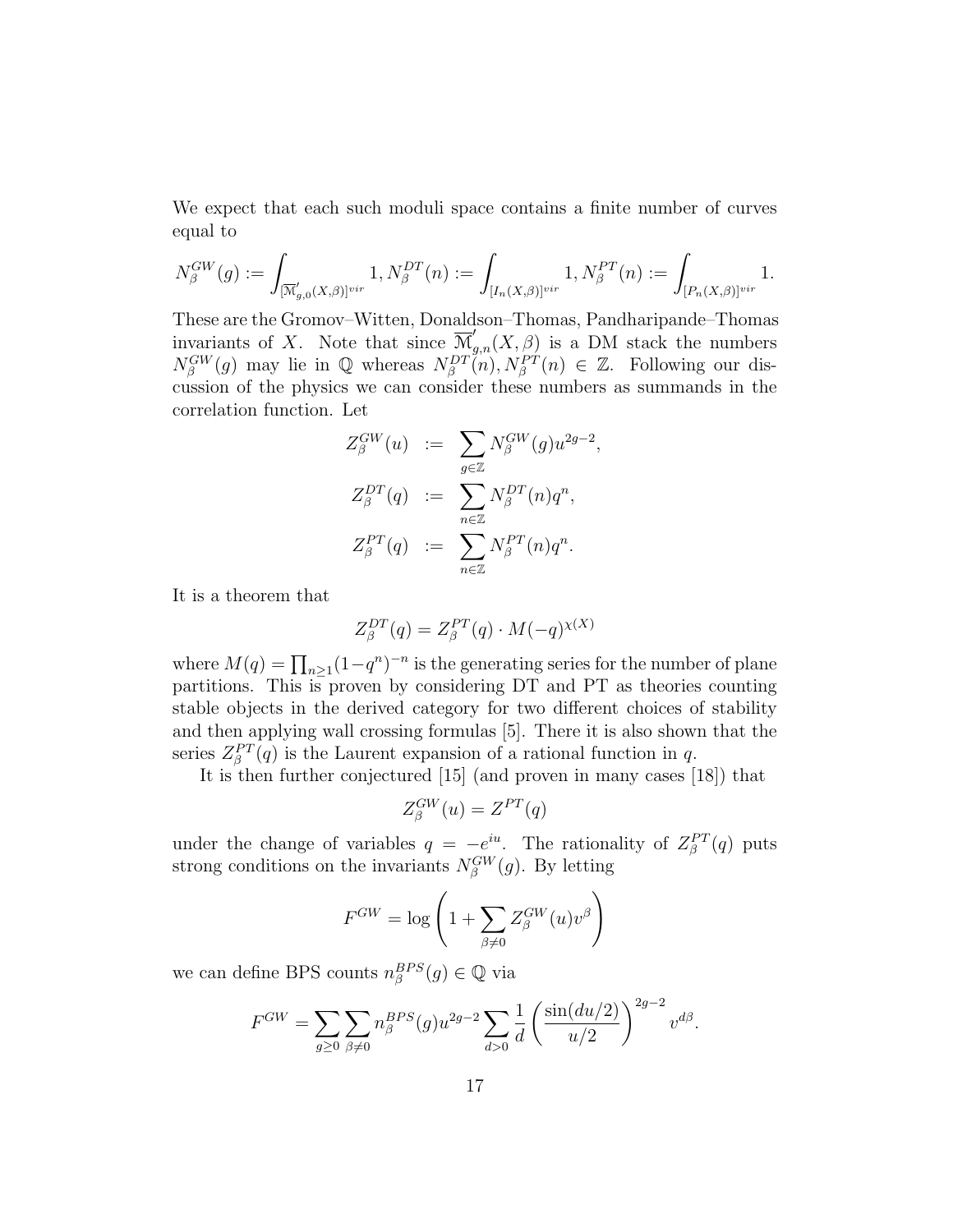It is conjectured that these counts are integer and for fixed  $\beta$  are non-zero for only finitely many g. Recently a proof of the integrality was put forward in [12].

**Primary Fields.** In the case that the expected dimension is greater than zero we expect to have infinite dimensional families of curves in  $X$ . We can introduce incidence conditions to get finite counts of curves. The moduli spaces  $\overline{\mathcal{M}}'_{g,k}(X,\beta)$  have evaluation maps

$$
e_i : \overline{\mathcal{M}}'_{g,k}(X,\beta) \to X
$$

and for  $\gamma_i \in H^*(X, \mathbb{Z})$  can define

$$
\langle \gamma_1,\ldots,\gamma_k\rangle_{\beta}^{GW}(g)=\int_{[\overline{\mathcal{M}}'_{g,k}(X,\beta)]^{vir}}e_1(\gamma_1)\cup\cdots\cup e_k(\gamma_k)\in\mathbb{Q}.
$$

Giving a finite count of genus  $q$  curves meeting a collection meeting a collection of cycles dual to  $\gamma_i$ .

For ideal sheaves we have the universal sheaf  $\mathbb{I} \to I_n(X,\beta) \times X$  and projection maps  $\pi_X: I_n(X, \beta) \times X \to X$  and  $\pi_I: I_n(X, \beta) \times X \to I_n(X, \beta)$ . For each  $\gamma \in H^l(X,\mathbb{Z})$  we have a map  $\gamma: H_*(I_n(X,\beta),\mathbb{Q}) \to H_{*+2-l}(I_n(X,\beta),\mathbb{Q})$ given by

$$
\alpha \mapsto -\pi_{I*}(\mathrm{ch}_2(\mathbb{I})\cdot \pi_X^*(\gamma) \cap \pi_I^*(\alpha))
$$

and for  $\gamma_i \in H^*(X,\mathbb{Z})$  we can define

$$
\langle \gamma_1,\ldots,\gamma_k\rangle_{\beta}^{DT}(n)=\deg\left(\gamma_1\circ\cdots\circ\gamma_k\left([I_n(X,\beta)]^{vir}\right)\right)\in\mathbb{Z}.
$$

Likewise for stable pairs we have the universal pair  $\mathbb{I}^{\bullet} = [0 \rightarrow \mathbb{F}] \rightarrow$  $P_n(X, \beta) \times X$  and projection maps  $\pi_X : P_n(X, \beta) \times X \to X$  and  $\pi_P :$  $P_n(X, \beta) \times X \to P_n(X, \beta)$ . For each  $\gamma \in H^l(X, \mathbb{Z})$  we have a map  $\gamma$ :  $H_*(P_n(X, \beta), \mathbb{Q}) \to H_{*+2-l}(P_n(X, \beta), \mathbb{Q})$  given by

$$
\alpha \mapsto \pi_{P*}(\mathrm{ch}_2(\mathbb{F}) \cdot \pi_X^*(\gamma) \cap \pi_P^*(\alpha))
$$

and for  $\gamma_i \in H^*(X, \mathbb{Z})$  we can define

$$
\langle \gamma_1, \ldots, \gamma_k \rangle_{\beta}^{PT}(n) = \deg \left( \gamma_1 \circ \cdots \circ \gamma_k \left( [P_n(X, \beta)]^{vir} \right] \right) \in \mathbb{Z}.
$$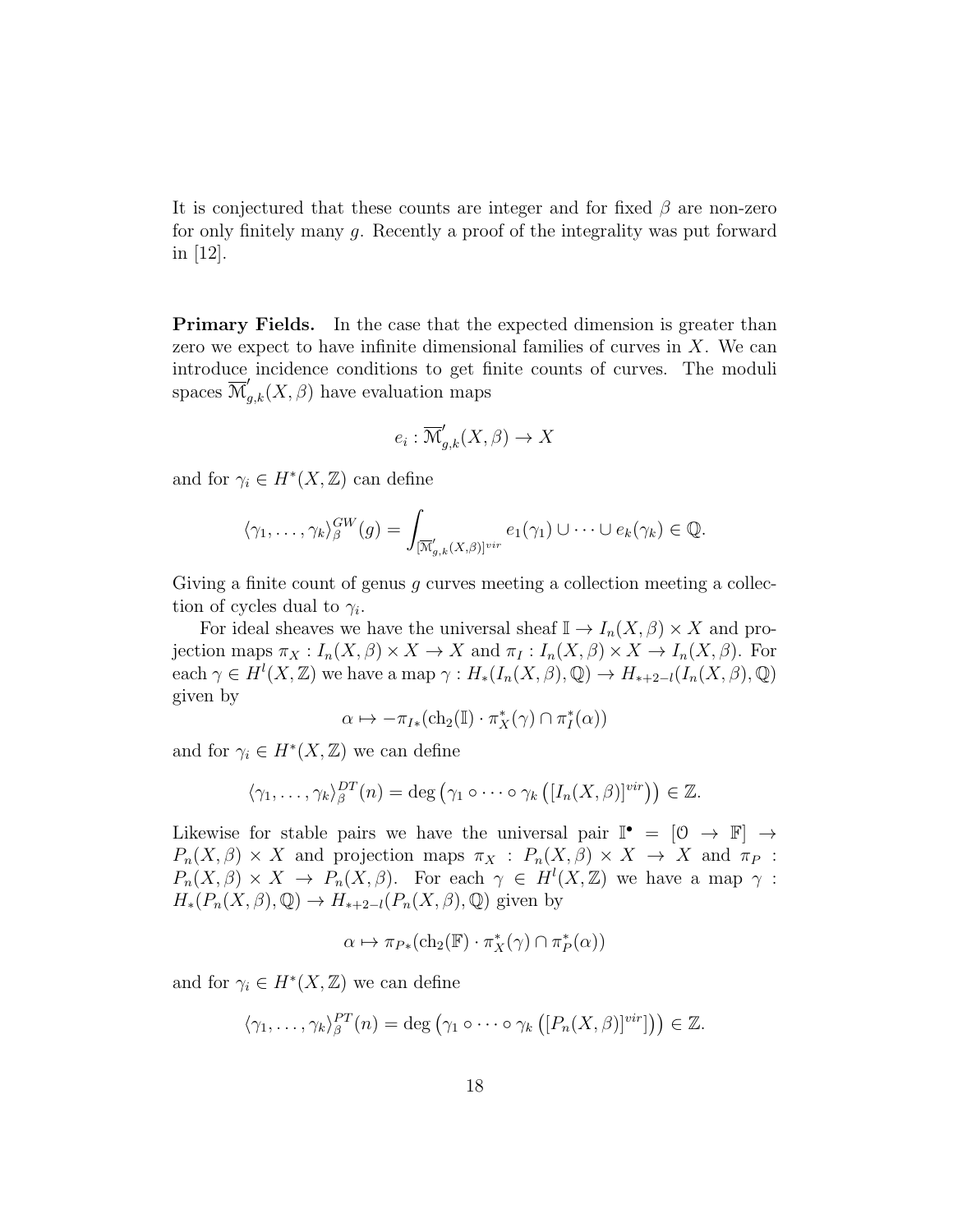As above we make generating series

$$
\langle \gamma_1, \ldots, \gamma_k \rangle_{\beta}^{GW} := \sum_{g \in \mathbb{Z}} \langle \gamma_1, \ldots, \gamma_k \rangle_{\beta}^{GW}(g) u^{2g-2},
$$
  

$$
\langle \gamma_1, \ldots, \gamma_k \rangle_{\beta}^{DT} := \sum_{n \in \mathbb{Z}} \langle \gamma_1, \ldots, \gamma_k \rangle_{\beta}^{DT}(n) q^n,
$$
  

$$
\langle \gamma_1, \ldots, \gamma_k \rangle_{\beta}^{PT} := \sum_{n \in \mathbb{Z}} \langle \gamma_1, \ldots, \gamma_k \rangle_{\beta}^{PT}(n) q^n.
$$

It is again conjectured that

$$
\langle \gamma_1, \ldots, \gamma_k \rangle_{\beta}^{DT} = \langle \gamma_1, \ldots, \gamma_k \rangle_{\beta}^{PT} \cdot M(-q)^{\int_X c_3(TX \otimes K_X)}
$$

and that

$$
(-iu)^{d_{\beta}}\langle \gamma_1,\ldots,\gamma_k\rangle_{\beta}^{GW}(u) = (-q)^{-d_{\beta}/2}\langle \gamma_1,\ldots,\gamma_k\rangle_{\beta}^{PT}(q)
$$

under the change of variables  $q = -e^{iu}$  where  $d_{\beta} = \int_{\beta} c_1(X)$ .

Descendent Fields. Descendent invariants are defined in GW theory via Chern classes of the cotangent line bundle and in DT/PT theory via higher Chern characters of the universal sheaves.

Let  $L_i \to \overline{\mathcal{M}}'_{g,k}(X,\beta)$  be the *i*th cotangent line bundle, let  $\psi_i = c_1(L_i) \in$  $H^*(\overline{\mathcal{M}}'_{g,k}(X,\beta),\mathbb{Q})$ , and let  $\gamma_i \in H^*(X,\mathbb{Z})$  we define

$$
\langle \tau_{a_1}(\gamma_1)\dots\tau_{a_k}(\gamma_k)\rangle_{\beta}^{GW}(g)=\int_{[\overline{\mathcal{M}}'_{g,k}(X,\beta)]^{vir}}\psi^{a_1}e_1(\gamma_1)\cup\cdots\cup\psi^{a_k}e_k(\gamma_k)\in\mathbb{Q}.
$$

For ideal sheaves we modify the above homology operation by taking a higher Chern character. For each  $\gamma \in H^l(X,\mathbb{Z})$  we have a map  $\tau_a(\gamma)$ :  $H_*(I_n(X,\beta),\mathbb{Q}) \to H_{*-2a+2-l}(I_n(X,\beta),\mathbb{Q})$  given by

$$
\alpha \mapsto (-1)^{a+1} \pi_{I*}(\mathrm{ch}_{a+2}(\mathbb{I}) \cdot \pi_X^*(\gamma) \cap \pi_I^*(\alpha))
$$

and for  $\gamma_i \in H^*(X, \mathbb{Z})$  we can define

$$
\langle \tau_{a_1}(\gamma_1) \ldots \tau_{a_k}(\gamma_k) \rangle_{\beta}^{DT}(n) = \deg \left( \tau_{a_1}(\gamma_1) \circ \cdots \circ \tau_{a_k}(\gamma_k) \left( [I_n(X,\beta)]^{vir} \right] \right) \in \mathbb{Q}.
$$

Likewise a similar modification gives descendent PT invariants

$$
\langle \tau_{a_1}(\gamma_1)\dots \tau_{a_k}(\gamma_k)\rangle_{\beta}^{PT}(n) \in \mathbb{Q}.
$$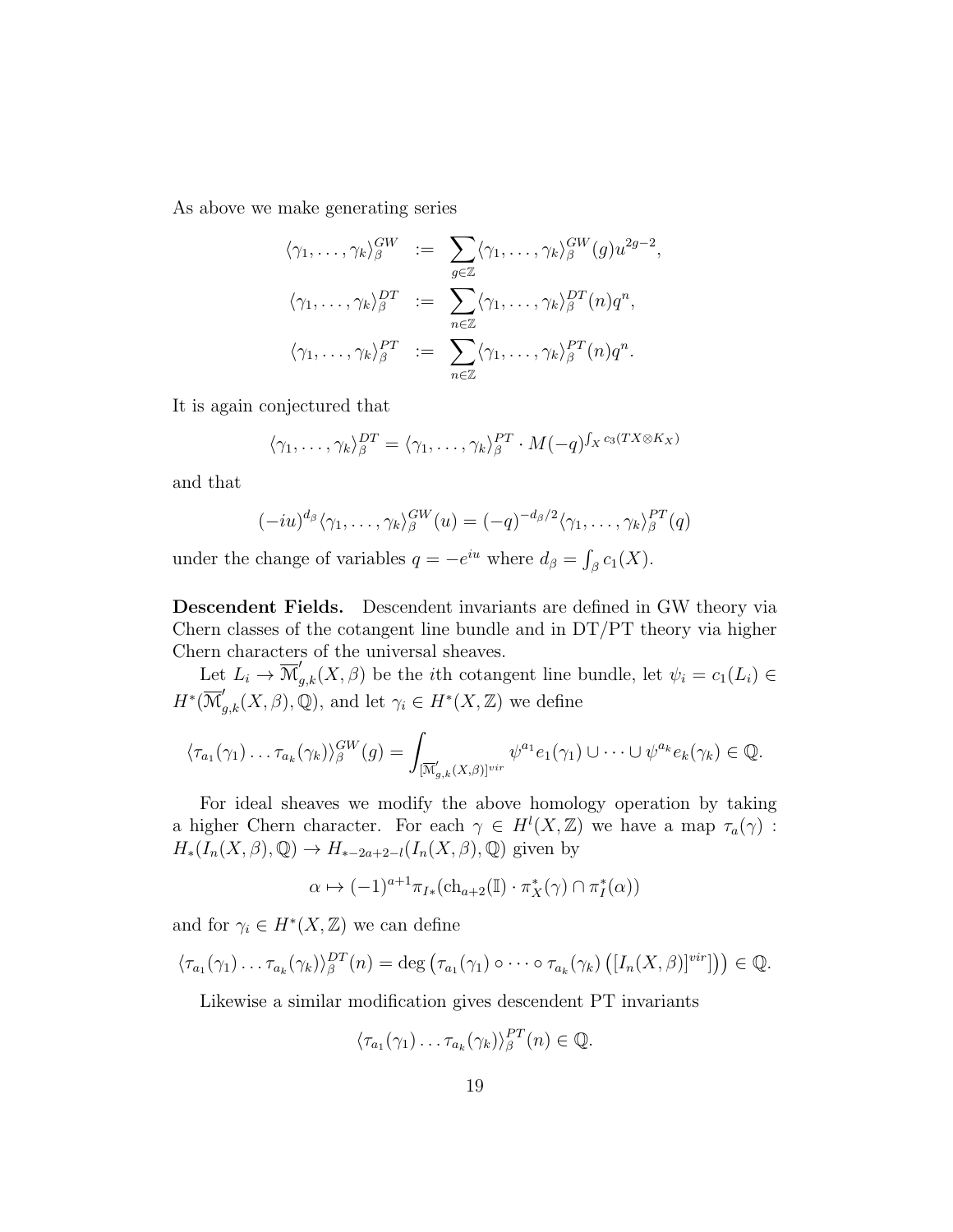We form generating series

$$
\langle \tau_{a_1}(\gamma_1) \dots \tau_{a_k}(\gamma_k) \rangle_{\beta}^{GW} := \sum_{g \in \mathbb{Z}} \langle \tau_{a_1}(\gamma_1) \dots \tau_{a_k}(\gamma_k) \rangle_{\beta}^{GW}(g) u^{2g-2},
$$
  

$$
\langle \tau_{a_1}(\gamma_1) \dots \tau_{a_k}(\gamma_k) \rangle_{\beta}^{DT} := \sum_{n \in \mathbb{Z}} \langle \tau_{a_1}(\gamma_1) \dots \tau_{a_k}(\gamma_k) \rangle_{\beta}^{DT}(n) q^n,
$$
  

$$
\langle \tau_{a_1}(\gamma_1) \dots \tau_{a_k}(\gamma_k) \rangle_{\beta}^{PT} := \sum_{n \in \mathbb{Z}} \langle \tau_{a_1}(\gamma_1) \dots \tau_{a_k}(\gamma_k) \rangle_{\beta}^{PT}(n) q^n.
$$

The relationship between the decendents in these theories is more complicated an explicit correspondence is conjectured via a universal correspondence matrix. This conjecture [17] has been proven in many cases [18] expressing the GW descendent series as a finite sum of PT descendent series

$$
(-iu)^{d_{\beta}}\langle \tau_{a_1}(\gamma_1)\dots\tau_{a_k}(\gamma_k)\rangle_{\beta}^{GW} = (-q)^{-d_{\beta}/2} \sum \langle \tau_{\hat{a}_1}(\hat{\gamma}_1)\dots\tau_{\hat{a}_j}(\hat{\gamma}_j)\rangle_{\beta}^{PT}
$$

under the change of variables  $q = -e^{iu}$  where  $d_{\beta} = \int_{\beta} c_1(X)$ . This descedent conjecture specializes to the primary and Calabi–Yau cases.

## 5 Equivariant theory.

From now on we will work with a three dimensional toric variety  $X$ . In this section we will lift the integrals of the previous section to equivariant cohomology. When working in equivariant cohomology we can define counting invariants for quasi-projective toric three folds.

**Toric Threefolds.** Let  $M \equiv \mathbb{Z}^3$  be a rank 3 lattice and  $\Delta \subset M$  a convex integral polytope. Let  $\mathcal{V}, \mathcal{E}, \mathcal{F}$  be the sets of vertices, edges and faces of  $\Delta$ . In order that we have a smooth threefold we assume that each vertex is contained in exactly three edges. Also at each vertex  $\alpha \in \mathcal{V}$  if we let  $g_1, g_2, g_3$ be the primitive vectors along the edges then we insist that they generate all of M as a  $\mathbb Z$  module. Given such a polytope we define at each vertex an affine neighborhood  $U_{\alpha}$  isomorphic to  $\mathbb{C}^3$  with coordinate ring

$$
R_v = \mathbb{C}[x^{g_1}, x^{g_2}, x^{g_3}] = \mathbb{C}[x_1, x_2, x_3].
$$

If the two vertices  $\alpha, \beta \in \mathcal{V}$  are adjacent with charts having coordinate rings  $R_v = \mathbb{C}[x^{g_1}, x^{g_2}, x^{g_3}]$  and  $R_w = \mathbb{C}[x^{f_1}, x^{f_2}, x^{f_3}]$  then we have

$$
f_1 = -g_1, f_2 = m_{\alpha,\beta}g_1 + g_2, f_3 = m'_{\alpha,\beta}g_1 + g_3
$$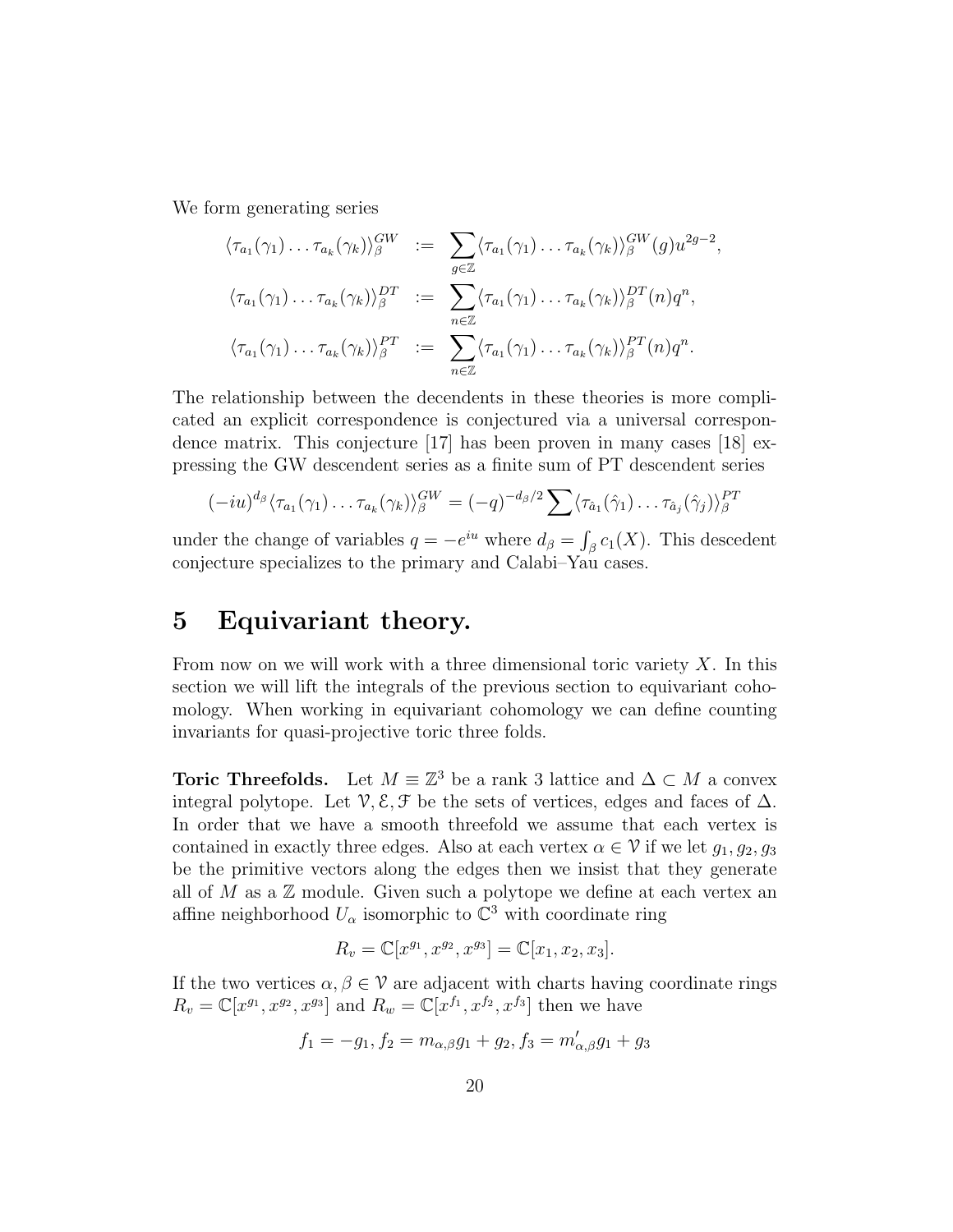therefore  $R_{\alpha}[x^{-g_1}] = R_{\beta}[x^{-f_1}]$  giving a natural gluing of the two charts. Gluing these affine pieces gives the threefold  $X$ . Each chart contains the torus  $\mathbf{T} = \text{Spec}(\mathbb{C}[\bar{x}_1^{\pm}, \bar{x}_2^{\pm}, \bar{x}_3^{\pm}])$  inducing an action on X via that on each co-ordinate patch.

Form this description each vertex corresponds to a torus fixed point  $\alpha$ , each edge to a torus fixed line between the fixed points  $C_{\alpha,\beta}$ , and each face corresponds to a torus fixed divisor. Using the torus action we see that every cycle is rationally equivalent to a sum of these invariant cycles.

The intersection of two divisors is either empty or equals a line given exactly by the edge corresponding to the intersection of the two faces. Therefore the Chow ring is generated by the divisor classes  $D_j$  for  $j \in \mathcal{F}$ . To get the self intersections of divisor classes we can use the relations given by the three one dimensional torus actions. If we let  $e_i$  be the *i*th coordinate axis and  $r_i$ the primitive vector perpendicular to the face  $F_j$  then we have the relations for  $i = 1, 2, 3$  given by

$$
\sum_{j\in\mathcal{F}}\langle e_i,r_j\rangle D_j=0.
$$

Essentially we have proven that the Chow ring of  $X$  equals

$$
A^*(X) = \mathbb{Z}[D_j : j \in \mathcal{F}]/I_R
$$

Where the ideal of relations  $I_R$  is given by the obvious quadratic transverse intersection relations and the additional three linear ones above. A quasiprojective toric threefold is just an invariant open subset of a projective one.

Equivariant integrals. As in the introduction we would like to lift to equivariant cohomology the integrals

$$
\langle \tau_{a_1}(\gamma_1)\dots\tau_{a_k}(\gamma_k)\rangle_{\beta}^{GW}(g), \langle \tau_{a_1}(\gamma_1)\dots\tau_{a_k}(\gamma_k)\rangle_{\beta}^{DT}(n), \langle \tau_{a_1}(\gamma_1)\dots\tau_{a_k}(\gamma_k)\rangle_{\beta}^{PT}(n).
$$

Indeed the action of the three dimensional torus  $T$  on the projective toric threefold X lifts to an action on the moduli spaces  $\overline{\mathcal{M}}'_{g,k}(X,\beta), I_n(X,\beta),$  $P_n(X, \beta)$  and corresponding actions on all the universal bundles give equivariant characteristic classes as above. If we let  $H^*_T(p.t.) = \mathbb{Q}[s_1, s_2, s_3]$  and  $H_*^{\mathbf{T}}(\mathcal{M})$  the equivariant homology of our compact moduli space then for  $\alpha \in H_*^{\mathbf{T}}(\mathcal{M})$  and  $\beta \in H_{\mathbf{T}}^{\ast}(\mathcal{M})$  we can evaluate integrals

$$
\int_{\alpha} \beta \in \mathbb{Q}[s_1, s_2, s_3]
$$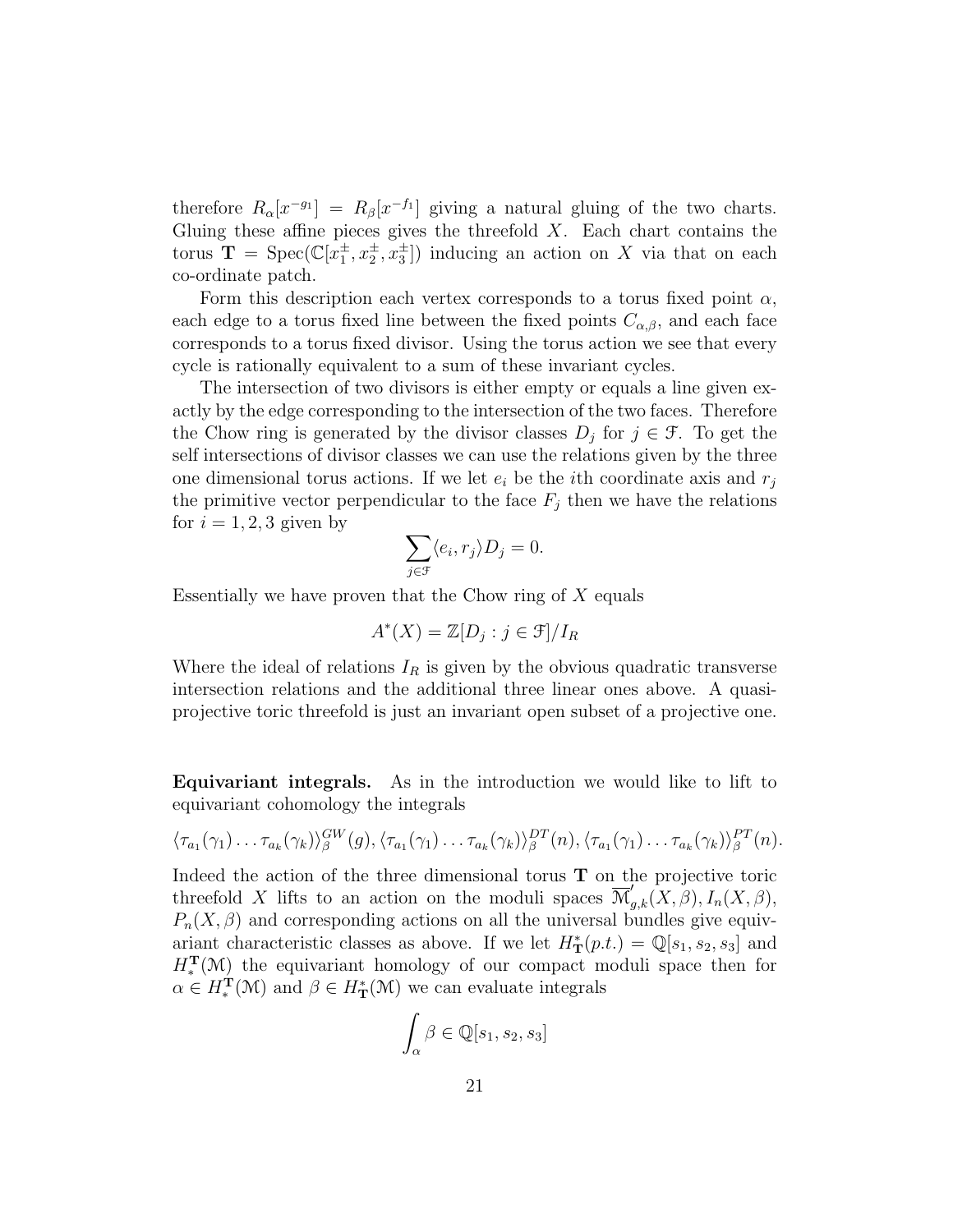via push-forward to a point. If the degree of  $\alpha$  equals that of  $\beta$  we will get a rational number. In this way we can recover the usual integrals in ordinary cohomology above as equivariant integrals. If the degree of  $\alpha$  is less than that of  $\beta$  we will get an polynomial in  $s_1, s_2, s_3$ . If the degree of  $\alpha$  is greater than that of  $\beta$  we will get zero.

Like in the case of a smooth manifold there exists a localization formula for the (virtual) fundamental class. Given  $\mathcal M$  a DM stack with a good  $\mathbf T$ action and  $\mathbf T$  perfect equivariant obstruction theory  $E^{\bullet}$ . The obstruction theory has a fixed part  $E^{\bullet,f}$  and a moving part  $E^{\bullet,m}$  depending on whether or not T acts trivially on the vector bundles. The fixed part restricts to a perfect obstruction theory on each of the fixed point loci  $\mathcal{M}_i\subset \mathcal{M}^{\mathbf{T}}$  and we have associated virtual fundamental classes  $[\mathcal{M}_i]^{vir}$ .

**Theorem 2.** ([11], c.f. [13]) Let  $M$ ,  $E^{\bullet}$  be a DM stack with perfect equivariant obstruction theory as above then

$$
[\mathcal{M}]^{vir} = \sum_{i} \frac{[\mathcal{M}_{i}]^{vir}}{e(N^{vir})} \in H_*^{\mathbf{T}}(\mathcal{M}) \otimes \mathbb{Q}(s_1, s_2, s_3)
$$

where  $N^{vir}$  equals the **T**-varrying  $E^{\bullet,m}$  so  $e(N^{vir}) = e(E^{0,m})/e(E^{1,m})$ .

As long as the right hand side of this localization formula is compact we can define virtual invariants as follows. If the fixed point locus  $\mathcal{M}^T$  is proper we can integrate cohomology classes at these fixed points to get a sum of elements in  $\mathbb{Q}(s_1, s_2, s_3)$ . This allows us to define virtual counts in quasi projective toric threefolds  $X$  generalizing everything above:

 $\sim$ 

$$
\langle \tau_{a_1}(\gamma_1) \dots \dots \tau_{a_k}(\gamma_k) \rangle_{\beta}^{GW,\mathbf{T}}(g) \in \mathbb{Q}(s_1, s_2, s_3),
$$
  

$$
\langle \tau_{a_1}(\gamma_1) \dots \dots \tau_{a_k}(\gamma_k) \rangle_{\beta}^{DT,\mathbf{T}}(n) \in \mathbb{Q}(s_1, s_2, s_3),
$$
  

$$
\langle \tau_{a_1}(\gamma_1) \dots \dots \tau_{a_k}(\gamma_k) \rangle_{\beta}^{PT,\mathbf{T}}(n) \in \mathbb{Q}(s_1, s_2, s_3).
$$

We have generating series

$$
\langle \tau_{a_1}(\gamma_1) \dots \tau_{a_k}(\gamma_k) \rangle_{\beta}^{GW,\mathbf{T}} := \sum_{g \in \mathbb{Z}} \langle \tau_{a_1}(\gamma_1) \dots \tau_{a_k}(\gamma_k) \rangle_{\beta}^{GW,\mathbf{T}}(g) u^{2g-2},
$$
  

$$
\langle \tau_{a_1}(\gamma_1) \dots \tau_{a_k}(\gamma_k) \rangle_{\beta}^{DT,\mathbf{T}} := \sum_{n \in \mathbb{Z}} \langle \tau_{a_1}(\gamma_1) \dots \tau_{a_k}(\gamma_k) \rangle_{\beta}^{DT,\mathbf{T}}(n) q^n,
$$
  

$$
\langle \tau_{a_1}(\gamma_1) \dots \tau_{a_k}(\gamma_k) \rangle_{\beta}^{PT,\mathbf{T}} := \sum_{n \in \mathbb{Z}} \langle \tau_{a_1}(\gamma_1) \dots \tau_{a_k}(\gamma_k) \rangle_{\beta}^{PT,\mathbf{T}}(n) q^n.
$$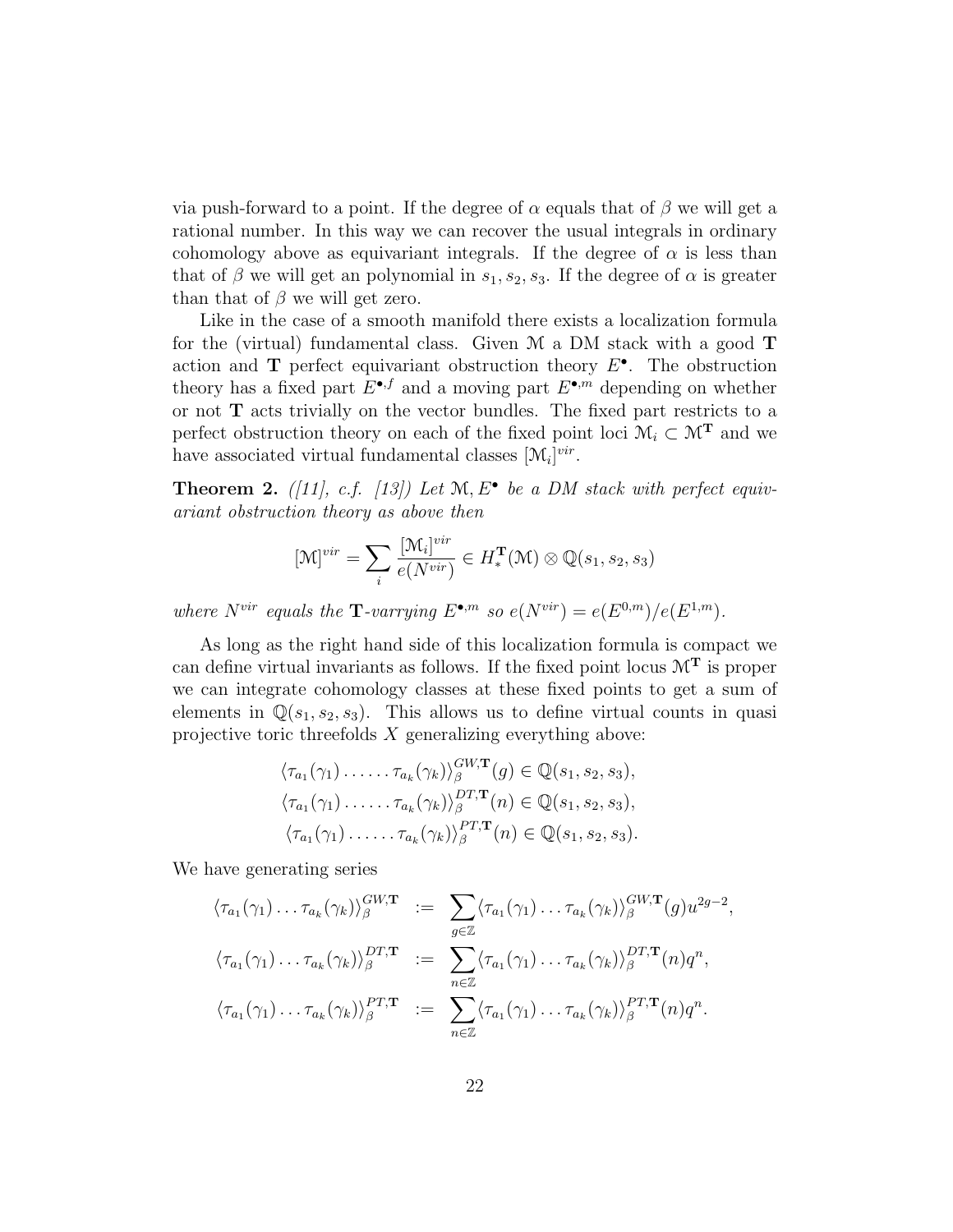Similar correspondences are conjectured to hold between these equivariant series [16], [17].

Fixed loci in the moduli spaces. First consider the fixed stable maps. Each torus fixed locus can be described combinatorially in terms of a labeled graph Γ. Any fixed stable map must have all marked points, nodes, contracted components and ramification points sent to T fixed points. Each non-contracted component of the stable map mapping to some T fixed line and corresponds to an edge e of  $\Gamma$  labeled with its degree  $d_e$ . The vertices of Γ are given by the connected components that are contracted in the inverse image of the set of fixed points of X. Each vertex  $i$  is labeled by its genus  $g(i)$  and by the fixed point  $v(i)$  to which it maps. There are a collection of labeled half edges at each vertex corresponding to the marked points on that component. The non-contracted curves along the edges must be rational and totally ramified over the vertices of order  $d_e$  by the Hurwitz formula. Letting  $\overline{\mathcal{M}}_{\Gamma} = \prod_i \overline{\mathcal{M}}_{g(i),val(i)}$  we get a map of fixed curves  $\overline{\mathcal{M}}_{\Gamma} \to \overline{\mathcal{M}}'_{g,k}(X,\beta)$ . The fixed locus carries some orbifold structure coming from the automorphisms of stable maps. The automorphism group  $A_{\Gamma}$  fits into the following sort exact sequence

$$
1 \to \prod_e \mathbb{Z}/d_e \to \mathbf{A}_\Gamma \to \mathrm{Aut}(\Gamma) \to 1
$$

and is given as the semi-direct product of Aut(Γ) acting on  $\prod_e \mathbb{Z}/d_e$ . So we have an immersion of closed substacks  $\overline{\mathcal{M}}_{\Gamma}/\mathbf{A}_{\Gamma} \to \overline{\mathcal{M}}'_{g,k}(X,\beta)$  where each  $\mathbb{Z}/d_e$  acts trivially on  $\overline{\mathcal{M}}_{\Gamma}$ . Given the labeled graph  $\Gamma$  we associate to each fixed curve  $C_{\alpha,\beta}$  passing through the fixed points  $\alpha,\beta$  a partition  $\mu_{\alpha,\beta}$  given by the degrees of the components  $d_e$  mapping to the curve.

Secondly in the case of ideal sheaves the associated one dimensional embedded sub-scheme must be supported on the fixed rational curves. The above toric charts  $U_{\alpha}$  of X were indexed by  $\alpha \in \mathcal{V}$ . The intersection  $U_{\alpha,\beta}$  has a coordinate ring of the form  $\mathbb{C}[x,y][z^{\pm}]$  with a three dimensional torus **T**action. Consequently a torus fixed sub-scheme must be given by a partition  $\mu_{\alpha,\beta}\subset\mathbb{Z}_{\geq0}^2$ 

$$
I_{\alpha,\beta} = I_{\mu_{\alpha,\beta}} \otimes \mathbb{C}[z^{\pm}] = \langle x^i y^j : (i,j) \notin \mu_{\alpha,\beta} \rangle \otimes \mathbb{C}[z^{\pm}].
$$

If the vertex  $\alpha$  is connected to  $\beta_1, \beta_2, \beta_3$  the **T** fixed ideal restricted to  $U_{\alpha}$  is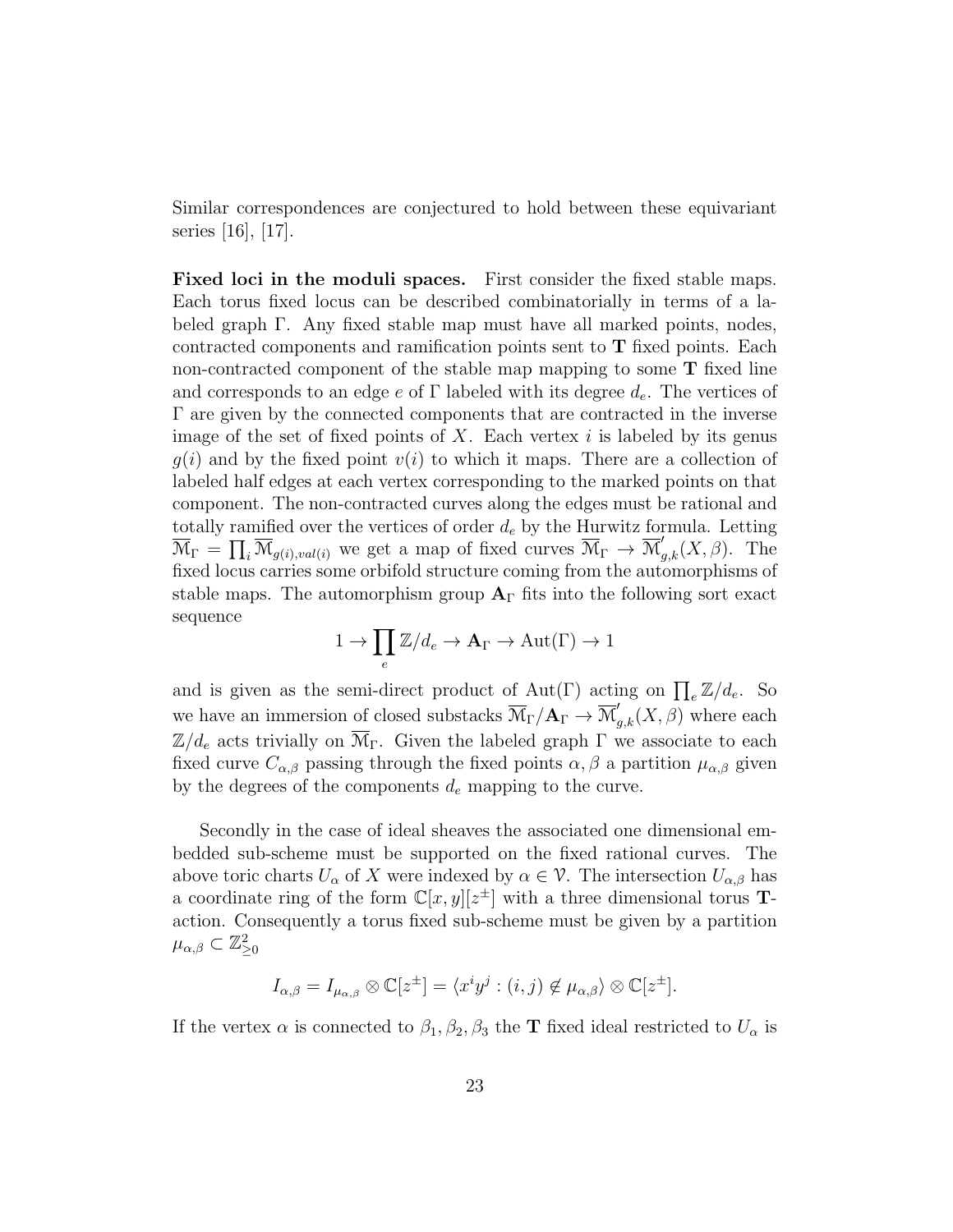spanned by monomials and given by a three dimensional partition  $\pi_{\alpha} \in \mathbb{Z}_{\geq 0}^3$ 

$$
I_{\alpha}=I_{\pi_{\alpha}}=\langle x^iy^jz^k:(i,j,k)\not\in\pi_{\alpha}\rangle
$$

such that  $\pi_{\alpha}$  grows like  $\mu_{\alpha,\beta_1}, \mu_{\alpha,\beta_2}, \mu_{\alpha,\beta_3}$  along the three axis. Ultimately there is a discrete collection of fixed points each one given by a collection  ${\{\pi_\alpha\}}_{\alpha\in\mathcal{V}}$  of three dimensional Young diagrams or stacks of boxes at each vertex.

Finally a torus fixed stable pair must be supported on the torus fixed curves and the zero dimensional cokernel of the section must be supported at the fixed points. So on each  $U_{\alpha,\beta}$  the fixed pair  $(F, s)$  has surjective section s and can be identified with the structure sheaf of a one dimensional subscheme. So exactly as in the ideal sheaf case above, the fixed pair restricted to  $U_{\alpha,\beta}$  it is described by a two dimensional partition  $\mu_{\alpha,\beta} \subset \mathbb{Z}_{\geq 0}^2$ .

Now if  $(F, s)$  is a stable pair supported on C with the cokernel of s supported on the support of  $\mathcal{O}_C/\mathfrak{m}$ . Then such stable pairs can be classified by elements of  $\lim_{\epsilon \to 0}$  Hom $(\mathfrak{m}^r, \mathcal{O}_C)/\mathcal{O}_C$  [19]. In the case of toric fixed points the ideal **m** must be torus fixed so describing fixed points.

Like with stable maps the **T**-fixed loci in the space of stable pairs are positive dimensional. Each component  $\mathbf{Q} = \prod_{\alpha \in \mathcal{V}} \mathcal{Q}_{\alpha}$  splits as a product of components coming for the description of the fixed pairs at each vertex.

Let us consider the restriction of a fixed pair to a vertex  $\alpha$  where the coordinate ring is given by  $\mathbb{C}[x_1, x_2, x_3]$  so that  $\mathfrak{m} = (x_1, x_2, x_3)$  is the maximal ideal of the origin. We define first the  $\mathbb{C}[x_1, x_2, x_3]$ -module

$$
M_i = \mathbb{C}[x_i^{\pm}] \otimes \mathbb{C}[x_j, x_k]/I_{\mu_{j,k}}
$$

then set  $M = M_1 \oplus M_2 \oplus M_3$ . By the above classification result the configurations we are interested in are finite dimensional submodules of the quotient  $M/\langle (1, 1, 1) \rangle$ . Define the cylinders  $Cyl_i \subset \mathbb{Z}^3$  as collections of boxes

$$
Cyl_i := \{ (a, b, c) \in \mathbb{Z}_{\geq 0}^3 : x_1^a x_2^b x_3^c \in \mathbb{C}[x_i^{\pm}] \otimes \mathbb{C}[x_j, x_k] / I_{\mu_{j,k}} \}.
$$

There are three kinds of boxes in a finite dimensional submodule of  $M/(1, 1, 1)$ 

- Type I:  $(r_1, r_2, r_3) \in Cyl_i$  and  $r_i < 0$ ,
- Type II:  $(r_1, r_2, r_3) \in Cyl_j \cap Cyl_k \setminus Cyl_i$ ,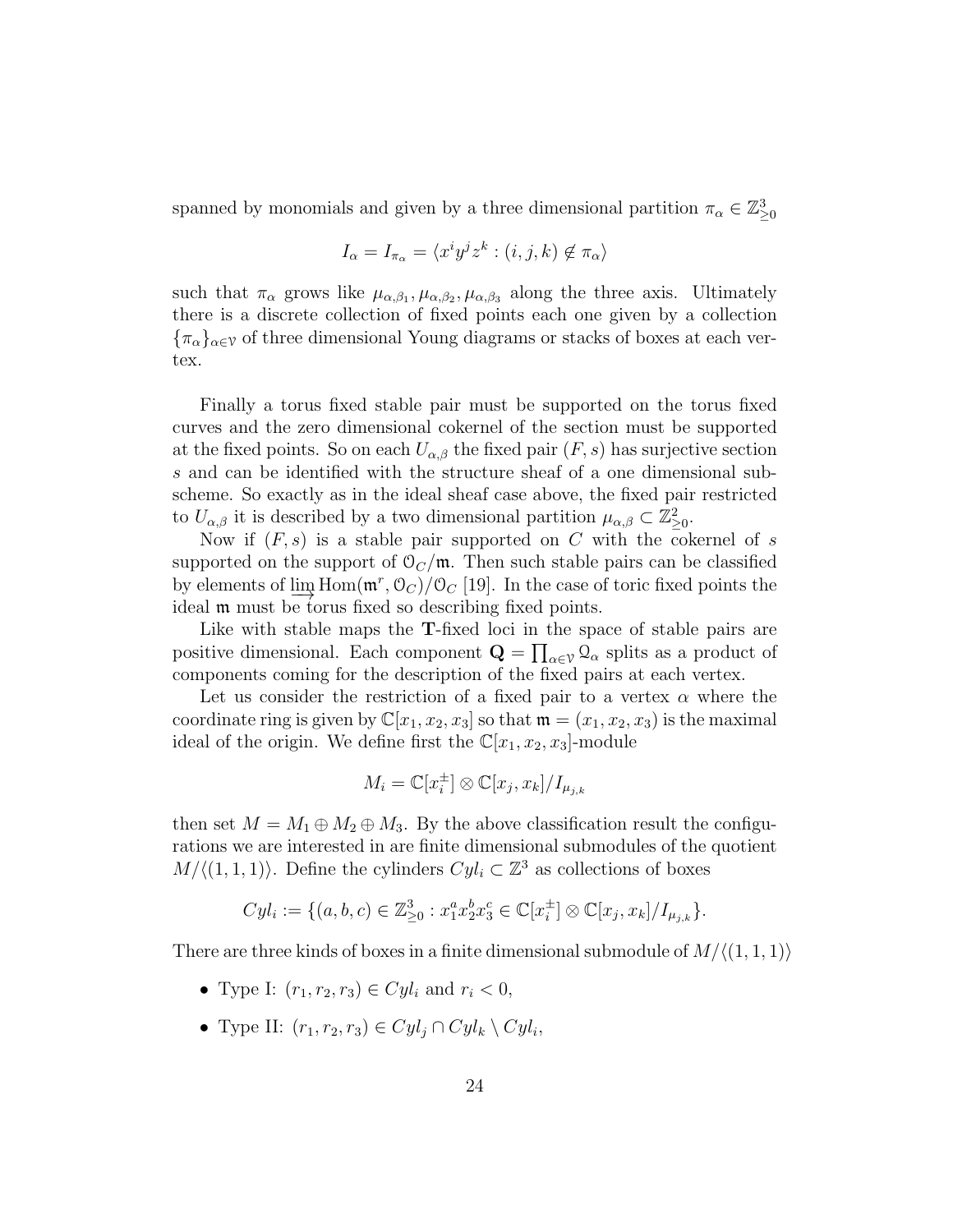• Type III:  $(r_1, r_2, r_3) \in Cyl_1 \cap Cyl_2 \cap Cyl_3$ .

A box configuration is a finite collection of such boxes  $(\lambda_1, \lambda_2, \lambda_3)$  where the boxes of type III are potential labeled by a line in

$$
\mathbb{P}\left(\frac{\mathbb{C}e_1 \oplus \mathbb{C}e_2 \oplus \mathbb{C}e_3}{\mathbb{C} \cdot (1,1,1)}\right)
$$

or are unlabeled whence they occur with multiplicity two. For the collection to define a module there are simple conditions on the configuration

- 1. If  $w \in I$  and any of  $w (1, 0, 0), w (0, 1, 0), w (0, 0, 1)$  are in the configuration then so is  $w$ .
- 2. If  $w \in H \setminus Cyl_i$  and any of  $w (1, 0, 0), w (0, 1, 0), w (0, 0, 1)$  are in the configuration and not equal to a box labeled by the line  $\mathbb{P}(\mathbb{C}e_i)$ then  $w$  is in the configuration.
- 3. If  $w \in \Pi$  and any of  $w (1, 0, 0), w (0, 1, 0), w (0, 0, 1)$  are in the configuration then so is  $w$ . The box is either unlabeled or labeled by the span of the three previous boxes.

As such collections of labeled box configurations are now parameterized by continuous families  $\mathcal{Q}_{\alpha}$  of products of  $\mathbb{P}^{1}$ 's, one for each (unrestricted) path component in the set of labeled type III boxes [20].

To summarize in all three case the fixed loci have a partition  $\mu_{\alpha_1,\alpha_2}$  associated to each fixed line  $C_{\alpha_1,\alpha_2}$  describing the degree contribution of that line to the class  $\beta \in H_2(X,\mathbb{Z})$ . Then the fixed points are given by:

- Stable maps Set of graphs with one edge for every part of each  $\mu_{\alpha,\beta}$ and one vertex for every contracted component in the stable map labeled by, the fixed point  $\alpha$  to which it maps, the genus of the contacted curve, and the marked points on that contracted component.
- Ideal sheaves Set of box configurations with one plane partition at each vertex  $\pi_{\alpha} \in \mathcal{PP}(\mu_{\alpha,\beta_1}, \mu_{\alpha,\beta_2}, \mu_{\alpha,\beta_3})$  with profile  $\mu_{\alpha,\beta_1}, \mu_{\alpha,\beta_2}, \mu_{\alpha,\beta_3}$ along each of the lines  $C_{\alpha,\beta_1}, C_{\alpha,\beta_2}, C_{\alpha,\beta_3}$  passing through  $\alpha$ .
- Stable pairs Set of box configurations with one labeled partition at each vertex  $\mathcal{Q}_{\alpha} \in \mathcal{LP}(\mu_{\alpha,\beta_1}, \mu_{\alpha,\beta_2}, \mu_{\alpha,\beta_3})$  containing boxes of type I, II, and III with profile  $\mu_{\alpha,\beta_1}, \mu_{\alpha,\beta_2}, \mu_{\alpha,\beta_3}$  along each of the lines  $C_{\alpha,\beta_1}, C_{\alpha,\beta_2}, C_{\alpha,\beta_3}$ passing through  $\alpha$ .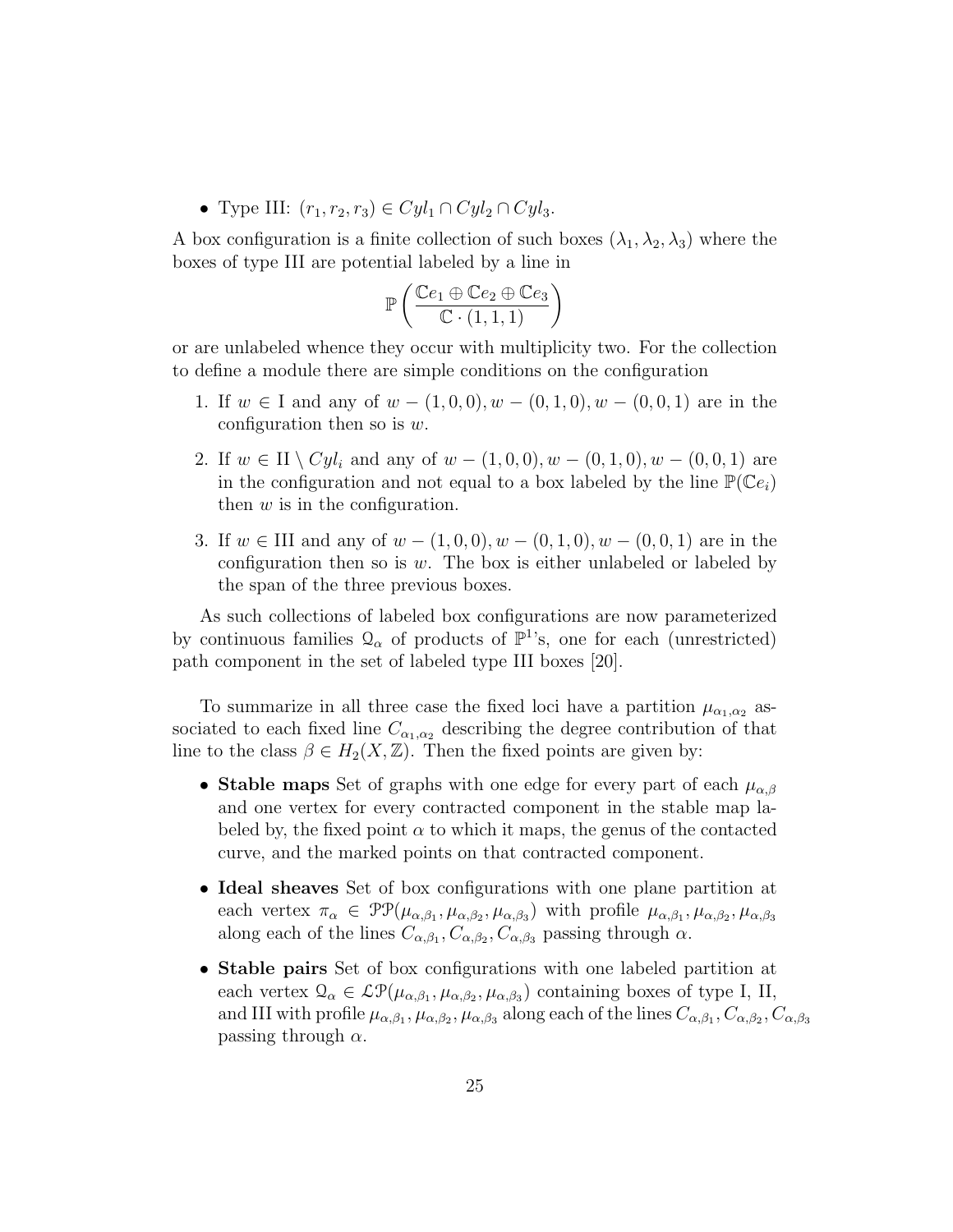### 6 The equivariant vertex.

We are interested in the virtual counts of curves  $\langle \tau_{a_1}(\gamma_1) \dots \tau_{a_k}(\gamma_k) \rangle_{\beta}^{GW, \mathbf{T}}$  $\begin{array}{c} G^{W,\mathbf{I}}(g),\ \beta \end{array}$  $\langle \tau_{a_1}(\gamma_1) \dots \tau_{a_k}(\gamma_k) \rangle^{DT,{\bf T}}_\beta$  $\mathcal{L}^{DT,\mathbf{T}}_{\beta}(n)$ , and  $\langle \tau_{a_1}(\gamma_1) \dots \tau_{a_k}(\gamma_k) \rangle_{\beta}^{PT,\mathbf{T}}$  $l_{\beta}^{PI, \mathbf{T}}(n)$ . In the previous section we saw how these integrals can be reduced to integrals over the fixed point loci in the moduli spaces  $\overline{\mathcal{M}}'_{g,k}(X,\beta), I_n(X,\beta)$ , and  $P_n(X,\beta)$  via the virtual localization formula.

**Ideal sheaves.** Consider the case of ideal sheaves  $I_n(X, \beta)$  with fixed point set given by the finite collection of ideals I. By the localization formula above we have

$$
[I_n(X,\beta)]^{vir} = \sum_{I \in I_n(X,\beta)^{\mathbf{T}}} \frac{[I]^{vir}}{e^{\mathbf{T}}(N^{vir})}
$$

by definition  $e^{\mathbf{T}}(N^{vir})^{-1} = e^{\mathbf{T}}(\text{Ext}_{0}^{2,m}(I,I))/e^{\mathbf{T}}(\text{Ext}_{0}^{1,m}(I,I)).$  On a toric manifold  $H^{i}(\mathcal{O}_X) = 0$  for  $i = 1, 2$  so all extensions are traceless. It can be shown that  $\text{Ext}^1(I, I)$  and  $\text{Ext}^2(I, I)$  have no trivial **T**-reps so we have  $[I]^{vir} = [I]$  and  $e^{T}(N^{vir})^{-1} = e^{T}(Ext^{2}(I, I))/e^{T}(Ext^{1}(I, I))$  [15, Lemmas 6 and 8].

We now need to know how the homology operation  $\tau_k(\gamma)$  acts on a point [ $I$ ] this is given by

$$
\pi_{I*}\left(\pi_X^*(\gamma)\cdot \mathrm{ch}_{2+k}^{\mathbf{T}}(\mathbb{I})\cap \sum_{\alpha\in\mathcal{V}}\frac{[I\times\alpha]}{e^{\mathbf{T}}(TX_{\alpha})}\right)=[I]\cdot \sum_{\alpha\in\mathcal{V}}\frac{\gamma|_{\alpha}\cdot \mathrm{ch}_{2+k}^{\mathbf{T}}(I|_{\alpha})}{e^{\mathbf{T}}(TX_{\alpha})}.
$$

Putting this together the series  $\langle \tau_{k_1}(\gamma_1) \cdots \tau_{k_l}(\gamma_l) \rangle_{\beta}^{DT,\mathbf{T}}$  $\beta^{DI,T}$  can be computed as

$$
\sum_{n\geq 0} q^n \sum_{I\in I_n(X,\beta)^{\mathbf{T}}} \frac{e^{\mathbf{T}}(\mathrm{Ext}^2(I,I))}{e^{\mathbf{T}}(\mathrm{Ext}^1(I,I))} \cdot \prod_{i=1}^l \sum_{\alpha\in\mathcal{V}} \frac{\gamma_i|_{\alpha} \cdot \mathrm{ch}_{2+k_i}^{\mathbf{T}}(I|_{\alpha})}{e^{\mathbf{T}}(TX|_{\alpha})}
$$

all invariants can be computed by knowing the T-representations of the above vector spaces.

First let us consider the calculation of the Chern character. Recall that each fixed ideal is given by the combinatorial data of a three dimensional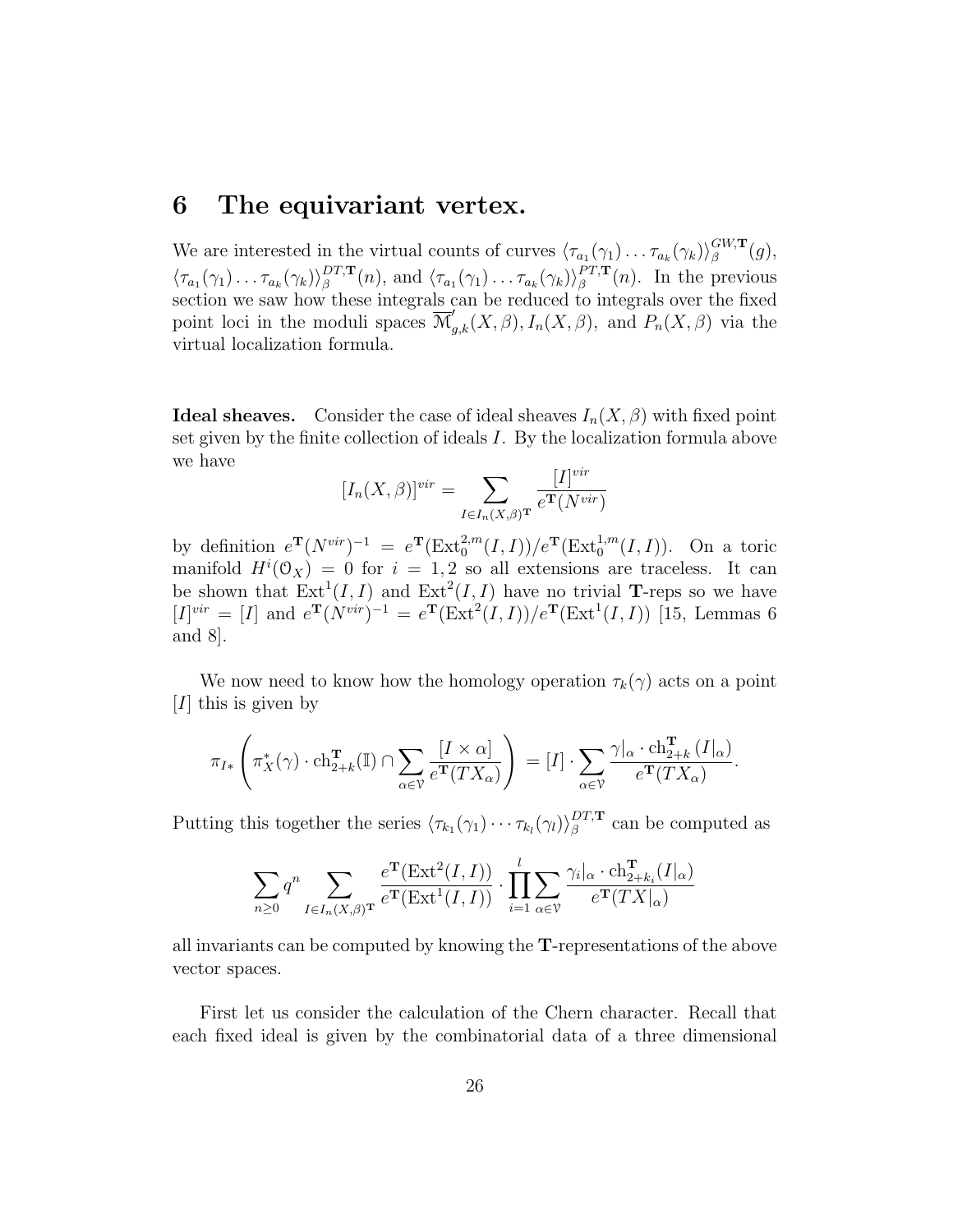partition  $\pi_{\alpha}$  at each vertex  $\alpha$ . Let  $R_{\alpha} = \mathbb{C}[x_1, x_2, x_3] \cong \Gamma(U_{\alpha})$  be the coordinate ring of the local chart at  $\alpha$  (with standard torus action) and  $I_{\alpha} =$  $I|_{U_{\alpha}} \subset R$  the restriction of our fixed ideal. Now there exist an equivariant resolution of  $I_{\alpha}$ ,

$$
0 \to F_s \to \cdots \to F_2 \to F_2 \to I_\alpha \to 0
$$

where  $F_i = \bigoplus_j R(d_{ij})$  with  $d_{ij} \in \mathbb{Z}^3$  and so the Poincare polynomial of  $I_{\alpha}$ equals,

$$
P_{\alpha} = \sum_{i,j} (-1)^{i} t^{d_{ij}}.
$$

This can alternatively be computed directly from the T-character of the quotient representation  $R/I_{\alpha}$  namely

$$
Q_{\alpha} = \sum_{(i,j,k)\in\pi_{\alpha}} t^{(i,j,k)} = \frac{1 - P_{\alpha}(t_1, t_2, t_3)}{(1 - t_1)(1 - t_2)(1 - t_3)}.
$$

The total equivariant Chern character is then

$$
\operatorname{ch}^{\mathbf{T}}(I|_{\alpha}) = 1 - (1 - e^{s_1})(1 - e^{s_2})(1 - e^{s_3}) \sum_{(i,j,k) \in \pi_{\alpha}} e^{i \cdot s_1 + j \cdot s_2 + k \cdot s_3} \in \mathbb{Q}[[s_1, s_2, s_3]].
$$

Given another fixed point with nonstandard torus action we take  $s_1^{\alpha}, s_2^{\alpha}, s_3^{\alpha}$ the three tangent weights of the tours at  $\alpha$  in the above formula replacing  $s_1, s_2, s_3.$ 

Next let us consider the contribution from the virtual normal bundle. By the local to global spectral sequence we can rewrite the virtual T-representation  $\text{Ext}^1(I, I) - \text{Ext}^2(I, I) = \chi(\mathcal{O}_X, \mathcal{O}_X) - \chi(I, I)$  as

$$
\chi(I, I) = \sum_{i,j=1}^{3} (-1)^{i+j} H^{i}(\mathcal{E}xt^{j}(I, I))
$$
  
= 
$$
\sum_{i,j=1}^{3} (-1)^{i+j} \mathfrak{C}^{i}(\mathcal{E}xt^{j}(I, I)).
$$

In the second line we have replaced the cohomology groups  $H^i$  with the Cech complex for the covering  $\mathfrak{U} = \{U_{\alpha}\}_{{\alpha \in \mathcal{V}}}$  these representations are infinite dimensional but as graded vector spaces each weight space is finites dimensional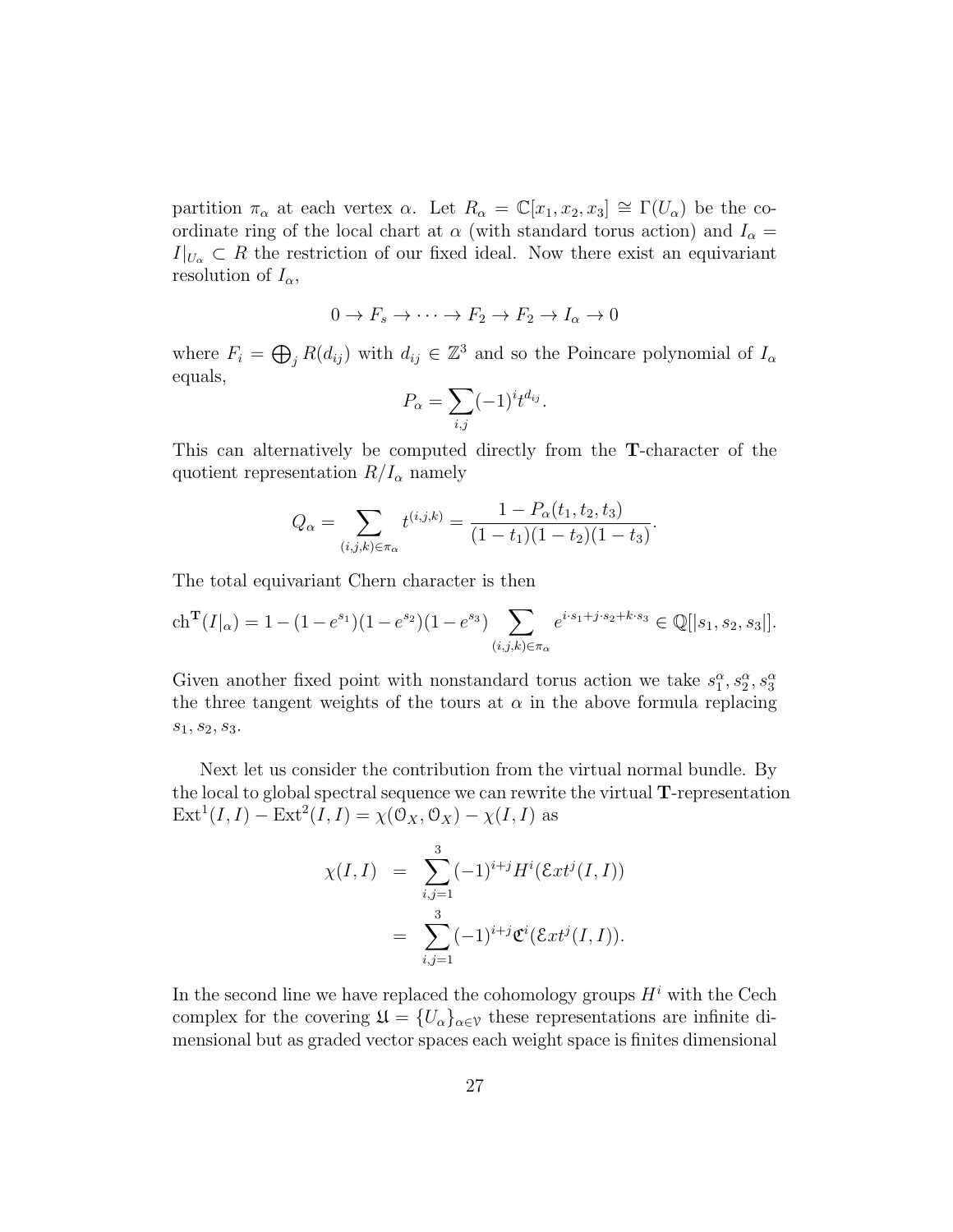and we have complete cancelation for all but finitely many weights. Now on triple intersections we have  $\mathcal{O}_X = I$  so we only need to consider the single and double intersections in the above difference of Euler characteristics. So the above representation is the difference of the vertex contribution

$$
\bigoplus_{\alpha} \left( \Gamma(U_{\alpha}) - \sum_{i} (-1)^{i} \Gamma(U_{\alpha}, \mathcal{E}xt^{j}(I, I)) \right)
$$

minus the edge contribution

$$
\bigoplus_{\alpha,\beta}\left(\Gamma(U_{\alpha,\beta})-\sum_i(-1)^i\Gamma(U_{\alpha,\beta},\mathcal{E}xt^j(I,I))\right).
$$

Using our T-equivariant resolution from above again we have

$$
\chi(I_{\alpha}, I_{\alpha}) = \sum_{i,j,k,l} (-1)^{i+k} \text{Hom}_{R}(R(d_{ij}), R(d_{kl}))
$$

and the **T**-character coming from the vertex  $\alpha$  is

$$
\frac{1 - P_{\alpha}(t_1, t_2, t_3) \overline{P}_{\alpha}(t_1, t_2, t_3)}{(1 - t_1)(1 - t_2)(1 - t_3)}
$$

where we introduce notation  $\overline{G}(t_1, t_2, t_3) = G(t_1^{-1}, t_2^{-1}, t_3^{-1})$ . Again we can rewrite this simply interms of the quotient representation without reference to the Poincare polynomial of the resolution as

$$
\operatorname{tr}_{\chi(R_{\alpha},R_{\alpha})-\chi(I_{\alpha},I_{\alpha})}=Q_{\alpha}-\frac{\overline{Q}_{\alpha}}{t_1t_2t_3}+Q_{\alpha}\overline{Q}_{\alpha}\frac{(1-t_1)(1-t_2)(1-t_3)}{t_1t_2t_3}.
$$

The edge contribution can be computed similarly. We let  $R_{\alpha,\beta} = \mathbb{C}[x_2, x_3] \otimes$  $\mathbf{C}[x_1^{\pm}] \cong \Gamma(U_{\alpha,\beta})$  be the co-ordinate ring of the local chart (with standard torus action) and  $I_{\alpha,\beta} = I|_{U_{\alpha,\beta}} \subset R_{\alpha,\beta}$  the restriction of our fixed ideal. Define the formal delta function  $\delta(t_1) = \sum_{k \in \mathbf{Z}} t_1^k$  and  $Q_{\alpha,\beta} = \sum_{(i,j) \in \mu_{\alpha,\beta}} t_2^i t_3^j$ 3 where  $\mu_{\alpha,\beta}$  is the profile along the fixed line  $C_{\alpha,\beta}$ . The **T**-character that we add from each edge is

$$
\delta(t_1)\left(-Q_{\alpha,\beta}-\frac{\overline{Q}_{\alpha,\beta}}{t_2t_3}+Q_{\alpha,\beta}\overline{Q}_{\alpha,\beta}\frac{(1-t_2)(1-t_3)}{t_2t_3}\right).
$$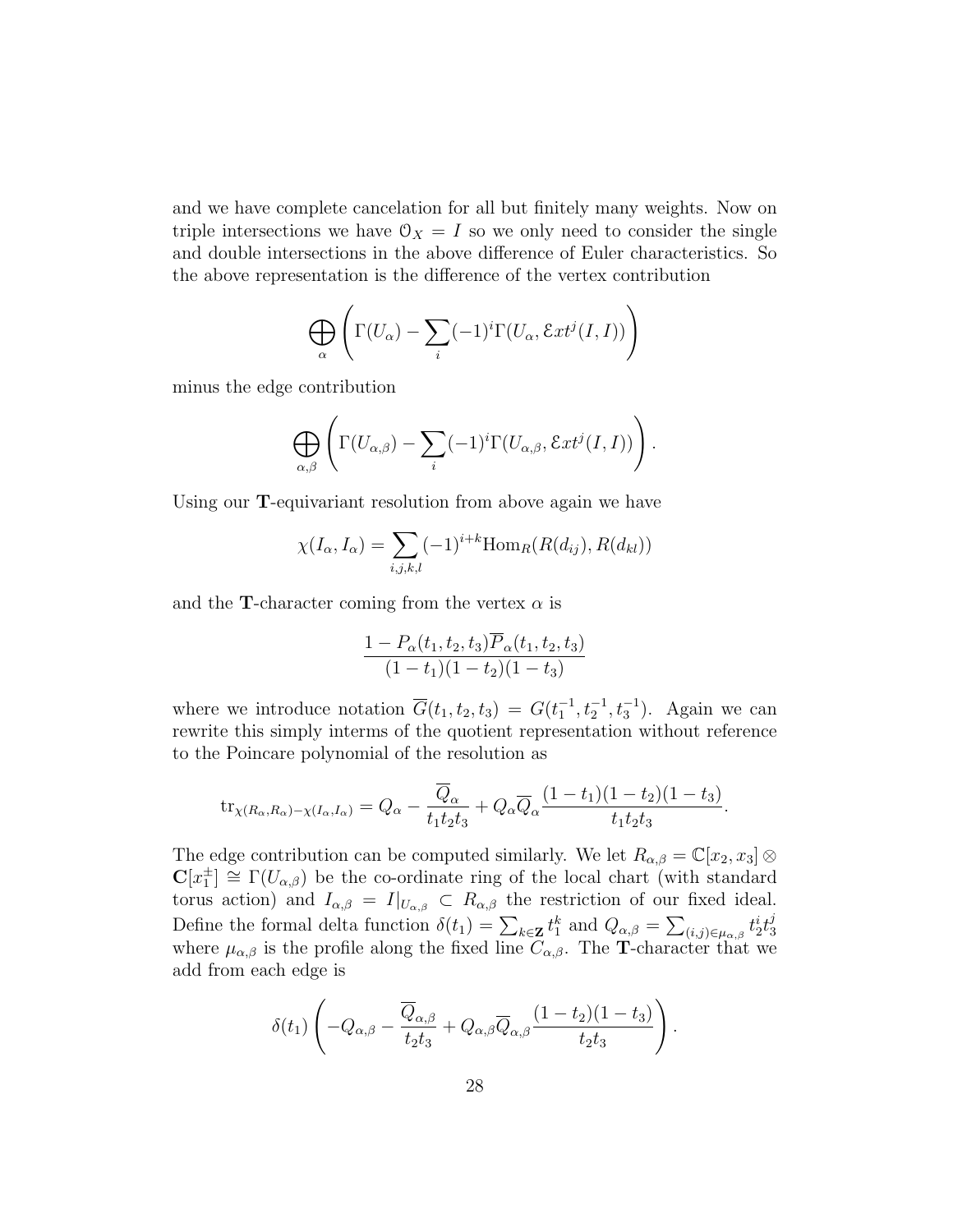If the partitions  $\mu_{\alpha,\beta}$  are non-empty then the individual expressions for the vertex and edge contributions will be infinite. By redistributing some of the edge terms into the vertex terms we can rewrite all contributions as finite sums. Let

$$
F_{\alpha,\beta} = \left(-Q_{\alpha,\beta} - \frac{\overline{Q}_{\alpha,\beta}}{t_2 t_3} + Q_{\alpha,\beta} \overline{Q}_{\alpha,\beta} \frac{(1-t_2)(1-t_3)}{t_2 t_3}\right)
$$

and define the new vertex contribution by

$$
V_{\alpha} = \text{tr}_{\chi(R_{\alpha},R_{\alpha})-\chi(I_{\alpha},I_{\alpha})} + \sum_{i=1}^{3} \frac{F_{\alpha,\beta_i}(t_{i'},t_{i''})}{1-t_i}
$$

where  $C_{\alpha,\beta_1}, C_{\alpha,\beta_2}, C_{\alpha,\beta_3}$  are the three invariant line through  $\alpha$  and  $\{t_i, t_{i'}, t_{i''}\}=$  $\{t_1, t_2, t_3\}$  in each summand. After adding these three terms to the vertex contribution the terms remaining in the edge sums are

$$
\mathsf{E}_{\alpha,\beta} = t_1^{-1} \frac{F_{\alpha,\beta}}{(1 - t_1^{-1})} - \frac{F_{\alpha,\beta}(t_2 t_1^{-m_{\alpha,\beta}}, t_3 t_1^{-m'_{\alpha,\beta}})}{(1 - t_1^{-1})}.
$$

It is not hard to show that all of  $V_{\alpha}$  and  $E_{\alpha,\beta}$  are now Laurent polynomials. Note that the above expression was valid at a torus fixed point where we had a standard torus action with weights  $s_1, s_2, s_3$ . At other vertices  $\alpha$  we apply the same formula for the tangent weights  $s_1^{\alpha}, s_2^{\alpha}, s_3^{\alpha}$ . Now we have rewritten the contribution form the virtual normal bundle as a finite combinatorial expression

$$
\frac{1}{e^{\mathbf{T}}(N^{vir})} = \frac{e^{\mathbf{T}}(\text{Ext}^2(I,I))}{e^{\mathbf{T}}(\text{Ext}^1(I,I))} = \prod_{\alpha} e^{\mathbf{T}}(-\mathsf{V}_{\alpha}) \prod_{\alpha,\beta} e^{\mathbf{T}}(-\mathsf{E}_{\alpha,\beta}) \in \mathbb{Q}(s_1, s_2, s_3).
$$

The equivariant vertex measure is a measure on the set  $\mathcal{PP}(\mu_1, \mu_2, \mu_3)$  of plane partition with asymptotics  $\mu_1, \mu_2, \mu_3$  given by

$$
\mathsf{w} \quad : \quad \mathcal{PP}(\mu_1, \mu_2, \mu_3) \to \mathbb{Q}(s_1, s_2, s_3) \\
: \quad \pi \mapsto \prod_{i,j,k \in \mathbb{Z}} (i \cdot s_1 + j \cdot s_1 + k \cdot s_3)^{-a_{i,j,k}}
$$

where  $V_{\alpha} = \sum_{i,j,k} a_{i,j,k} t_1^i t_2^j$  $\dot{z}^{j}_{2}t_{3}^{k}$  is the vertex contribution coming from an ideal  $I_{\alpha} \subset R_{\alpha} = \overline{\mathbb{C}[x_1, x_2, x_3]}$  is the ideal corresponding to  $\pi$  in a neighborhood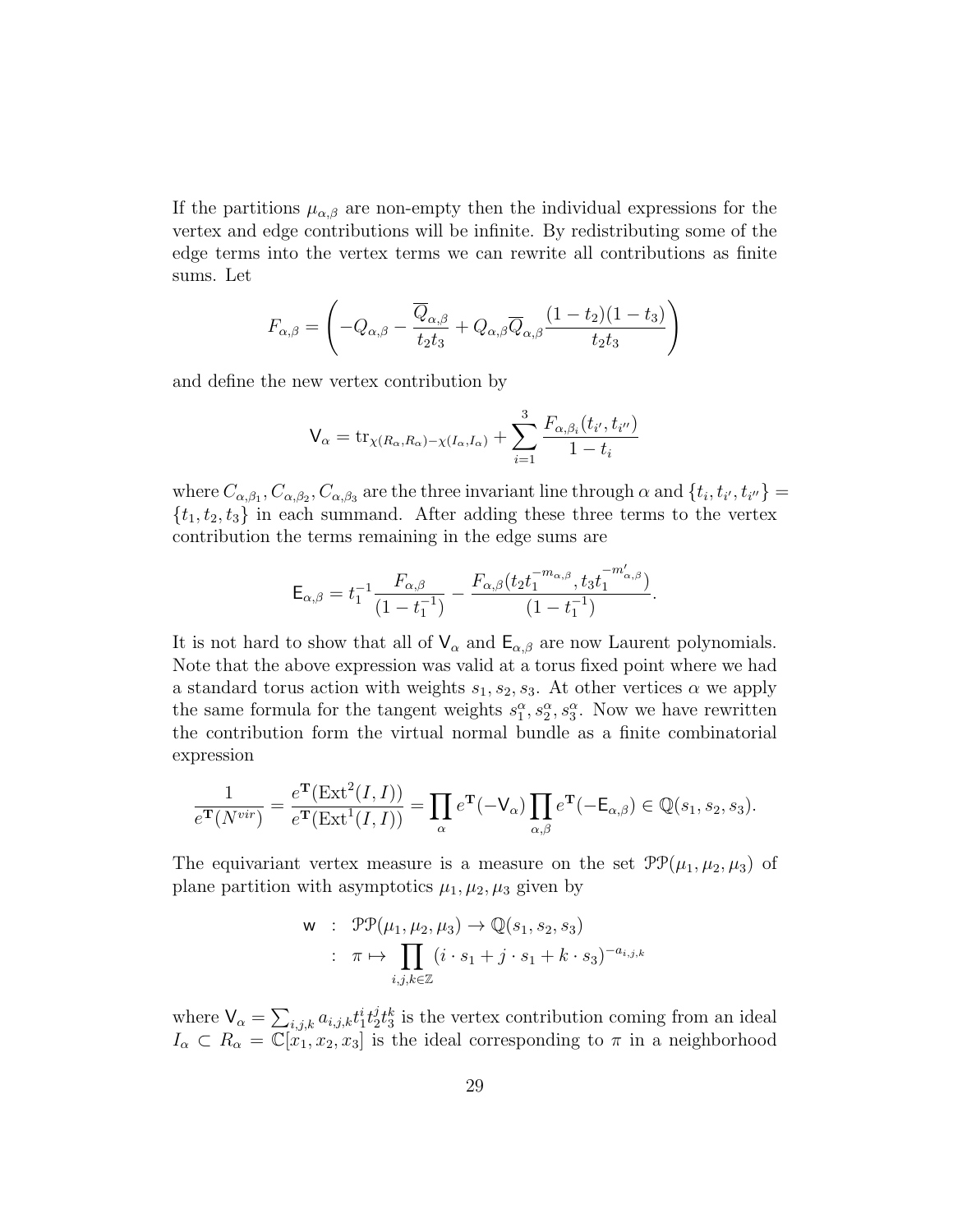with the standard **T**-action. The Chern characters  $ch_{2+r}(I|\alpha)$  can also be used to define random variables

$$
\tau_r : \mathcal{PP}(\mu_1, \mu_2, \mu_3) \to \mathbb{Q}[s_1, s_2, s_3]
$$
  

$$
: \pi \mapsto \text{ch}_{2+r}^{\mathbf{T}}(I|_{\alpha})
$$

where  $I_{\alpha} \subset R_{\alpha} = \mathbf{C}[x_1, x_2, x_3]$  is the ideal corresponding to  $\pi$ . This too has a simple combinatorial description in terms of  $\pi$  as we saw above. Using this new notation the descendent series  $\langle \tau_{k_1}(\gamma_1)\cdots\tau_{k_l}(\gamma_l)\rangle_{\beta}^{DT,\mathbf{T}}$  $_{\beta}^{DI,\mathbf{T}}$  equals

$$
\sum_{\mu_{\alpha\beta}} \prod_{\alpha\beta} e^{\mathbf{T}}(-\mathsf{E}_{\alpha,\beta}) q^{|\mu_{\alpha,\beta}|} \prod_{\alpha} \sum_{\pi_{\alpha}} q^{|\pi_{\alpha}|} \mathsf{w}(\pi_{\alpha}) \cdot \prod_{i=1}^{l} \sum_{\alpha \in \mathcal{V}} \frac{\gamma_i|_{\alpha} \cdot \tau_{k_i}(\pi_{\alpha})}{s_1^{\alpha} s_2^{\alpha} s_3^{\alpha}}
$$

Where we have a finite sum over all edge degrees  $\mu_{\alpha,\beta}$  representing the class  $\beta \in H_2(X,\mathbb{Z})$  and the volumes  $|\pi|$  and  $|\mu|$  are given by

$$
|\pi| = #(\pi \cap [0, N]^3) - \sum_{i=1}^{3} (N+1)(|\mu_i|) \text{ for } N \gg 0,
$$
  

$$
|\mu| = \sum_{(i,j)\in\mu} (-m_{\alpha,\beta} - m'_{\alpha,\beta} + 1).
$$

By linearity we see that all the invariants  $\langle \tau_{k_1}(\gamma_1)\cdots\tau_{k_l}(\gamma_l)\rangle_{\beta}^{DT,\mathbf{T}}$  $\int_{\beta}^{DT,\mathbf{T}}(n)$  for the toric threefold are now expressible as simple polynomials in the universal series called the Donaldson–Thomas 3-leg equivariant descendent vertex:

$$
\mathsf{W}_{\mu_1,\mu_2,\mu_3}^{DT}(\tau_{k_1}\cdots \tau_{k_r})=\sum_{\pi\in \mathfrak{PP}(\mu_1,\mu_2,\mu_3)}\tau_{k_1}(\pi)\cdots \tau_{k_r}(\pi)\cdot \mathsf{w}(\pi)\cdot q^{|\pi|}.
$$

**Stable Pairs.** Next consider the case of ideal sheaves  $P_n(X, \beta)$  with fixed point loci  $\mathbf{Q} = \prod_{\alpha \in \mathcal{V}} Q_{\alpha}$  given by the moduli spaces  $Q_{\alpha}$  parameterising box configurations with a given labeling at each vertex  $\alpha$ . By the virtual localization formula above we have

$$
[P_n(X,\beta)]^{vir} = \sum_{\mathbf{Q} \in P_n(X,\beta)^{\mathbf{T}}} \frac{[\mathbf{Q}]^{vir}}{e^{\mathbf{T}}(N_{\mathbf{Q}}^{vir})}.
$$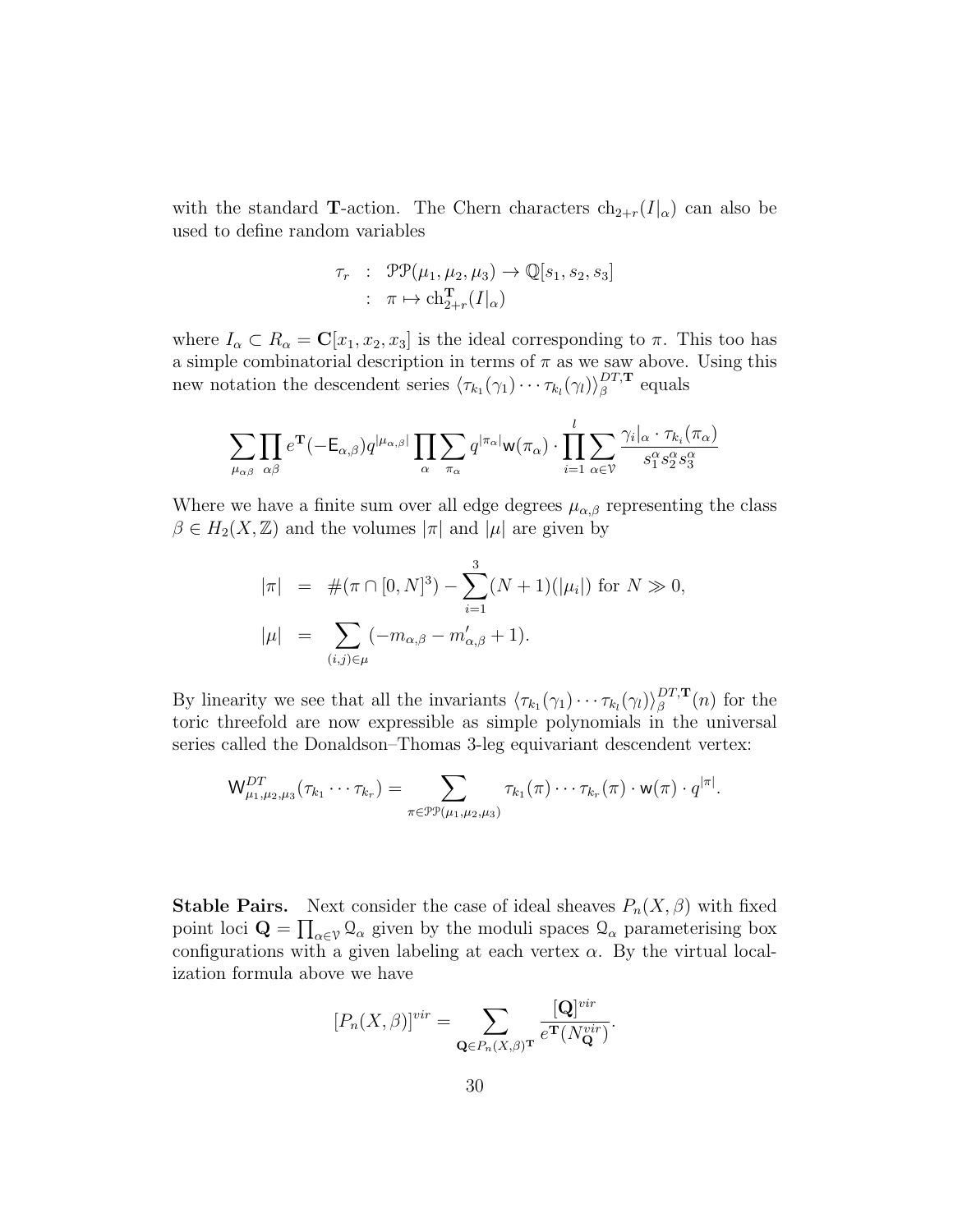The Euler class of the virtual normal bundle is given by the T-varrying part of the obstruction theory  $E^{\bullet} \to \mathbb{L}_{P_n(X,\beta)}$ , i.e.  $e^{\mathbf{T}}(N^{vir})^{-1} = \frac{e^{\mathbf{T}}(E^{-1,m\vee})}{e^{\mathbf{T}}(E^{0,m\vee})}$  $\frac{e^{i\mathbf{r}}(E^{0,m\vee})}{e^{i\mathbf{r}}(E^{0,m\vee})}$ . The virtual fundamental class of  $Q$  is given by the restriction of the  $T$ -fixed part of the obstruction theory. Above we mentioned that the labels on type III boxes contribute  $\mathbb{P}^1$  factors so that  $\mathcal{Q}_\alpha$  is a product of  $\mathbf{P}^1$ 's. In particular it is true that Q is smooth [20, Proposition 4] and hence the cotangent complex  $\mathbb{L}_{\mathbf{Q}} = \Omega_{\mathbf{Q}}$  concentrated in degree 0. Then the fixed part of the perfect obstruction theory gives an exact sequence

$$
E^{-1,f} \to E^{0,f} \to \Omega_{\mathbf{Q}} \to 0
$$

so that if K is the kernel on the left then  $[\mathbf{Q}]^{vir} = e(K^{\vee}) \cap [\mathbf{Q}]$  or expressing this in terms of the classes of the other bundles  $[\mathbf{Q}]^{vir} = e(T_{\mathbf{Q}}) \cdot \frac{e(E^{-1,f\vee})}{e(E^{0,f\vee})}$  $\frac{e(E^{(-1, j \to \vee)})}{e(E^{0, f \vee})} \cap [\mathbf{Q}] \in$  $H_*(\mathbf{Q})$  combining this the virtual localization formula becomes

$$
[P_n(X,\beta)]^{vir} = \sum_{\mathbf{Q} \in P_n(X,\beta)^{\mathbf{T}}} e(T_{\mathbf{Q}}) \cdot \frac{e((E^{-1})^{\vee}|\mathbf{Q})}{e((E^0)^{\vee}|\mathbf{Q})} \cap [\mathbf{Q}]
$$

in the ring  $H_*^{\mathbf{T}}(P_n(X,\beta)) \otimes \mathbb{C}(s_1,s_2,s_3)$ . We now need to know how the homology operation  $\tau_k(\gamma)$  acts on each of the components **Q** this is given by

$$
\pi_{P*}\left(\pi_X^*(\gamma)\cdot \mathrm{ch}_{2+k}^{\mathbf{T}}(\mathbb{F})\cap \sum_{\alpha\in\mathcal{V}}\frac{[\mathbf{Q}\times\{\alpha\}]}{e^{\mathbf{T}}(TX_{\alpha})}\right)=\sum_{\alpha\in\mathcal{V}}\frac{\gamma|_{\alpha}\cdot \mathrm{ch}_{2+k}^{\mathbf{T}}(\mathbb{F}_{|\alpha})\cap[\mathbf{Q}]}{e^{\mathbf{T}}(TX_{\alpha})}.
$$

Putting this all together the series  $\langle \tau_{k_1}(\gamma_1)\cdots\tau_{k_l}(\gamma_l)\rangle_{\beta}^{PT,T}$  $l_{\beta}^{PT, \mathbf{T}}$  can be computed as

$$
\sum_{n\geq 0} q^n \sum_{\mathbf{Q}\in P_n(X,\beta)^{\mathbf{T}}} \int_{\mathbf{Q}} e^{\mathbf{T}}(T_{\mathbf{Q}}) \cdot \frac{e^{\mathbf{T}}((E^{-1})^{\vee}|\mathbf{Q})}{e^{\mathbf{T}}((E^0)^{\vee}|\mathbf{Q})} \cdot \prod_{i=1}^l \sum_{\alpha\in\mathcal{V}} \frac{\gamma_i|_{\alpha} \cdot \operatorname{ch}_{2+k_i}^{\mathbf{T}}(\mathbb{F}|\alpha)}{e^{\mathbf{T}}(TX|_{\alpha})}.
$$

The determination of these series is similar to the ideal sheaves calculation above. First we analyse the classes coming from the Chern character at the vertex  $\alpha$ . Let us assume that at  $\alpha$  the coordinate ring is given by  $R =$  $\mathbb{C}[x_1, x_2, x_3] \cong \Gamma(U_\alpha)$  with the standard **T** action. Let  $\mathbb{I}^{\bullet}_{\alpha}$  denote the universal complex restriced to  $\mathbf{Q} \times U_{\alpha}$ . Take a **T**-equivariant free resolution

$$
0 \to \mathcal{F}_s \to \cdots \to \mathcal{F}_1 \to \mathbb{I}_{\alpha}^{\bullet}
$$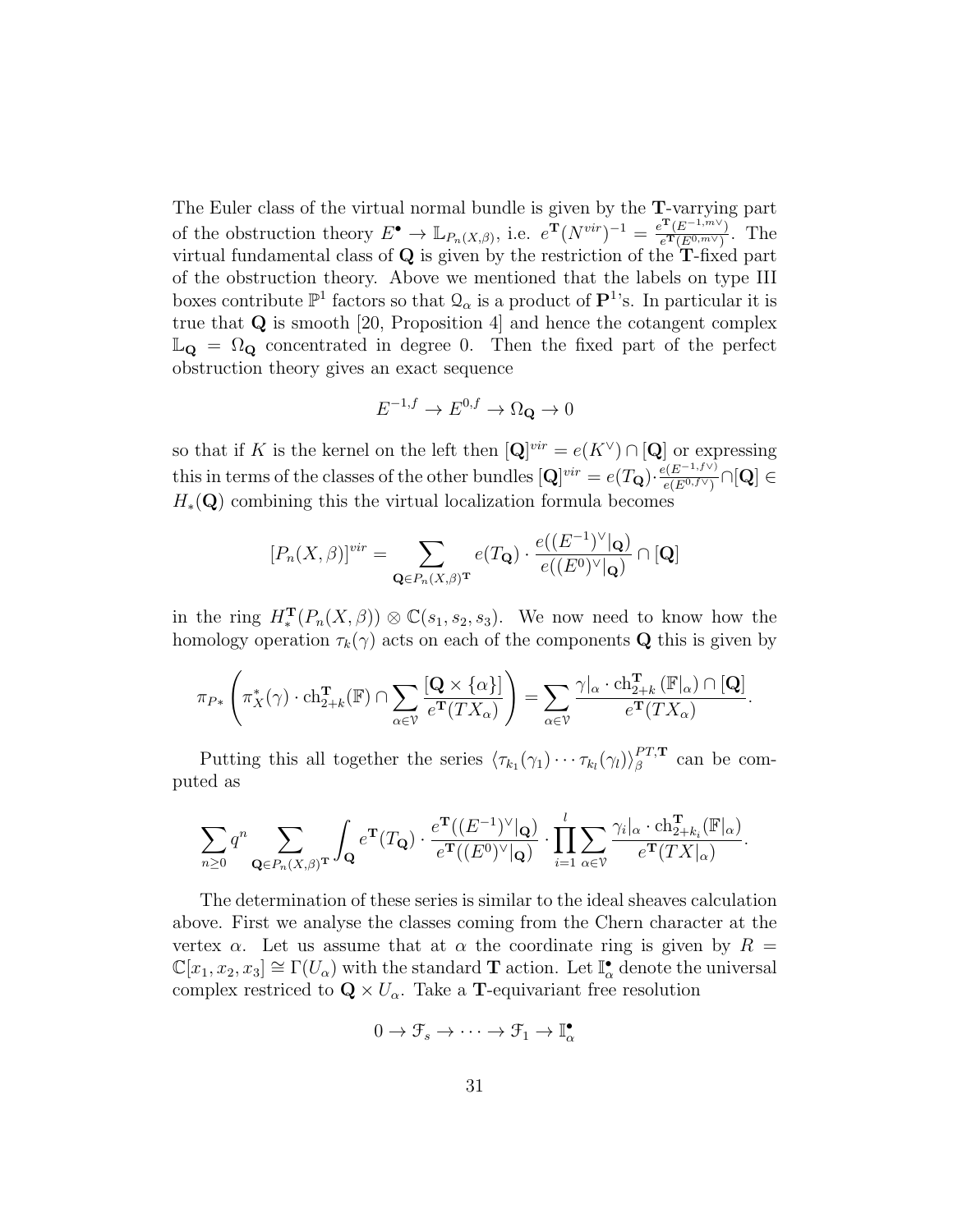where  $\mathcal{F}_i = \bigoplus_j \mathcal{L}_{ij} \otimes R(d_{ij})$  with  $d_{ij} \in \mathbb{Z}^3$  and  $\mathcal{L}_{ij} \in Pic(\Omega_\alpha)$ . The complex then has a Poincare polynomial

$$
P_{\alpha} = \sum_{i,j} (-1)^{i} [\mathcal{L}_{ij}] \otimes t^{d_{ij}} \in K(\Omega_{\alpha}) \otimes_{\mathbb{Z}} \mathbb{Z}[t_1^{\pm}, t_2^{\pm}, t_3^{\pm}].
$$

If we denote by  $\mathsf{F}_\alpha$  the T-character of  $F|_{U_\alpha}$  then from the short exact sequence

$$
0 \to \mathcal{O}_C|_{U_\alpha} \to F|_{U_\alpha} \to Q|_{U_\alpha} \to 0
$$

we can compute  $F_{\alpha}$  from the two modules on the sides. In particular we have one **T**-weight for every monomial in  $\mathcal{O}_C|_{U_\alpha}$  and one for every box in the labeled configuration describing  $Q|_{U_{\alpha}}$ . The contributions form  $Q|_{U_{\alpha}}$  are, every type I or type II box contributes simply with its weight, an unlabeled type III box contributes twice with its weight, a labeled type III contributes once, and finally for every (unrestricted) component in the type III boxes we tensor with the K-class of the associated  $\mathcal{O}_{\mathbb{P}^1}(-1)$ .

This gives a direct method to compute the Poincare polynomial

$$
\mathsf{F}_{\alpha} = \frac{1+P_{\alpha}}{(1-t_1)(1-t_2)(1-t_3)}
$$

.

Resulting in an explicit formula for the Chern character similar to the case of ideal sheaves

$$
ch_{2+k}^{T}(\mathbb{F}|_{\mathbf{Q}\times\{\alpha\}}) = ch_{2+k}^{T}(\mathsf{F}_{\alpha}(1-t_{1})(1-t_{2})(1-t_{3})) \in H^{*}(\mathbf{Q})\otimes \mathbb{C}(s_{1}, s_{2}, s_{3}).
$$

In order to calculate the virtual normal bundle term we again use the local to global principal. The virtual normal bundle again equals the difference of two Euler characteristics

$$
\mathrm{Ext}^1(\mathbb{I}^\bullet,\mathbb{I}^\bullet)-\mathrm{Ext}^2(\mathbb{I}^\bullet,\mathbb{I}^\bullet)\in K(\mathbf{Q})\otimes_{\mathbb{Z}}\mathbb{Z}[t_1^{\pm},t_2^{\pm},t_3^{\pm}].
$$

As before we replace these finite rank bundles over Q, using the local to global spectral sequence, by infinite rank bundles with fibers given by Trepresentations

$$
\Gamma(U_{\alpha}) - \sum_{i} (-1)^{i} \operatorname{Ext}^{i}(I_{\alpha}^{\bullet}, I_{\alpha}^{\bullet})
$$

$$
\Gamma(U_{\alpha\beta}) - \sum_{i} (-1)^{i} \operatorname{Ext}^{i}(I_{\alpha\beta}^{\bullet}, I_{\alpha\beta}^{\bullet})
$$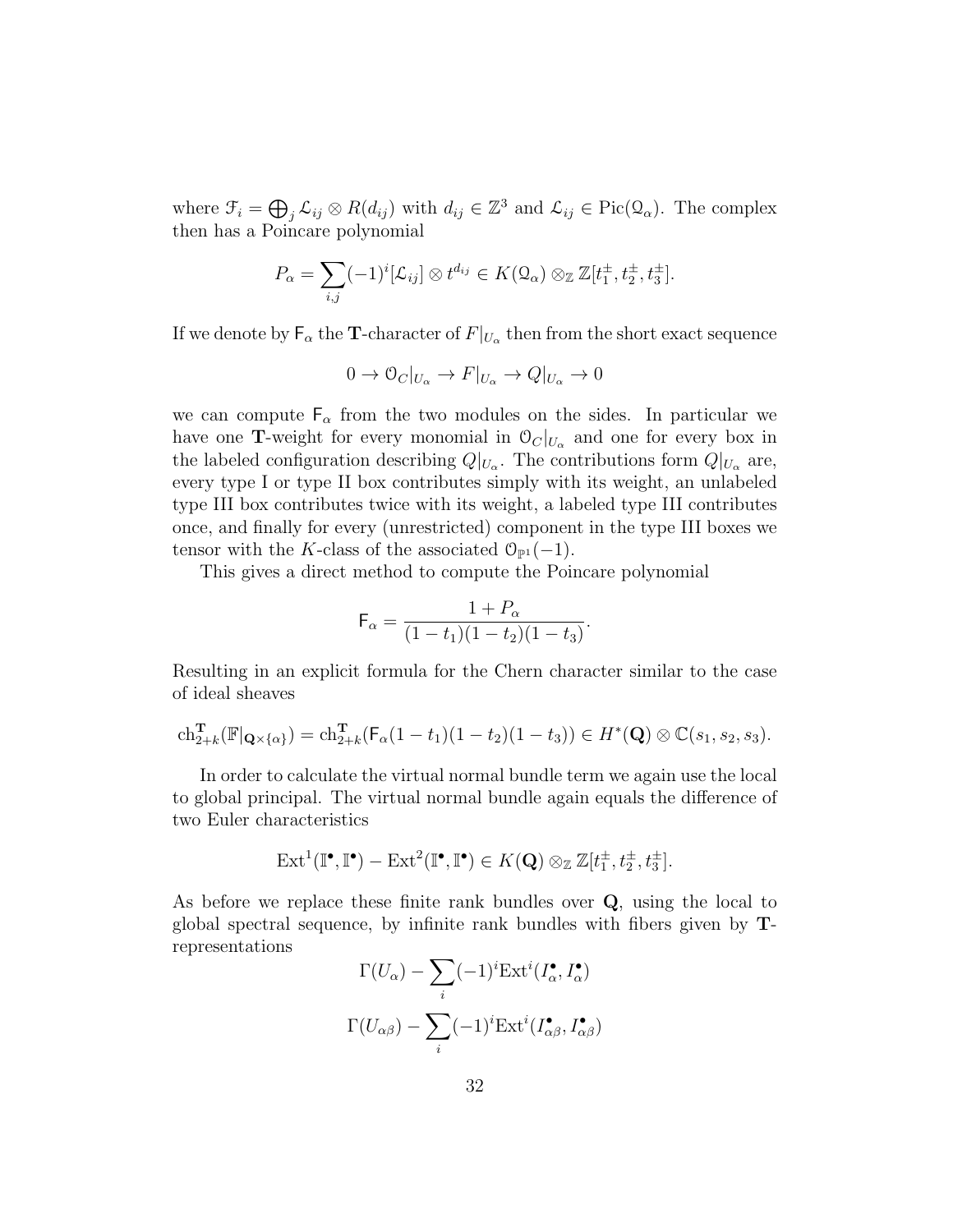over the fixed pair  $I^{\bullet} \in D^b(Q)$ . Now we can compute the K-classes of these bundles at the vertcies and edges. The contribution from the vertex, where we have the standard T-action, is given by

$$
\operatorname{tr}_{R-\chi(\mathbb{I}_{\alpha}^{\bullet},\mathbb{I}_{\alpha}^{\bullet})} = \mathsf{F}_{\alpha} - \frac{\overline{\mathsf{F}}_{\alpha}}{t_1t_2t_3} + \mathsf{F}_{\alpha}\overline{\mathsf{F}}_{\alpha}\frac{(1-t_1)(1-t_2)(1-t_3)}{t_1t_2t_3}.
$$

Now the K-theory operation  $A \mapsto \overline{A}$  must be properly understood as taking the dual of the relevant bundle on Q.

As mentioned earlier the edge contribution is identical to the case of ideal sheaves. In the same way as with ideal sheaves both the edge contribution and the vertex contribution may be infinite. We redistribute the terms, as with ideal sheaves, adding the same series

$$
\mathsf{V}_{\alpha} = \mathrm{tr}_{R-\chi(\mathbb{I}_{\alpha}^{\bullet}, \mathbb{I}_{\alpha}^{\bullet})} + \sum_{i=1}^{3} \frac{F_{\alpha\beta_i}(t_i', t_i'')}{1-t_i}.
$$

where  $C_{\alpha\beta_1}$ ,  $C_{\alpha\beta_2}$ ,  $C_{\alpha\beta_3}$  are the three invariant lines through  $\alpha$  and  $\{t_i, t'_i, t''_i\}$  $\{t_1, t_2, t_3\}$ . The terms  $\mathsf{E}_{\alpha\beta}$  are the same as in the ideal sheaves case. The virtual normal bundle is now given by a product over contributions form each vertex and edge

$$
e^{\mathbf{T}}(N^{vir})^{-1} = \prod_{\alpha \in \mathcal{V}} e^{\mathbf{T}}(T_{\mathfrak{Q}}) \cdot e^{\mathbf{T}}(-\mathsf{V}_{\alpha}) \cdot \prod_{\alpha,\beta} e^{\mathbf{T}}(-\mathsf{E}_{\alpha\beta}) \in H^*(\mathbf{Q}) \otimes \mathbb{Q}(s_1, s_2, s_3).
$$

At a point  $\alpha$  where the torus action is standard we define the descendent weight  $\mathsf{w}(\tau_{k_1}\cdots\tau_{k_r})_{\mu_1,\mu_2,\mu_3}(\mathcal{Q}_{\alpha})$  of the fixed component  $\mathcal{Q}_{\alpha}$  as

$$
\int_{\mathcal{Q}_{\alpha}} e^{\mathbf{T}}(T_{\mathcal{Q}_{\alpha}}) \cdot e^{\mathbf{T}}(-\mathsf{V}_{\alpha}) \prod_{i=1}^{r} \mathrm{ch}_{2+k_i}^{\mathbf{T}}(\mathsf{F}_{\alpha}(1-t_1)(1-t_2)(1-t_3)) \in \mathbb{Q}(s_1, s_2, s_3).
$$

Let  $l(\mathcal{Q}_{\alpha})$  be the number of boxes in the labeled configuration, i.e. the length of the cokernel. Then let  $|Q_{\alpha}|$  be the renormalized number of boxes in module  $\mathcal{O}_C(U_\alpha)$  as in the ideal case above. By linearity we again see that all the invariants  $\langle \tau_{k_1} \cdots \tau_{k_r} \rangle_{\beta}^{PT, \mathbf{T}}$  $\beta^{PI,T}(n)$  for the toric threefold are expressible as an identical polynomial only now in the Pandharipande–Thomas 3-leg equivariant descendent vertex:

$$
\mathsf{W}_{\mu_1,\mu_2,\mu_3}^{PT}(\tau_{k_1}\cdots\tau_{k_r})=\sum_{\mathbf{Q}\in\mathcal{L}\mathcal{P}(\mu_1,\mu_2,\mu_3)}q^{|\mathbf{Q}|+l(\mathbf{Q})}\mathsf{w}(\tau_{k_1}\cdots\tau_{k_r})_{\mu_1,\mu_2,\mu_3}(\mathbf{Q}).
$$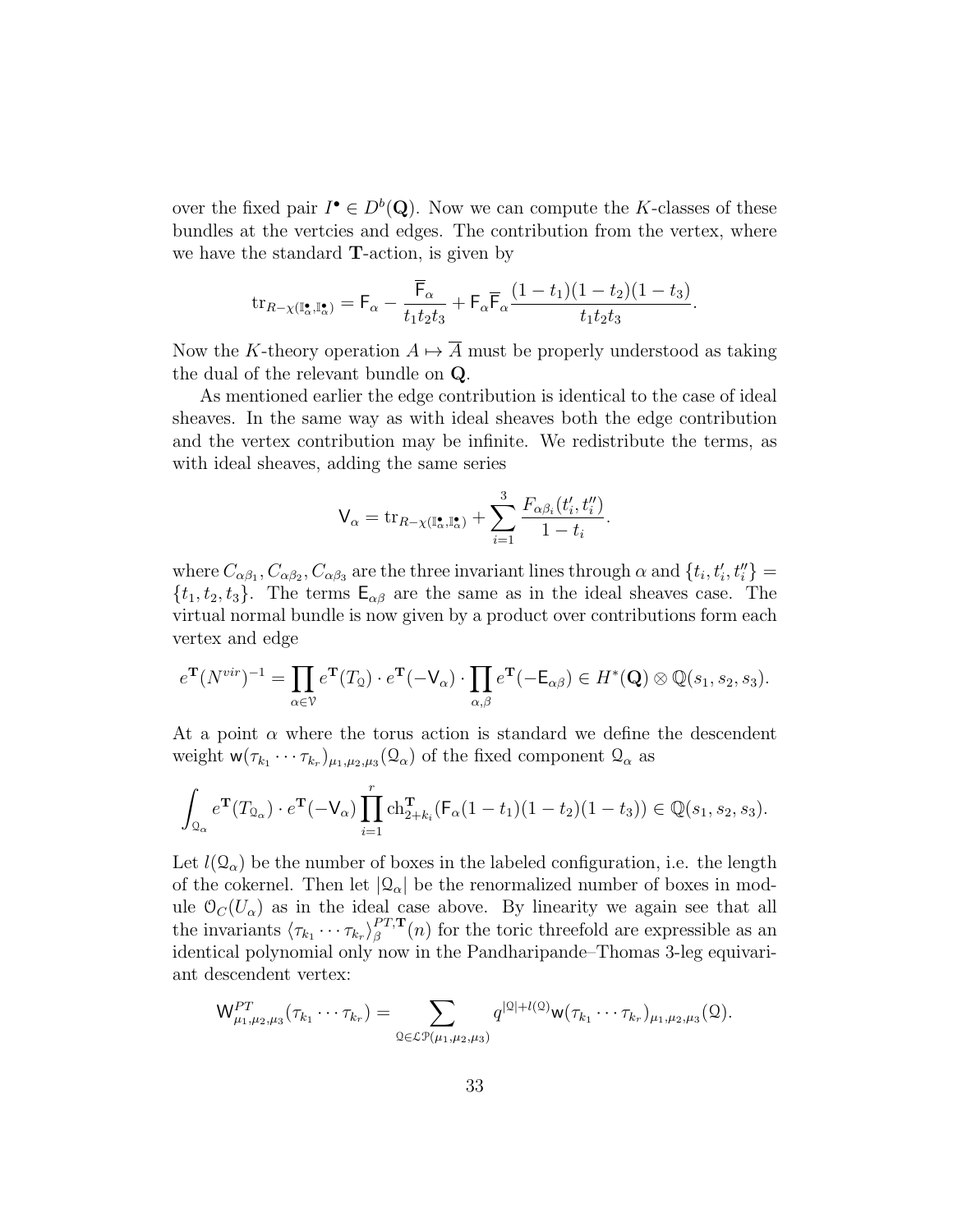Stable Maps. Finally in the case of stable maps the torus fixed loci in our moduli spaces were indexed by labeled graphs  $\Gamma$  with each component given by a quotient  $\overline{\mathcal{M}}_{\Gamma}/\mathbf{A}_{\Gamma}$  where  $\overline{\mathcal{M}}_{\Gamma} = \prod_{v \in \Gamma} \overline{\mathcal{M}}_{g(v),\text{val}(v)}$ . So that each vertex corresponds to a contracted component  $C_v$  and each edge corresponds to a rational curve  $C_e$  mapping with degree  $d_e$ . It is more convenient to compute the residue on the space  $\mathcal{M}_{\Gamma}$  and then divide the result by the order of  $\mathbf{A}_{\Gamma}$ . By virtual localization we have

$$
\langle \tau_{k_1}(\gamma_1) \cdots \tau_{k_l}(\gamma_l) \rangle_{\beta}^{GW, \mathbf{T}} = \sum_{\Gamma} \frac{u^{2g(\Gamma)-2}}{|\mathbf{A}_{\Gamma}|} \int_{\overline{[N_{\Gamma}]}^{vir}} \frac{\prod_{i=1}^l ev_i^*(\gamma_i) \psi^{a_i}}{e^{\mathbf{T}}(N_{\Gamma}^{vir})}.
$$

where we sum over all graphs  $\Gamma$  with edge degrees  $d_e$  describing the class  $\beta \in H_2(X,\mathbb{Z})$ . Again we will see that this series can be rewritten in terms of universal series at each of the vertices of  $\Gamma$  together with some edge terms.

A flag in the graph  $\Gamma$  is defined to be an edge vertex pair  $F = (e, v)$  then  $w_F$  equals the weight of the tangent space to the embedded rational curve at the fixed point associated to v denied by the factor  $d_e$ . At the vertex  $v \in \Gamma$ mapping to the fixed point  $\alpha(v) \in \mathcal{V}$  we denote the three tangent weights by  $s_1^{\alpha}, s_2^{\alpha}, s_3^{\alpha}$ . To compute the virtual normal bundle we examine the moving part of the perfect obstruction theory in the long exact sequence

$$
0 \longrightarrow \text{Aut}(C, p_1, \dots, p_k)
$$
  
\n
$$
\longrightarrow H^0(f^*TX) \longrightarrow \mathfrak{T}_1(\overline{\mathcal{M}}_{g,n}(X, \beta)) \longrightarrow \text{Def}(C, p_1, \dots, p_k)
$$
  
\n
$$
\longrightarrow H^1(f^*TX) \longrightarrow \mathfrak{T}_2(\overline{\mathcal{M}}_{g,n}(X, \beta)) \longrightarrow 0
$$

so we have

$$
\frac{1}{e^{\mathbf{T}}(N_{\overline{\mathcal{M}}_{\Gamma}}^{vir})} = \frac{e^{\mathbf{T}}(H^1(f^*TX)^m)e^{\mathbf{T}}(\mathrm{Aut}(C,p_1,\ldots,p_k)^m)}{e^{\mathbf{T}}(H^0(f^*TX)^m)e^{\mathbf{T}}(\mathrm{Def}(C,p_1,\ldots,p_k)^m)} \in H_{\mathbf{T}}^*(\overline{\mathcal{M}}_{\Gamma}).
$$

Automorphisms of the curve: First consider the automorphisms of a (prestable) fixed curve  $(C, p_1, \ldots, p_k)$ . The only components with potential automorphisms are those with non-contracted components. Each such rational curve has a one dimensional family of automorphism fixing 0 and  $\infty$ .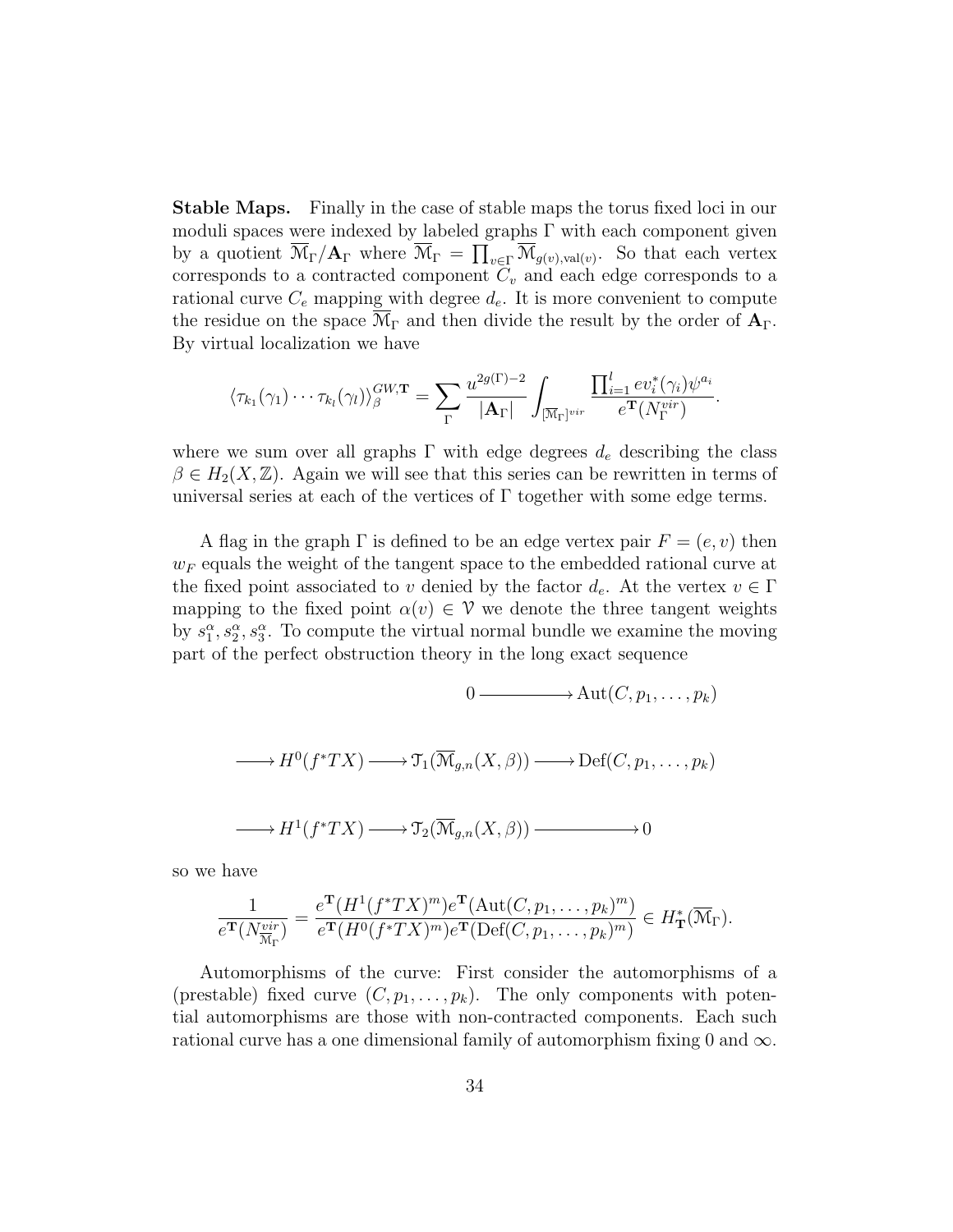When one of the vertices is a non-special point we have an additional one dimensional family of automorphisms coming from moving this point. The first collection of automorphisms are canceled by deformations in  $H^0(f^*(TX))$ however the automorphisms at the non-special points give a contribution

$$
\prod_{\text{val}(F)=1} w_F
$$

since at these points the space of deformations is described by the tangent space.

Deformations of the curve: There are two sources of deformations those coming from deforming the smooth contracted curves with marked points and those coming from deforming the nodes. The first collection is just the tangent bundle to  $\mathcal{M}_{\Gamma}$  coming from contracting curves since these are invariant such deformations are all T-fixed. The deformation space at a node is given by the tensor product of the two tangent spaces at the curves. If the node is the intersection of a contracted and non-contracted component we have a one dimensional family with equivariant Euler characterisctic  $w_F - \psi_F$ giving a total contribution from these notes

$$
\prod_{\text{Flags}(\Gamma)} (w_F - \psi_F).
$$

Whereas at nodes with two non-contracted components meet we have a total contribution

$$
\prod_{\text{val}(F)=2} (w_{F_1}+w_{F_2})
$$

over the collection of such nodes.

Deformations/obstructions of maps: Consider the normalization exact sequence

$$
0 \to \mathcal{O}_C \to \bigoplus_{\text{Vertices}(\Gamma)} \mathcal{O}_{C_v} \oplus \bigoplus_{\text{Edges}(\Gamma)} \mathcal{O}_{C_e} \to \bigoplus_{\text{Flags}(\Gamma)} \mathcal{O}_{x_F} \to 0.
$$

From the associated long exact sequence we have the relation in equivariant K-theory

$$
H^{0}(C, f^{*}TX) - H^{1}(C, f^{*}TX) = \bigoplus_{\text{Vertices}(\Gamma)} TX_{\alpha(v)} + \bigoplus_{\text{Edges}(\Gamma)} H^{0}(C_{e}, f^{*}TX) - \bigoplus_{\text{Flags}(\Gamma)} TX_{\alpha(F)} - \bigoplus_{\text{Vertices}(\Gamma)} H^{1}(C_{v}, f^{*}TX).
$$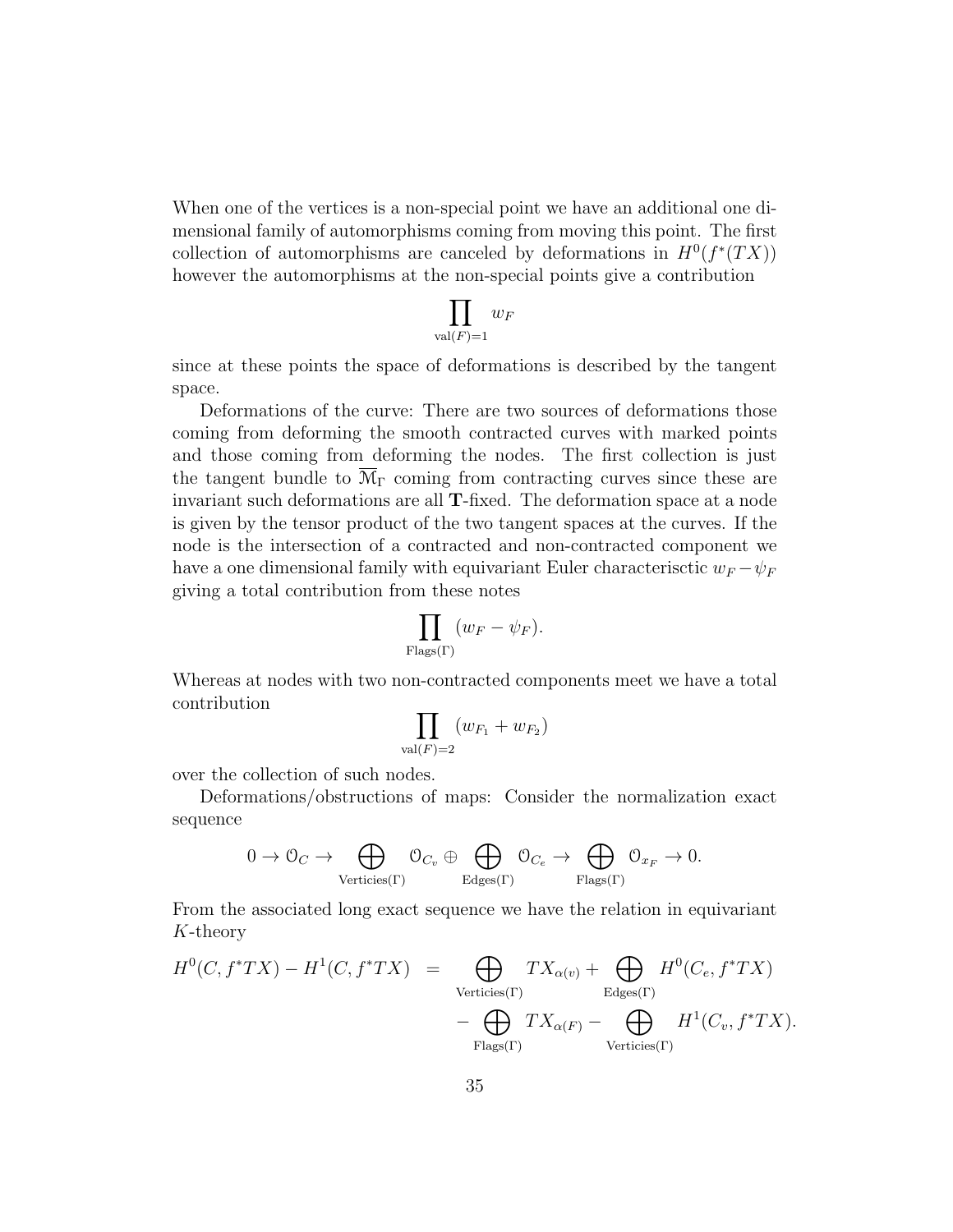Since f contracts the curve  $C_v$  to the point  $\alpha(v)$  the bundle becomes

$$
H^1(C_v, f^*TX) = H^1(C_v, \mathcal{O}_{C_v}) \otimes TX_{\alpha(v)}.
$$

We get three copies of the dual Hodge bundle  $\mathbb{E}^{\vee} = H^1(C_v, \mathcal{O}_{C_v})$  at the vertex  $v \in \Gamma$  mapping to the fixed point  $\alpha(v)$ . So the space  $H^1(C_v, f^*TX)$ contributes a factor

$$
e^{\mathbf{T}}(\mathbb{E}^{\vee} \otimes TX_{\alpha(v)}) = \prod_{i=1}^{3} c(\mathbb{E}^{\vee})((s_i^{\alpha(v)})^{-1}) \cdot (s_i^{\alpha(v)})^{g(v)}.
$$

Where here  $c(V)(t)$  is the Chern polynomial of the vector bundle V. Putting this all together gives

$$
\frac{1}{e^{\mathbf{T}}(N_{\overline{M}_{\Gamma}}^{vir})} = \prod_{\text{val}(v)=1} w_F \cdot \prod_{\text{val}(v)=2} \frac{1}{w_{F_1} + w_{F_2}}
$$
\n
$$
\cdot \prod_{\text{Edges}(\Gamma)} e^{\mathbf{T}}(H^0(C_e, f^*TX))
$$
\n
$$
\cdot \prod_{\text{Flags}(\Gamma)} \frac{e^{\mathbf{T}}(TX_{\alpha(F)})}{w_F - \psi_F}
$$
\n
$$
\cdot \prod_{\text{Vertices}(\Gamma)} \prod_{i=1}^3 c(\mathbb{E}^{\vee})((s_i^{\alpha(v)})^{-1}) \cdot (s_i^{\alpha(v)})^{g(v)-1}
$$

.

The curves  $C_e$  are rigid and so the bundle  $H^0(C_e, f^*TX)$  is constant and hence the first two lines above give a simple rational function in the equivariant weights. Again the edge terms above are independent of the genus at each vertex. We have actually now computed all the weights in the tangent and obstruction spaces  $\mathcal{T}_1, \mathcal{T}_2$  it follows that the fixed part of  $\mathcal{T}_2$  equals zero so that the virtual fundamental class of  $\overline{\mathcal{M}}_{\Gamma}$  is just the usual fundamental class. We define the equivariant descedent Gromov–Witten vertex  $\mathsf{W}^{GW}_{\mu_1,\mu_2,\mu_3}(\tau_{k_1}\cdots \tau_{k_r})$ :

$$
\sum_{g\geq 0} u^{2g-2} \int_{\overline{\mathcal{M}}_{g,r_4}} \prod_{j=1}^k \psi_j^{a_j} \prod_{i=1}^3 \prod_{j=1}^{l(\mu_i)} \frac{s_i}{s_i - \psi_{r_i+j}} c(\mathbb{E}^{\vee})((s_i)^{-1}) \cdot (s_i)^{g(v)-1}
$$
  
or  $r_i = k + \sum_{i=1}^{i-1} l(\mu_i)$ .

where  $r_i = k + \sum_{j=1}^{i-1} l(\mu_j)$ .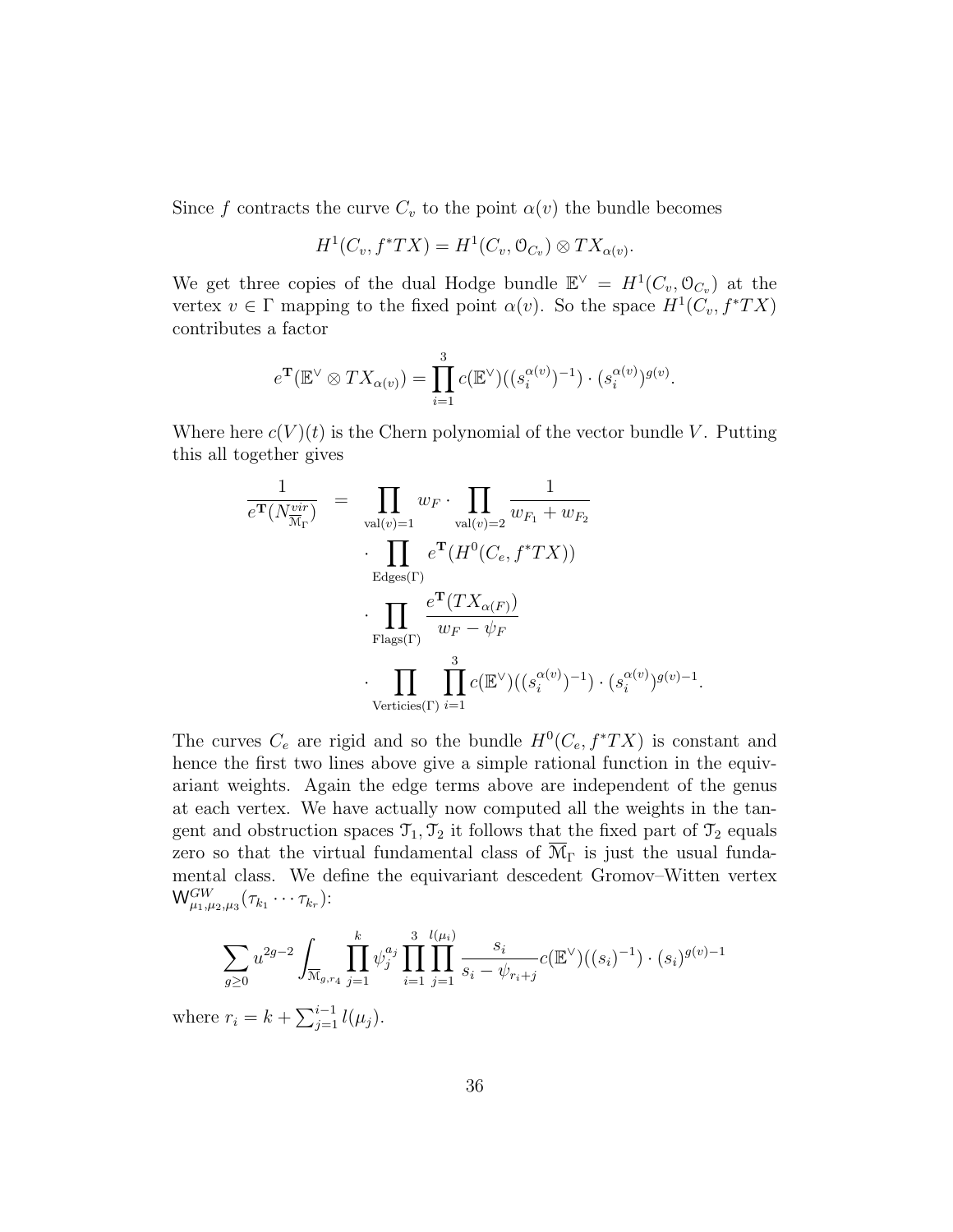Finally all the Gromov–Witten invariants of a toric threefold X such as  $\langle \tau_{a_1}(\gamma_1)\cdots\tau_{a_k}(\gamma_k)\rangle^{GW,\mathbf{T}}_{\beta}$  $\beta^{\mu,T}$  can again be written as polynomials in these universal series of triple hodge integrals.

## References

- [1] M. Atiyah, R. Bott, The moment map and equivariant cohomology, Topology 23, 1984
- [2] K. Behrend, Cohomology of Stacks, Lectures given at the: School and conference on Intersection theory and moduli September 927, 2002
- [3] K. Behrend. Gromov-Witten invariants in algebraic geometry. Invent. Math. 127 , 1997, 601-617.
- [4] K. Behrend, B. Fantechi, The intrinsic normal cone, Invent. Math. 128 (1997), 45-88.
- [5] T. Bridgeland, Hall algebras and curve counting invariants, arXiv:1002.4374
- [6] D. Edidin, W. Graham, Equivariant intersection theory (With an Appendix by Angelo Vistoli: The Chow ring of M2), Inventiones mathematicae March 1998, Volume 131, Issue 3, pp 595-634.
- [7] G. Ellingsrud, R. Piene, and S. Strømme, On the variety of nets of quadrics defining twisted cubics, Space Curves (Rocca di Papa, 1985), Lecture Notes in Math., vol. 1266, Springer-Verlag, Berlin, 1987, pp. 8496.
- [8] B. Fantechi et al., Fundamental algebraic geometry; Grothendieck's FGA explained., Amer. Mathematical Society, 2005.
- [9] W. Fulton. 2. ed, Introduction to Intersection Theory in Algebraic Geometry, CBMS 57
- [10] W. Fulton, R. Pandharipande, Notes On Stable Maps And Quantum Cohomology, Algebraic geometrySanta Cruz 1995, Proc. Sympos. Pure Math., vol. 62, Amer. Math. Soc., Providence, RI, 1997, pp. 4596.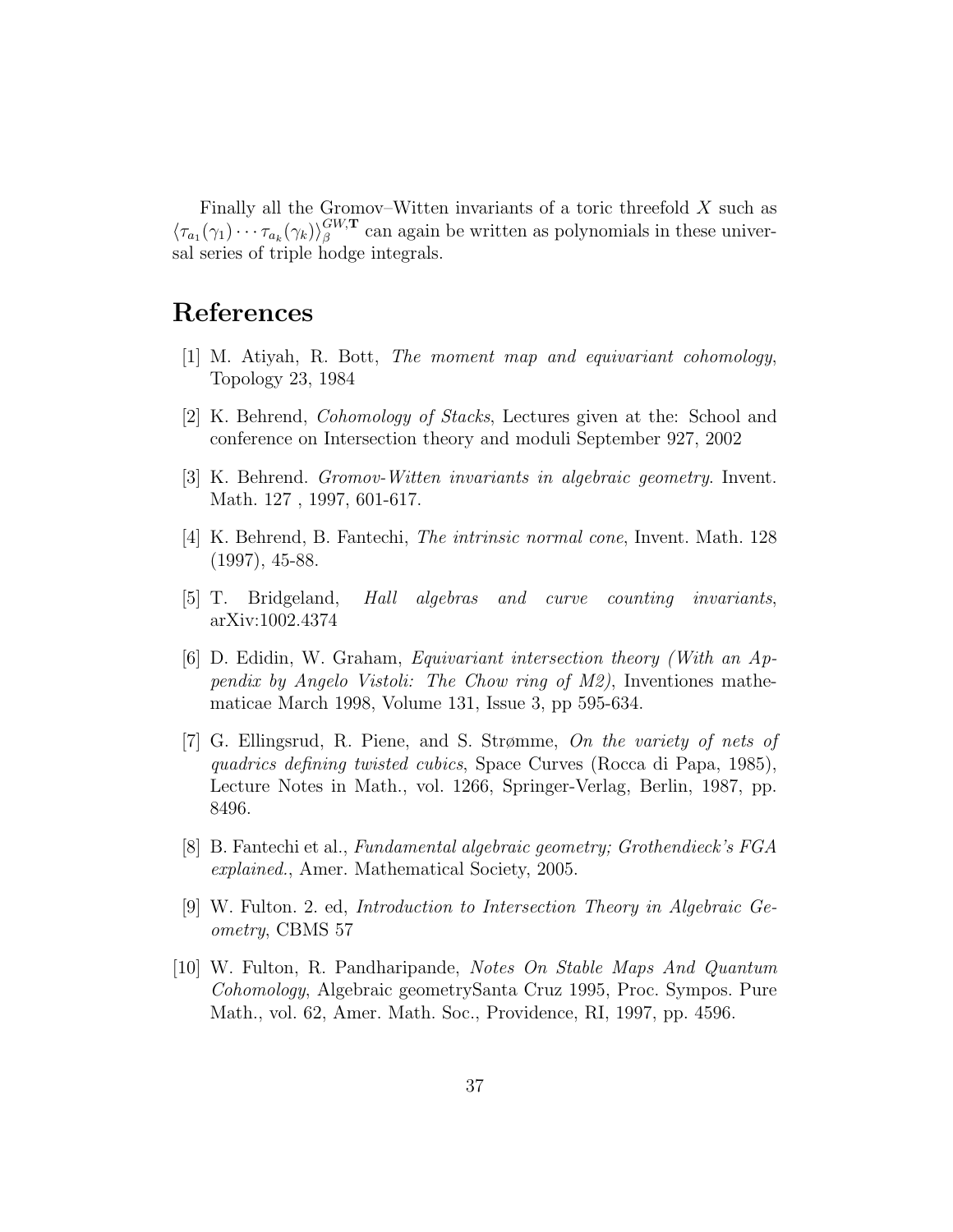- [11] T. Graber, R. Pandharipande, Localization of virtual classes, Invent. Math
- [12] E-N. Ionel, T.H. Parker, The Gopakumar-Vafa formula for symplectic manifolds arXiv:1306.1516
- [13] A. Kresch, *Cycle groups for Artin stacks*, Invent. Math.
- [14] D. Huybrechts and R.P. Thomas, Deformation- obstruction theory for complexes via Atiyah and KodairaSpencer classes, Math. Ann. 346 (2010)
- [15] D. Maulik, N. Nekrasov, A. Okounkov, and R. Pandharipande, Gromov-Witten theory and Donaldson-Thomas theory I, math.AG/0312059.
- [16] D. Maulik, N. Nekrasov, A. Okounkov, and R. Pandharipande, Gromov-Witten theory and Donaldson-Thomas theory II, math.AG/0406092.
- [17] R. Pandharipande, A. Pixton Gromov- Witten and stable pairs descendent theories for toric 3-folds X, arXiv:1203.0468
- [18] R. Pandharipande, A. Pixton Gromov-Witten/Pairs correspondence for the quintic 3-fold, arXiv:1206.5490
- [19] R. Pandharipande, R.P. Thomas Curve counting via stable pairs in the derived category, Inventiones Mathematicae, Vol:178, ISSN:0020-9910, Pages:407-447
- [20] R. Pandharipande and R.P. Thomas, The 3-fold vertex via stable pairs, Geometry and Topology 13 (2009)
- [21] R. Piene and M. Schlessinger, On the Hilbert scheme compactification of the space of twisted cubic curves, American Journal of Mathematics, Vol. 107, No. 4, (Aug., 1985), pp. 761-774
- [22] J. Le Potier. Systmes cohrents et structures de niveau, Astérisque, 214, Société Mathématique.
- [23] Y-H. Kiem, H-B. Moon, Moduli space of stable maps to projective space via GIT, arXiv:0711.4929